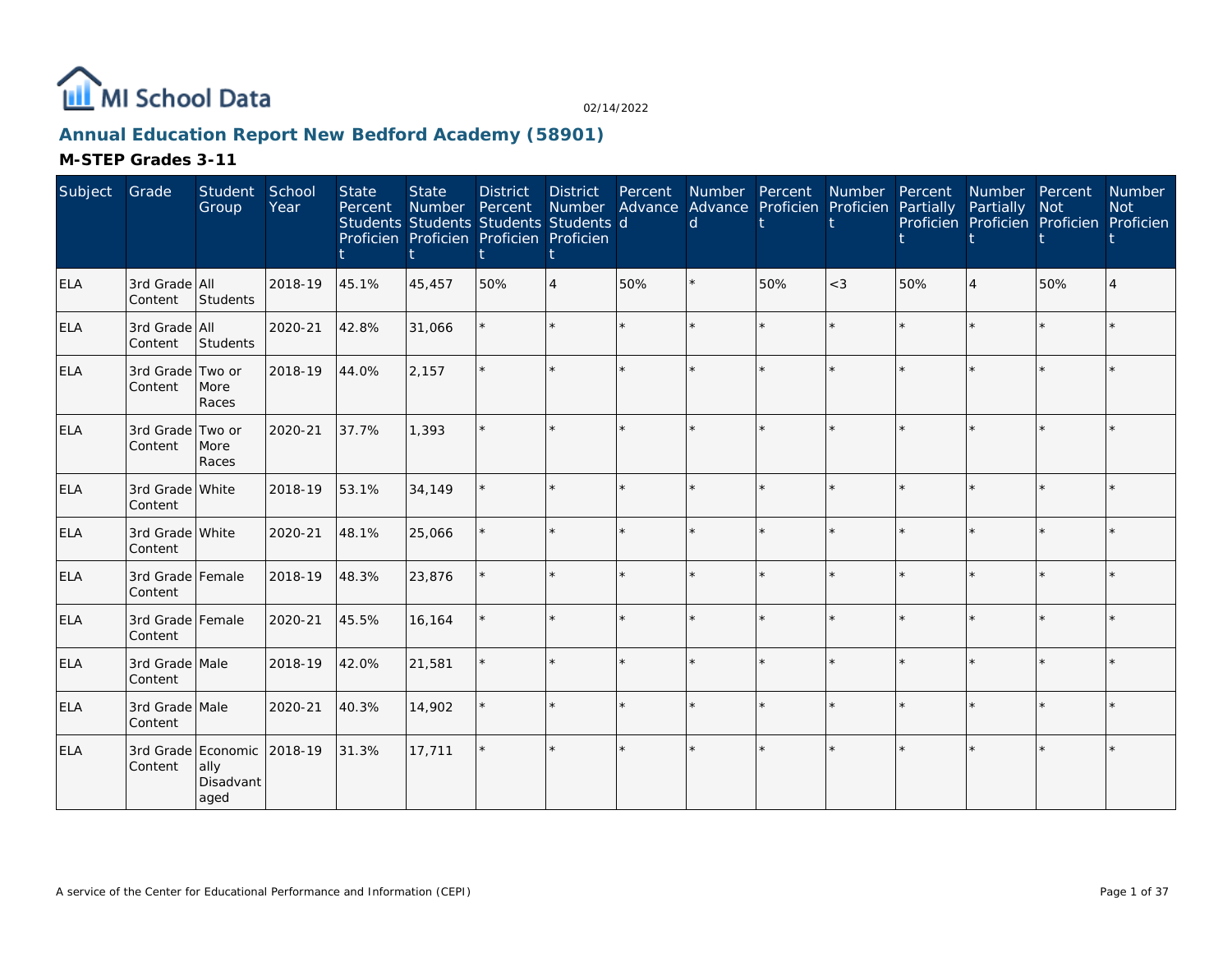

# **Annual Education Report New Bedford Academy (58901)**

| Subject    | Grade                         | Student<br>Group                                | School<br>Year | <b>State</b><br>Percent | <b>State</b><br>Number<br>Students Students Students Students d<br>Proficien Proficien Proficien Proficien | <b>District</b><br>Percent | <b>District</b> | Percent | d     | Number Percent Number Percent<br>Number Advance Advance Proficien Proficien Partially |         |     | Number Percent<br>Partially Not | Proficien Proficien Proficien Proficien | Number<br><b>Not</b> |
|------------|-------------------------------|-------------------------------------------------|----------------|-------------------------|------------------------------------------------------------------------------------------------------------|----------------------------|-----------------|---------|-------|---------------------------------------------------------------------------------------|---------|-----|---------------------------------|-----------------------------------------|----------------------|
| <b>ELA</b> | Content                       | 3rd Grade Economic<br>ally<br>Disadvant<br>aged | 2020-21        | 27.6%                   | 10,241                                                                                                     |                            |                 |         |       |                                                                                       |         |     |                                 |                                         |                      |
| ELA        | 3rd Grade<br>Content          | Students<br>With<br>Disabilitie<br>$\mathbf{z}$ | 2018-19        | 19.5%                   | 2,328                                                                                                      |                            |                 |         |       |                                                                                       | $\star$ |     |                                 |                                         |                      |
| ELA        | 3rd Grade<br>Content          | Students<br>With<br>Disabilitie<br>$\leq$       | 2020-21        | 17.5%                   | 1,578                                                                                                      |                            |                 |         |       |                                                                                       |         |     |                                 |                                         |                      |
| <b>ELA</b> | 4th Grade All<br>Content      | Students                                        | 2018-19        | 45.8%                   | 46,892                                                                                                     | 50%                        | 5               | 50%     | $<$ 3 | 50%                                                                                   | ×.      | 50% |                                 | 50%                                     | $\Omega$             |
| <b>ELA</b> | 4th Grade All<br>Content      | Students                                        | 2020-21        | 44.2%                   | 32,274                                                                                                     |                            |                 |         |       |                                                                                       | $\star$ |     |                                 | $\star$                                 |                      |
| <b>ELA</b> | 4th Grade Hispanic<br>Content | of Any<br>Race                                  | 2018-19        | 34.8%                   | 2,902                                                                                                      |                            |                 | $\star$ |       |                                                                                       |         |     |                                 | $\star$                                 |                      |
| ELA        | 4th Grade Hispanic<br>Content | of Any<br>Race                                  | 2020-21        | 32.9%                   | 1,848                                                                                                      |                            |                 | ÷.      |       |                                                                                       | ÷       |     |                                 | $\star$                                 |                      |
| <b>ELA</b> | 4th Grade White<br>Content    |                                                 | 2018-19        | 53.4%                   | 35,331                                                                                                     | 50%                        | 5               | 50%     | $<$ 3 | 50%                                                                                   | $\star$ | 50% |                                 | 50%                                     | $\Omega$             |
| ELA        | 4th Grade White<br>Content    |                                                 | 2020-21        | 49.4%                   | 25,863                                                                                                     |                            |                 | $\star$ |       |                                                                                       | $\star$ |     |                                 | $\star$                                 |                      |
| ELA        | 4th Grade Female<br>Content   |                                                 | 2018-19        | 48.8%                   | 24,513                                                                                                     |                            |                 | ÷.      |       |                                                                                       | ÷.      |     |                                 | ÷.                                      |                      |
| <b>ELA</b> | 4th Grade Female<br>Content   |                                                 | 2020-21        | 46.0%                   | 16,315                                                                                                     |                            |                 |         |       |                                                                                       | $\star$ |     |                                 | $\star$                                 |                      |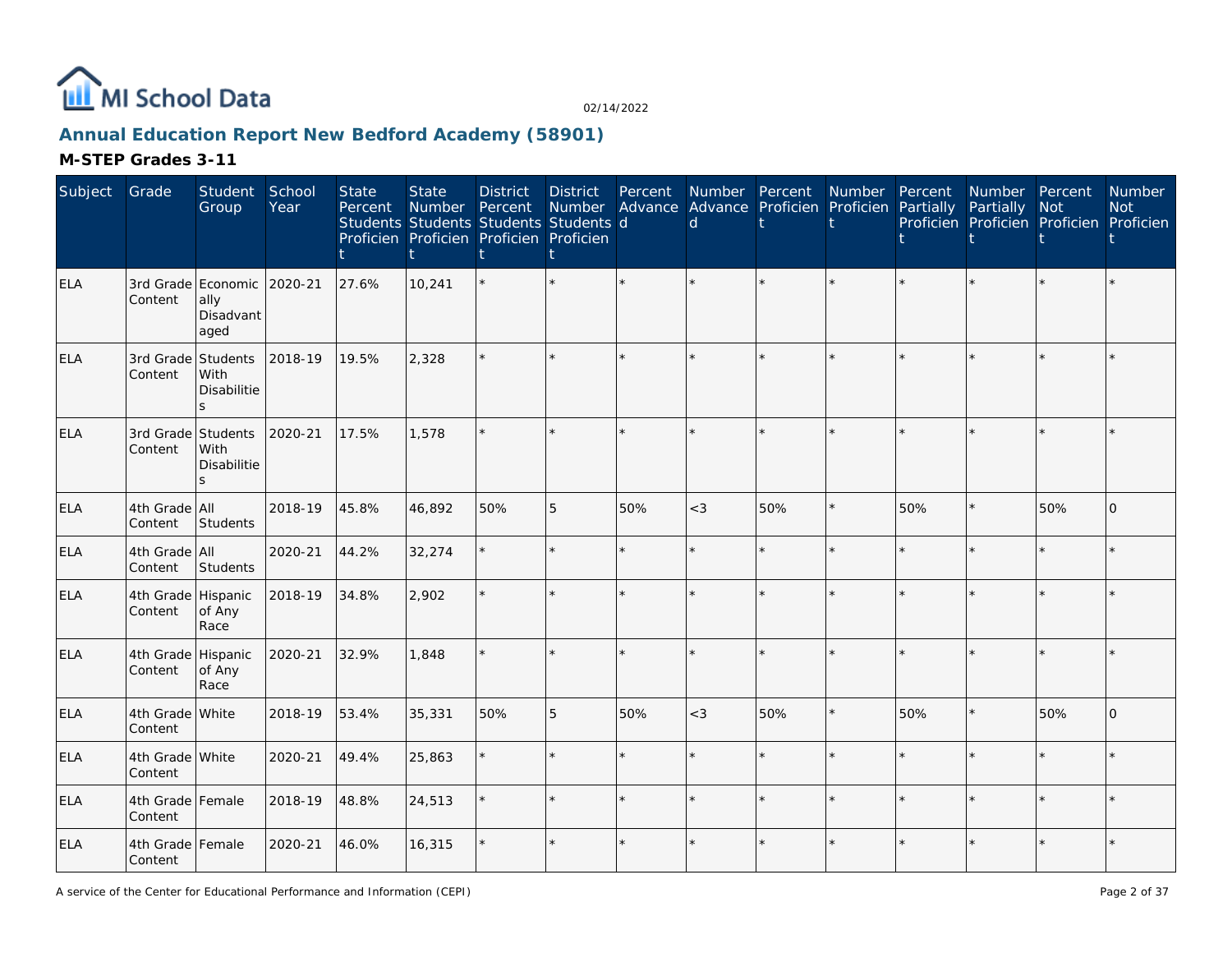

# **Annual Education Report New Bedford Academy (58901)**

| Subject    | Grade                         | Student<br>Group                                        | School<br>Year | <b>State</b><br>Percent | <b>State</b><br>Number | <b>District</b><br>Percent<br>Students Students Students Students d<br>Proficien Proficien Proficien Proficien | <b>District</b><br>Number | Percent | <sub>d</sub> | Number Percent<br>Advance Advance Proficien Proficien | Number  | Percent<br>Partially | Number Percent<br>Partially | <b>Not</b><br>Proficien Proficien Proficien Proficien | Number<br><b>Not</b> |
|------------|-------------------------------|---------------------------------------------------------|----------------|-------------------------|------------------------|----------------------------------------------------------------------------------------------------------------|---------------------------|---------|--------------|-------------------------------------------------------|---------|----------------------|-----------------------------|-------------------------------------------------------|----------------------|
| <b>ELA</b> | 4th Grade Male<br>Content     |                                                         | 2018-19        | 42.9%                   | 22,379                 |                                                                                                                |                           | $\star$ |              |                                                       |         |                      |                             | $\star$                                               |                      |
| ELA        | 4th Grade Male<br>Content     |                                                         | 2020-21        | 42.6%                   | 15,959                 |                                                                                                                |                           |         |              |                                                       |         |                      |                             | $\star$                                               |                      |
| <b>ELA</b> | Content                       | 4th Grade Economic 2018-19<br>ally<br>Disadvant<br>aged |                | 31.6%                   | 17,865                 |                                                                                                                |                           |         |              |                                                       |         |                      |                             |                                                       |                      |
| ELA        | Content                       | 4th Grade Economic 2020-21<br>ally<br>Disadvant<br>aged |                | 28.9%                   | 10,613                 |                                                                                                                |                           |         |              |                                                       | $\star$ |                      | $\star$                     | $\star$                                               |                      |
| ELA        | 4th Grade<br>Content          | Students<br>With<br>Disabilitie<br>ς                    | 2018-19        | 17.5%                   | 2,130                  |                                                                                                                |                           |         |              |                                                       | $\star$ |                      | $\star$                     | $\star$                                               |                      |
| ELA        | 5th Grade All<br>Content      | Students                                                | 2018-19        | 46.2%                   | 48,528                 | 50%                                                                                                            | $\overline{4}$            | 50%     |              | 50%                                                   | $<$ 3   | 50%                  | $<$ 3                       | 50%                                                   | 5                    |
| ELA        | 5th Grade All<br>Content      | Students                                                | 2020-21        | 43.7%                   | 31,669                 |                                                                                                                |                           |         |              |                                                       |         |                      | $\star$                     | $\star$                                               |                      |
| <b>ELA</b> | 5th Grade Black or<br>Content | African<br>American                                     | 2018-19        | 21.7%                   | 4,060                  |                                                                                                                |                           |         |              |                                                       | $\star$ |                      | ¥.                          | $\star$                                               |                      |
| <b>ELA</b> | 5th Grade<br>Content          | Two or<br>More<br>Races                                 | 2018-19        | 43.5%                   | 2,088                  |                                                                                                                |                           |         |              |                                                       | ÷       |                      |                             | $\star$                                               |                      |
| <b>ELA</b> | 5th Grade Two or<br>Content   | More<br>Races                                           | 2020-21        | 40.7%                   | 1,412                  |                                                                                                                |                           |         |              |                                                       |         |                      | $\star$                     | $\star$                                               |                      |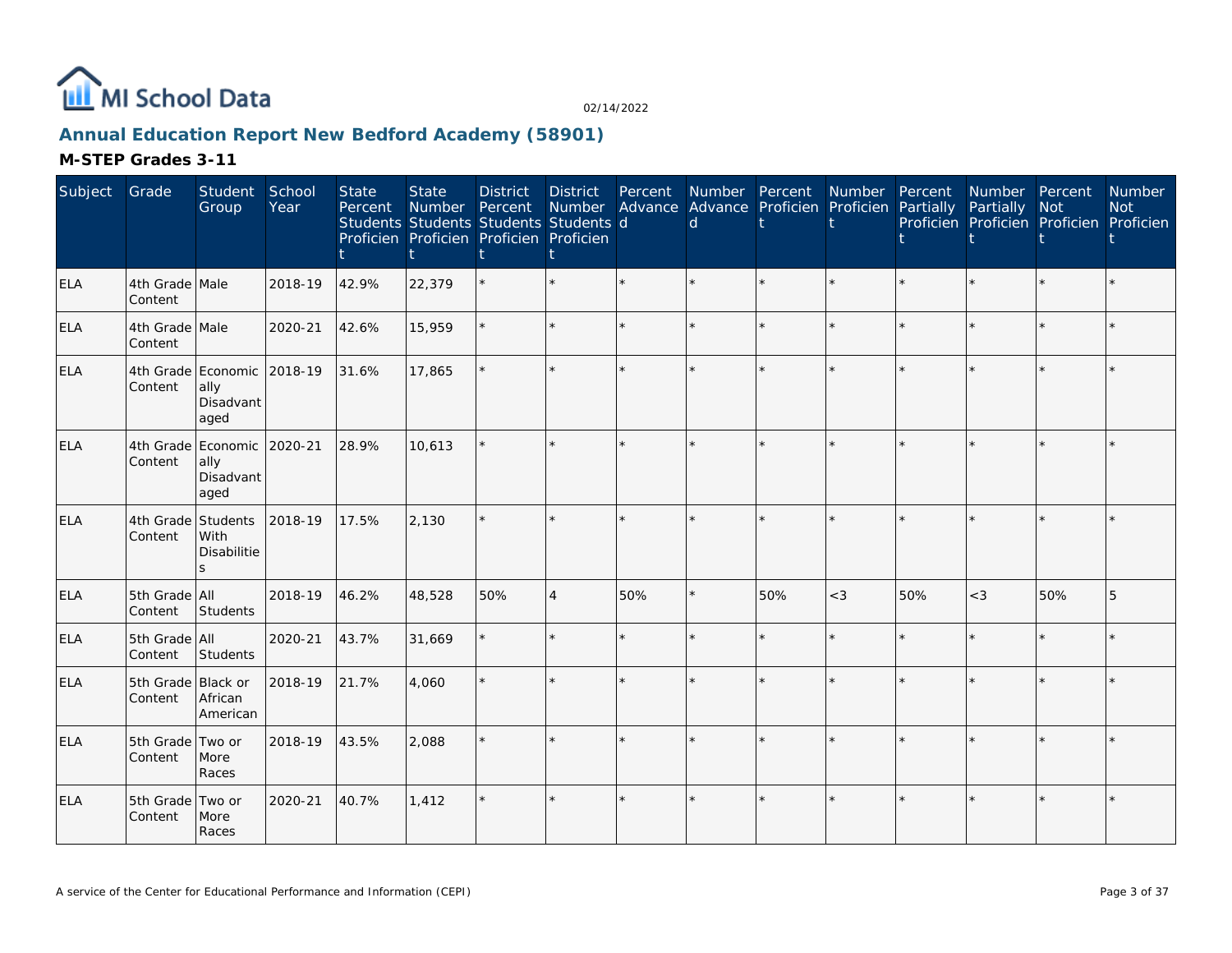

# **Annual Education Report New Bedford Academy (58901)**

| Subject    | Grade                         | Student<br>Group                                        | School<br>Year | <b>State</b><br>Percent | <b>State</b><br>Number<br>Students Students Students Students d<br>Proficien Proficien Proficien Proficien | <b>District</b><br>Percent | <b>District</b><br>t | Percent | Number Percent<br><sub>d</sub> | Number Advance Advance Proficien Proficien | Number  | Percent<br>Partially | Number Percent<br>Partially | Not<br>Proficien Proficien Proficien Proficien | Number<br><b>Not</b> |
|------------|-------------------------------|---------------------------------------------------------|----------------|-------------------------|------------------------------------------------------------------------------------------------------------|----------------------------|----------------------|---------|--------------------------------|--------------------------------------------|---------|----------------------|-----------------------------|------------------------------------------------|----------------------|
| <b>ELA</b> | 5th Grade White<br>Content    |                                                         | 2018-19        | 53.3%                   | 36,534                                                                                                     |                            | $\star$              | ÷.      |                                | $\star$                                    | ÷.      |                      | $\star$                     | ÷.                                             |                      |
| <b>ELA</b> | 5th Grade White<br>Content    |                                                         | 2020-21        | 48.4%                   | 25,033                                                                                                     |                            | $\star$              | ÷.      |                                | $\star$                                    | $\star$ |                      | $\star$                     | $\star$                                        |                      |
| ELA        | 5th Grade Female<br>Content   |                                                         | 2018-19        | 50.2%                   | 25,866                                                                                                     |                            | $\star$              | $\star$ |                                | $\star$                                    | ÷.      |                      | $\star$                     | ÷.                                             |                      |
| <b>ELA</b> | 5th Grade Female<br>Content   |                                                         | 2020-21        | 47.0%                   | 16,718                                                                                                     |                            | $\star$              | $\star$ |                                | $\star$                                    | ÷.      |                      | ÷.                          | ÷.                                             |                      |
| <b>ELA</b> | 5th Grade Male<br>Content     |                                                         | 2018-19        | 42.3%                   | 22,662                                                                                                     |                            | $\star$              |         |                                | $\star$                                    | $\star$ |                      | $\star$                     | $\star$                                        |                      |
| ELA        | 5th Grade Male<br>Content     |                                                         | 2020-21        | 40.6%                   | 14,951                                                                                                     |                            | $\star$              | ÷.      |                                | $\star$                                    | $\star$ |                      | $\star$                     | ÷.                                             |                      |
| <b>ELA</b> | Content                       | 5th Grade Economic 2018-19<br>ally<br>Disadvant<br>aged |                | 31.6%                   | 17,978                                                                                                     |                            | $\star$              |         |                                | $\star$                                    |         |                      | $\star$                     | $\star$                                        |                      |
| <b>ELA</b> | Content                       | 5th Grade Economic 2020-21<br>ally<br>Disadvant<br>aged |                | 28.5%                   | 10,326                                                                                                     |                            | $\star$              |         |                                | ÷.                                         |         |                      |                             |                                                |                      |
| <b>ELA</b> | Content                       | 5th Grade Students<br>With<br>Disabilitie<br>S.         | 2018-19        | 15.0%                   | 1,885                                                                                                      |                            | ÷.                   |         |                                | ÷.                                         | ų.      |                      | ÷.                          | ų.                                             |                      |
| <b>ELA</b> | 5th Grade Students<br>Content | With<br>Disabilitie<br>S.                               | 2020-21        | 13.0%                   | 1,138                                                                                                      |                            | $\star$              |         |                                | $\star$                                    |         |                      | $\star$                     |                                                |                      |
| <b>ELA</b> | 6th Grade All<br>Content      | Students                                                | 2018-19        | 41.7%                   | 45,474                                                                                                     | 50%                        | 6                    | 50%     | $<$ 3                          | 50%                                        |         | 50%                  | $\star$                     | 50%                                            |                      |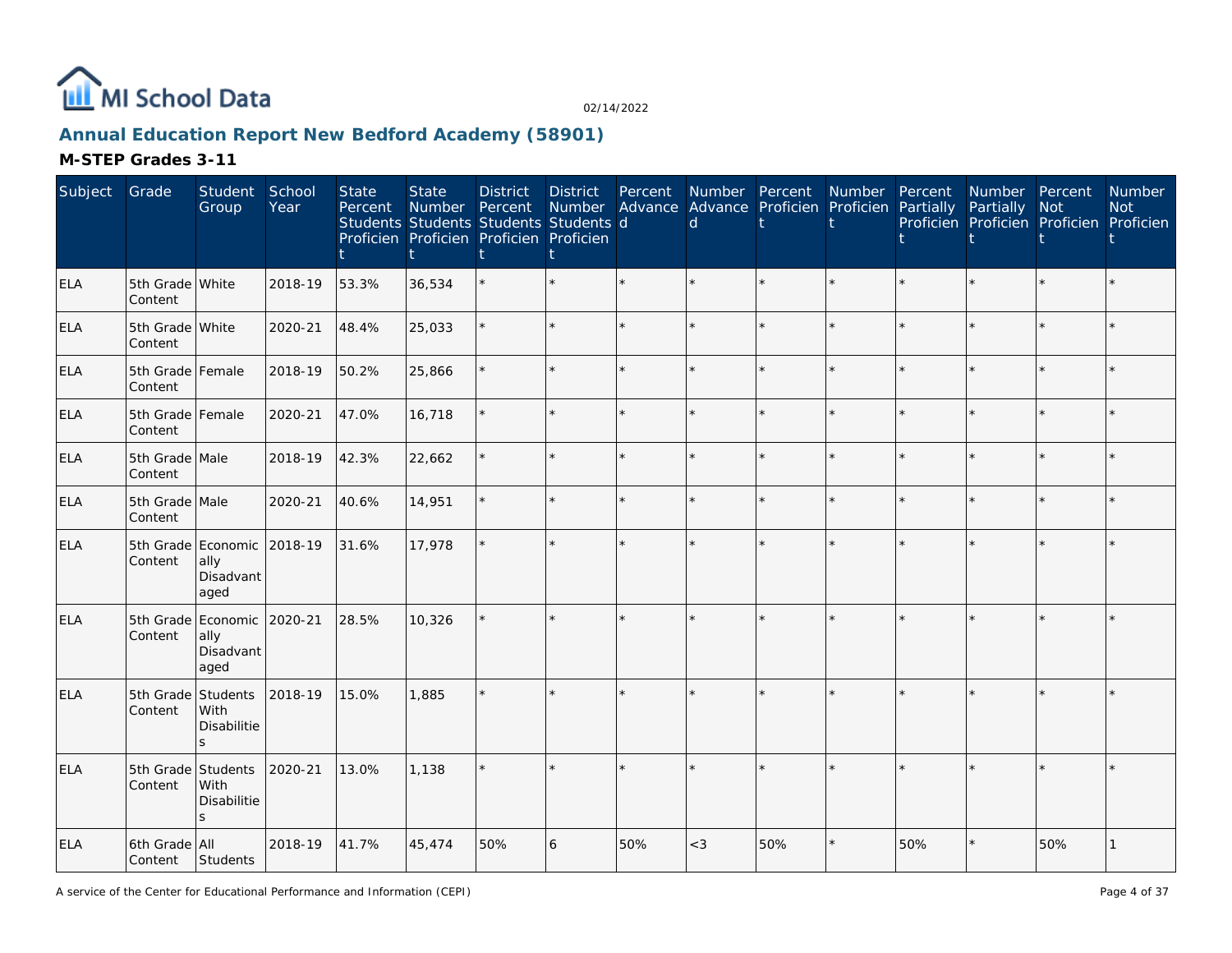

# **Annual Education Report New Bedford Academy (58901)**

| Subject    | Grade                         | Student<br>Group          | School<br>Year | <b>State</b><br>Percent | <b>State</b><br>Number Percent<br>Students Students Students Students d<br>Proficien Proficien Proficien Proficien | <b>District</b> | <b>District</b><br>Number | Percent | Number Percent<br>Advance Advance Proficien Proficien Partially<br>d |     | Number Percent |     | Number Percent<br>Partially<br>Proficien Proficien Proficien Proficien | <b>Not</b> | Number<br><b>Not</b> |
|------------|-------------------------------|---------------------------|----------------|-------------------------|--------------------------------------------------------------------------------------------------------------------|-----------------|---------------------------|---------|----------------------------------------------------------------------|-----|----------------|-----|------------------------------------------------------------------------|------------|----------------------|
| <b>ELA</b> | 6th Grade All<br>Content      | Students                  | 2020-21        | 38.6%                   | 27,217                                                                                                             |                 |                           | $\star$ |                                                                      |     | $\star$        |     |                                                                        |            |                      |
| <b>ELA</b> | 6th Grade Asian<br>Content    |                           | 2018-19        | 67.9%                   | 2,476                                                                                                              |                 |                           | ÷.      |                                                                      |     | ÷.             |     |                                                                        | $\star$    |                      |
| <b>ELA</b> | 6th Grade Hispanic<br>Content | of Any<br>Race            | 2018-19        | 31.0%                   | 2,806                                                                                                              |                 |                           |         |                                                                      |     |                |     |                                                                        |            |                      |
| <b>ELA</b> | 6th Grade Hispanic<br>Content | of Any<br>Race            | 2020-21        | 27.1%                   | 1.459                                                                                                              |                 |                           |         |                                                                      |     |                |     |                                                                        |            |                      |
| <b>ELA</b> | 6th Grade White<br>Content    |                           | 2018-19        | 48.3%                   | 34,676                                                                                                             | 50%             | 5                         | 50%     | $<$ 3                                                                | 50% | $\star$        | 50% |                                                                        | 50%        |                      |
| <b>ELA</b> | 6th Grade White<br>Content    |                           | 2020-21        | 42.6%                   | 21,749                                                                                                             |                 |                           | $\star$ |                                                                      |     | $\star$        |     |                                                                        | $\star$    |                      |
| ELA        | 6th Grade Female<br>Content   |                           | 2018-19        | 45.8%                   | 24,449                                                                                                             |                 |                           | $\star$ | ÷                                                                    |     | $\star$        |     |                                                                        | $\star$    |                      |
| <b>ELA</b> | 6th Grade Female<br>Content   |                           | 2020-21        | 41.6%                   | 14,398                                                                                                             |                 |                           | $\star$ | $\star$                                                              |     | $\star$        |     |                                                                        |            |                      |
| <b>ELA</b> | 6th Grade Male<br>Content     |                           | 2018-19        | 37.8%                   | 21,025                                                                                                             |                 |                           | $\star$ |                                                                      |     | $\star$        |     |                                                                        | $\star$    |                      |
| <b>ELA</b> | 6th Grade Male<br>Content     |                           | 2020-21        | 35.6%                   | 12,819                                                                                                             |                 |                           | $\star$ | ÷                                                                    |     | $\star$        |     |                                                                        | $\star$    |                      |
| <b>ELA</b> | 6th Grade Economic<br>Content | ally<br>Disadvant<br>aged | 2018-19        | 27.6%                   | 15,959                                                                                                             |                 |                           | $\star$ |                                                                      |     |                |     |                                                                        |            |                      |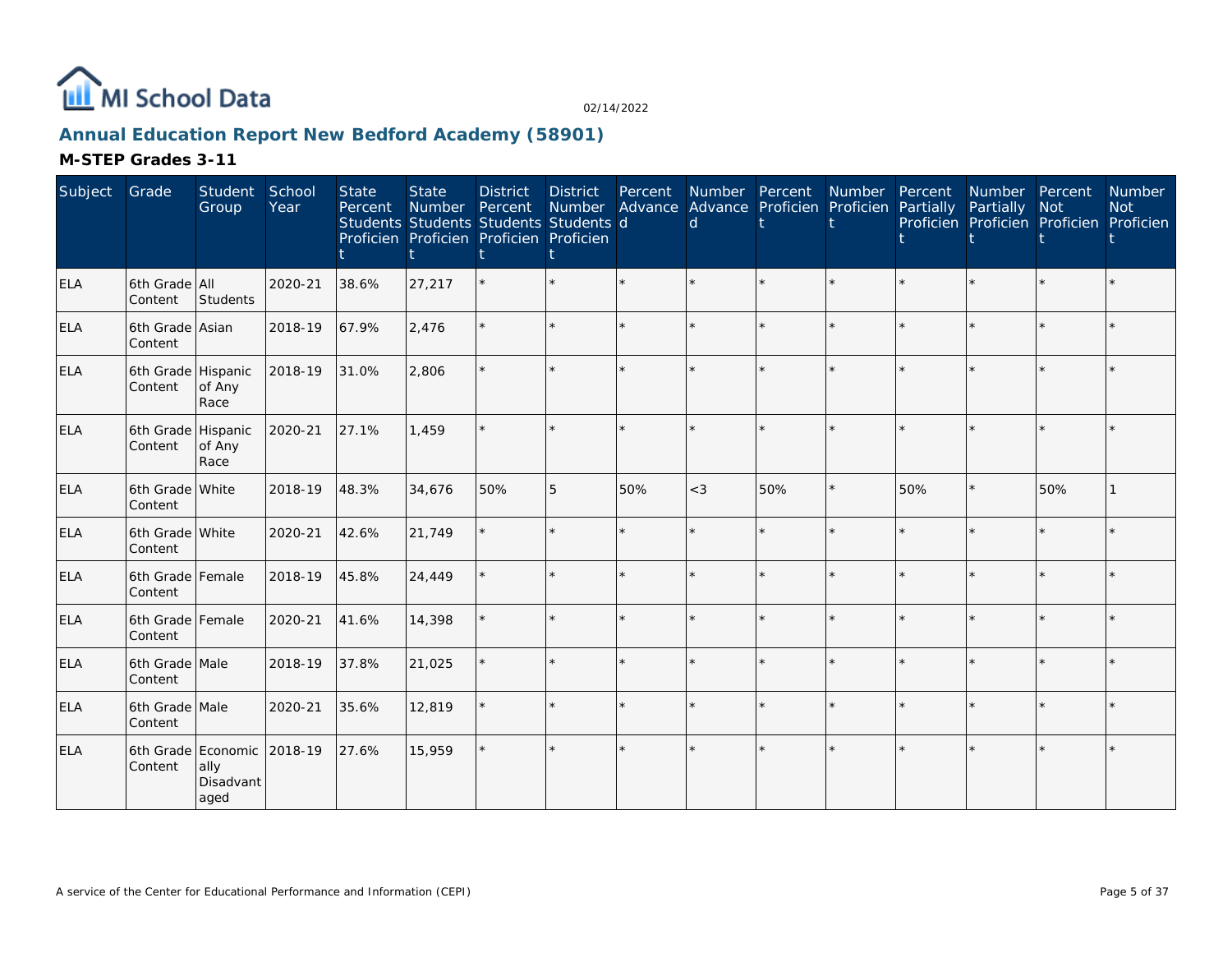

# **Annual Education Report New Bedford Academy (58901)**

| Subject    | Grade                         | Student<br>Group                                | School<br>Year | <b>State</b><br>Percent | <b>State</b><br>Number | <b>District</b><br>Percent<br>Students Students Students Students d<br>Proficien Proficien Proficien Proficien | <b>District</b><br>Number | Percent<br>Advance | $\mathsf{d}$ | Number Percent<br>Advance Proficien Proficien | Number | Percent<br>Partially | Number Percent<br>Partially | Not<br>Proficien Proficien Proficien Proficien | Number<br><b>Not</b> |
|------------|-------------------------------|-------------------------------------------------|----------------|-------------------------|------------------------|----------------------------------------------------------------------------------------------------------------|---------------------------|--------------------|--------------|-----------------------------------------------|--------|----------------------|-----------------------------|------------------------------------------------|----------------------|
| <b>ELA</b> | Content                       | 6th Grade Economic<br>ally<br>Disadvant<br>aged | 2020-21        | 24.0%                   | 8,196                  |                                                                                                                | $\star$                   |                    |              |                                               |        |                      |                             |                                                |                      |
| <b>ELA</b> | 6th Grade Students<br>Content | With<br>Disabilitie<br>$\mathbf{S}$             | 2018-19        | 11.2%                   | 1,386                  |                                                                                                                | $\star$                   |                    |              |                                               |        |                      |                             |                                                |                      |
| <b>ELA</b> | 6th Grade Students<br>Content | With<br><b>Disabilitie</b><br>S.                | 2020-21        | 9.7%                    | 779                    |                                                                                                                | $\star$                   |                    |              |                                               |        |                      |                             | $\star$                                        |                      |
| <b>ELA</b> | 7th Grade All<br>Content      | Students                                        | 2018-19        | 42.7%                   | 46,586                 | 50%                                                                                                            | 5                         | 50%                | $<$ 3        | 50%                                           |        | 50%                  | $<$ 3                       | 50%                                            | 3                    |
| ELA        | 7th Grade All<br>Content      | Students                                        | 2020-21        | 40.7%                   | 28,759                 |                                                                                                                | $\star$                   |                    |              |                                               |        |                      |                             | $\star$                                        |                      |
| <b>ELA</b> | 7th Grade Asian<br>Content    |                                                 | 2018-19        | 69.0%                   | 2,531                  |                                                                                                                | $\star$                   |                    |              |                                               |        |                      |                             | $\star$                                        |                      |
| <b>ELA</b> | 7th Grade Hispanic<br>Content | of Any<br>Race                                  | 2018-19        | 32.0%                   | 2,819                  |                                                                                                                | $\star$                   |                    |              |                                               |        |                      |                             |                                                |                      |
| <b>ELA</b> | 7th Grade Hispanic<br>Content | of Any<br>Race                                  | 2020-21        | 28.8%                   | 1,560                  |                                                                                                                | $\star$                   |                    |              |                                               |        |                      |                             | $\star$                                        |                      |
| <b>ELA</b> | 7th Grade Two or<br>Content   | More<br>Races                                   | 2020-21        | 36.2%                   | 1,100                  |                                                                                                                |                           |                    |              |                                               |        |                      |                             | $\star$                                        |                      |
| <b>ELA</b> | 7th Grade White<br>Content    |                                                 | 2018-19        | 49.0%                   | 35,426                 |                                                                                                                | $\star$                   |                    |              |                                               |        |                      |                             |                                                |                      |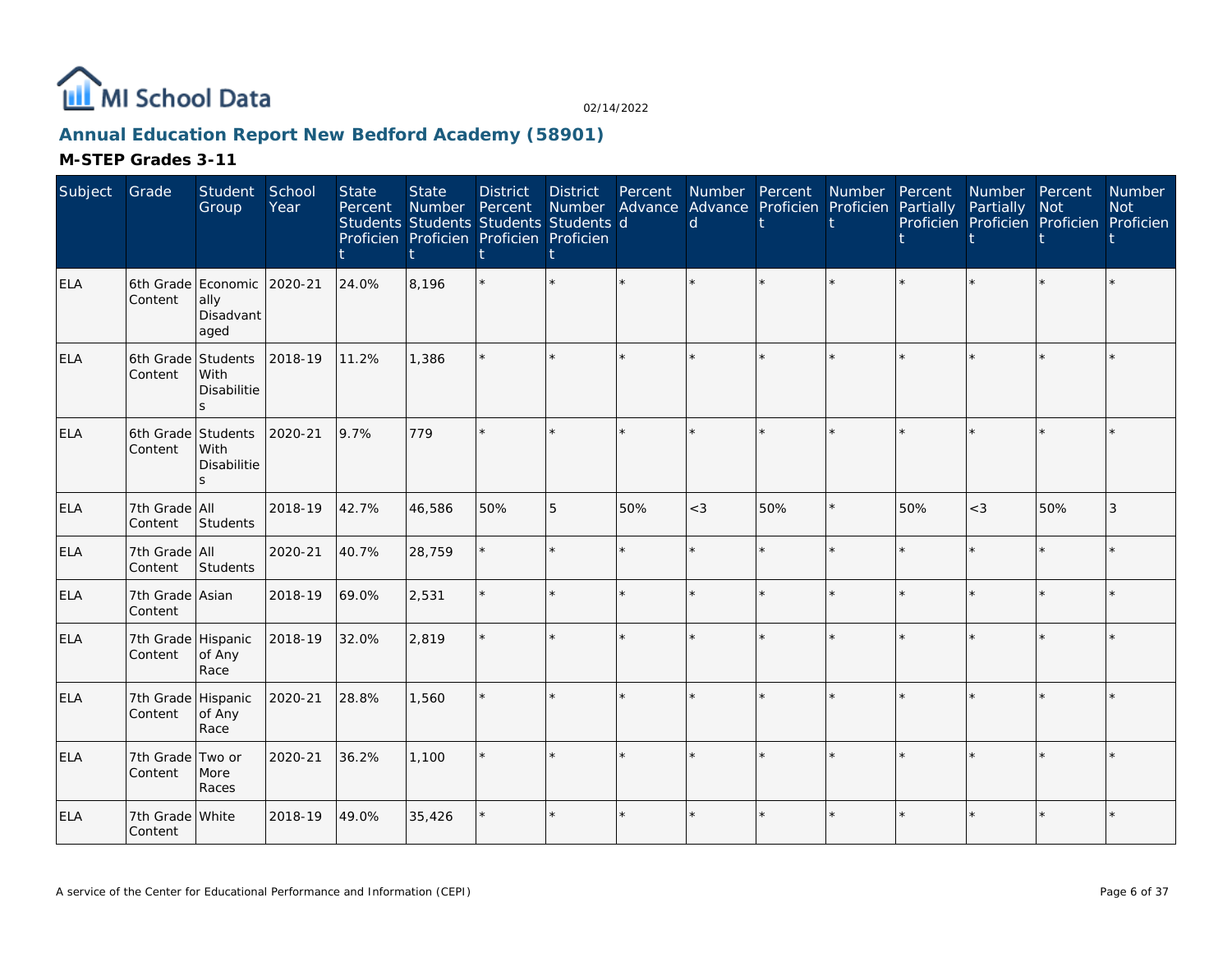

# **Annual Education Report New Bedford Academy (58901)**

| Subject    | Grade                             | Student<br>Group                                | School<br>Year | <b>State</b><br>Percent | <b>State</b><br>Number | <b>District</b><br>Percent<br>Students Students Students Students d<br>Proficien Proficien Proficien Proficien | District<br>Number | Percent<br>Advance | Number Percent<br><sub>d</sub> | Advance Proficien | Number<br>Proficien | Percent<br>Partially | Number Percent<br>Partially | Not<br>Proficien Proficien Proficien Proficien | Number<br><b>Not</b> |
|------------|-----------------------------------|-------------------------------------------------|----------------|-------------------------|------------------------|----------------------------------------------------------------------------------------------------------------|--------------------|--------------------|--------------------------------|-------------------|---------------------|----------------------|-----------------------------|------------------------------------------------|----------------------|
| ELA        | 7th Grade White<br>Content        |                                                 | 2020-21        | 44.5%                   | 22,979                 |                                                                                                                |                    | $\star$            |                                |                   | $\star$             |                      |                             | $\star$                                        |                      |
| ELA        | 7th Grade Female<br>Content       |                                                 | 2018-19        | 47.9%                   | 25,754                 |                                                                                                                |                    |                    |                                |                   | $\star$             |                      | $\star$                     | $\star$                                        |                      |
| <b>ELA</b> | 7th Grade Female<br>Content       |                                                 | 2020-21        | 44.6%                   | 15,364                 |                                                                                                                |                    |                    |                                |                   |                     |                      | $\star$                     | $\star$                                        |                      |
| ELA        | 7th Grade Male<br>Content         |                                                 | 2018-19        | 37.7%                   | 20,832                 |                                                                                                                |                    | $\star$            |                                |                   | $\star$             |                      | ¥.                          | $\star$                                        |                      |
| <b>ELA</b> | 7th Grade Male<br>Content         |                                                 | 2020-21        | 36.9%                   | 13,395                 |                                                                                                                |                    |                    |                                |                   | $\star$             |                      |                             | $\star$                                        |                      |
| <b>ELA</b> | Content                           | 7th Grade Economic<br>ally<br>Disadvant<br>aged | 2018-19        | 28.1%                   | 15,728                 |                                                                                                                |                    |                    |                                |                   | $\star$             |                      | $\star$                     | $\star$                                        |                      |
| <b>ELA</b> | 7th Grade<br>Content              | Economic<br>ally<br>Disadvant<br>aged           | 2020-21        | 25.8%                   | 8,513                  |                                                                                                                |                    |                    |                                |                   | $\star$             |                      |                             | $\star$                                        |                      |
| <b>ELA</b> | 7th Grade<br>Content              | Students<br>With<br>Disabilitie<br>$\mathbf{z}$ | 2018-19        | 10.9%                   | 1,304                  |                                                                                                                |                    |                    |                                |                   |                     |                      |                             |                                                |                      |
| ELA        | 7th Grade<br>Content              | Students<br>With<br>Disabilitie<br>$\mathbf{z}$ | 2020-21        | 9.3%                    | 729                    |                                                                                                                |                    |                    |                                |                   |                     |                      |                             | $\star$                                        |                      |
| ics        | Mathemat 3rd Grade All<br>Content | Students                                        | 2018-19        | 46.7%                   | 47,210                 | 50%                                                                                                            | 5                  | 50%                | $<$ 3                          | 50%               | $\star$             | 50%                  | $\overline{4}$              | 50%                                            | 3                    |
| lics       | Mathemat 3rd Grade All<br>Content | Students                                        | 2020-21        | 42.3%                   | 30,590                 |                                                                                                                |                    |                    |                                |                   |                     |                      |                             | $\star$                                        |                      |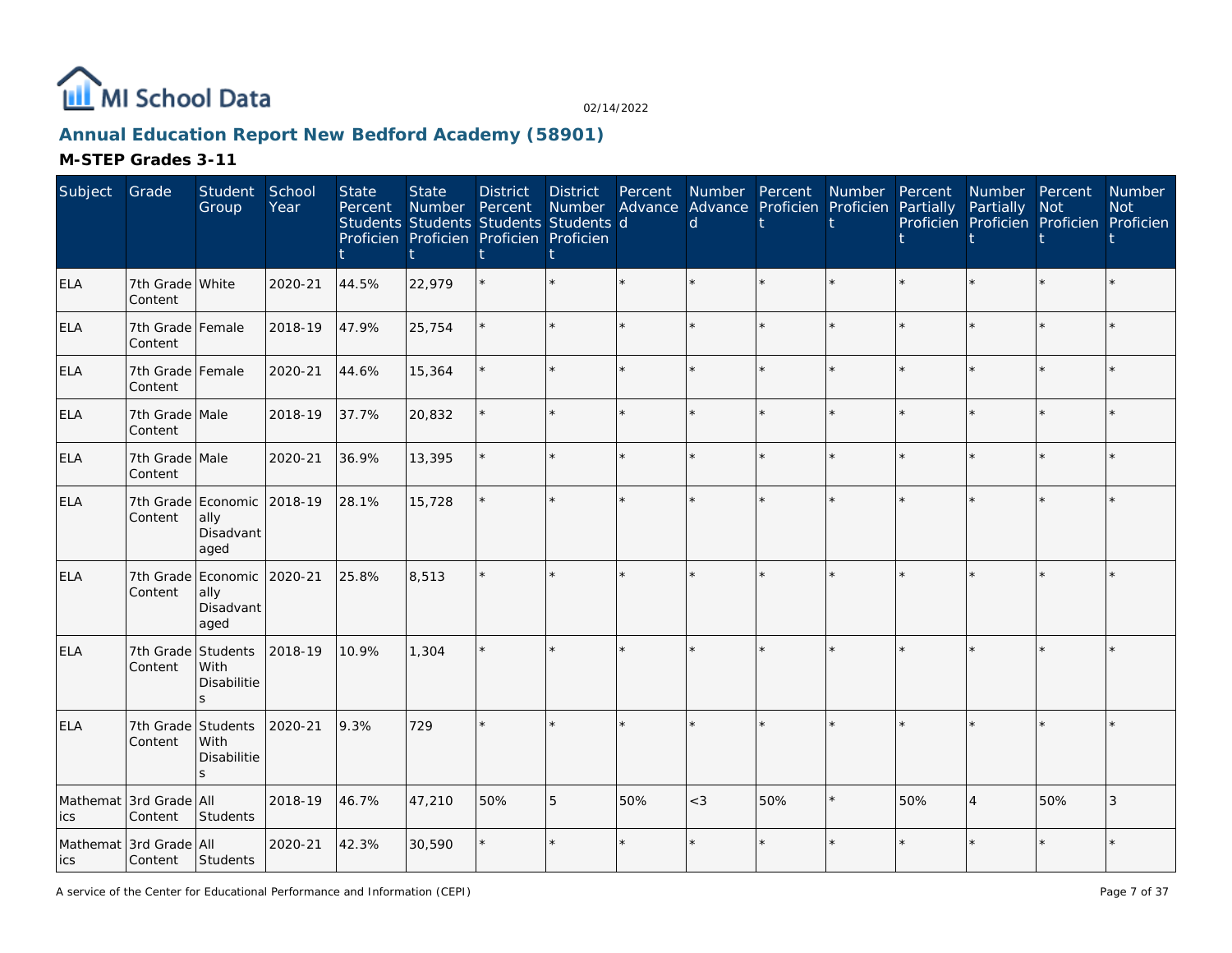

# **Annual Education Report New Bedford Academy (58901)**

| Subject                                     | Grade                                          | Student<br>Group                    | School<br>Year | <b>State</b><br>Percent | <b>State</b><br>Number Percent<br>Students Students Students Students d<br>Proficien Proficien Proficien Proficien | <b>District</b> | District | Percent | <sub>d</sub> | Number Percent Number Percent Number Percent<br>Number Advance Advance Proficien Proficien Partially | Partially Not<br>Proficien Proficien Proficien Proficien |    | Number<br><b>Not</b> |
|---------------------------------------------|------------------------------------------------|-------------------------------------|----------------|-------------------------|--------------------------------------------------------------------------------------------------------------------|-----------------|----------|---------|--------------|------------------------------------------------------------------------------------------------------|----------------------------------------------------------|----|----------------------|
| ics                                         | Mathemat 3rd Grade Two or<br>Content           | More<br>Races                       | 2018-19        | 43.7%                   | 2,140                                                                                                              |                 |          |         |              |                                                                                                      |                                                          |    |                      |
| Mathemat 3rd Grade Two or<br>lics           | Content                                        | More<br>Races                       | 2020-21        | 36.1%                   | 1,320                                                                                                              |                 |          |         |              |                                                                                                      |                                                          |    |                      |
| Mathemat 3rd Grade White<br>lics            | Content                                        |                                     | 2018-19        | 54.8%                   | 35,297                                                                                                             |                 |          |         |              |                                                                                                      |                                                          |    |                      |
| Mathemat 3rd Grade White<br>ics             | Content                                        |                                     | 2020-21        | 47.9%                   | 24,910                                                                                                             |                 |          | $\star$ |              | $\star$                                                                                              |                                                          | ÷. |                      |
| ics                                         | Mathemat 3rd Grade Female<br>Content           |                                     | 2018-19        | 44.3%                   | 21,930                                                                                                             |                 |          |         |              |                                                                                                      |                                                          |    |                      |
| ics                                         | Mathemat 3rd Grade Female<br>Content           |                                     | 2020-21        | 38.9%                   | 13,785                                                                                                             |                 |          | $\star$ |              | $\star$                                                                                              |                                                          |    |                      |
| Mathemat 3rd Grade Male<br><b>ics</b>       | Content                                        |                                     | 2018-19        | 49.1%                   | 25,280                                                                                                             |                 |          |         |              |                                                                                                      |                                                          |    |                      |
| ics                                         | Mathemat 3rd Grade Male<br>Content             |                                     | 2020-21        | 45.6%                   | 16,805                                                                                                             |                 |          | $\star$ |              | ÷                                                                                                    |                                                          |    |                      |
| ics                                         | Mathemat 3rd Grade Economic 2018-19<br>Content | ally<br>Disadvant<br>aged           |                | 32.6%                   | 18,495                                                                                                             |                 |          |         |              |                                                                                                      |                                                          |    |                      |
| Mathemat 3rd Grade Economic 2020-21<br>lics | Content                                        | ally<br>Disadvant<br>aged           |                | 25.8%                   | 9,511                                                                                                              |                 |          |         |              |                                                                                                      |                                                          |    |                      |
| Mathemat 3rd Grade Students<br>lics         | Content                                        | With<br>Disabilitie<br>$\mathsf{s}$ | 2018-19        | 20.9%                   | 2,504                                                                                                              |                 |          |         |              |                                                                                                      |                                                          |    |                      |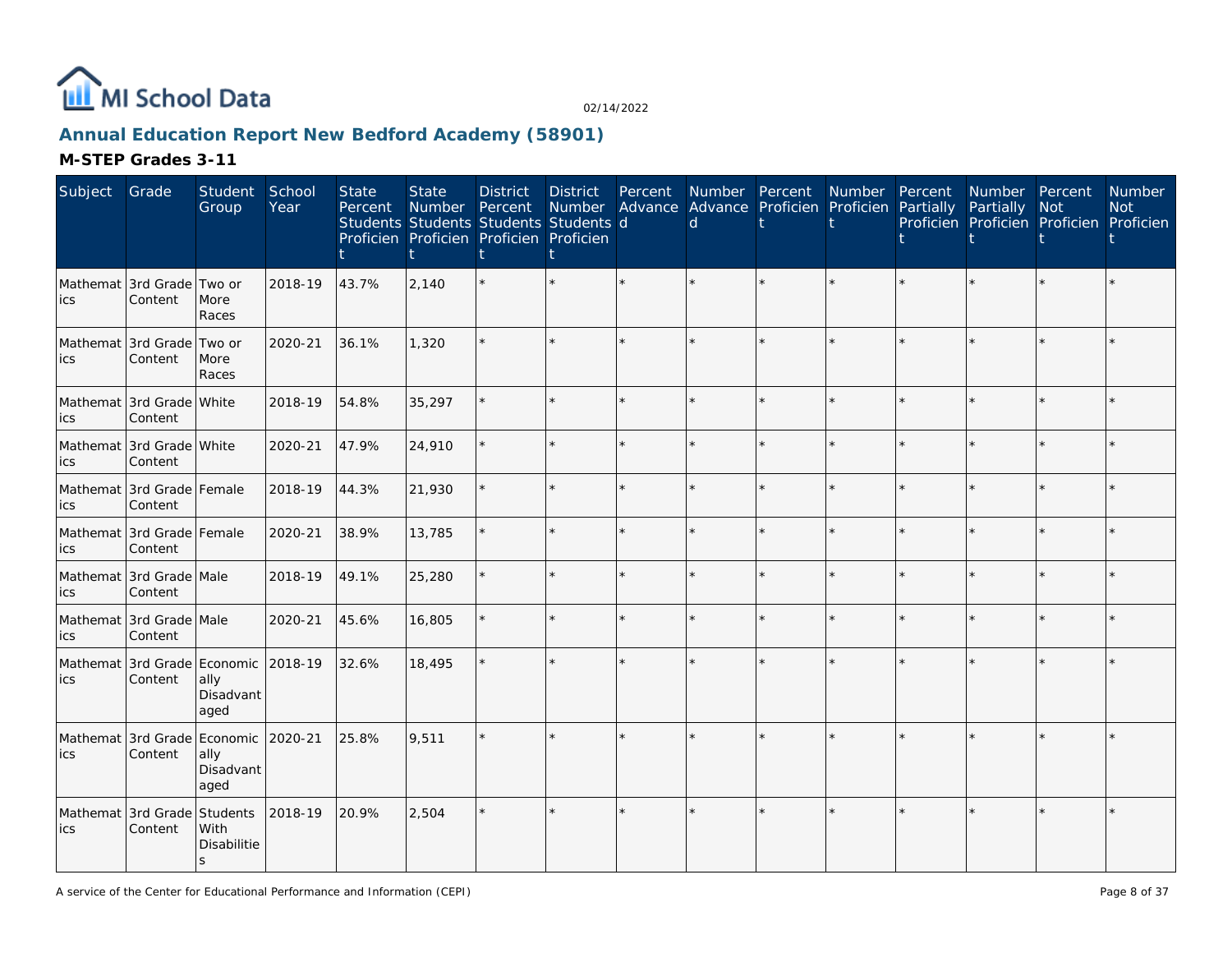

# **Annual Education Report New Bedford Academy (58901)**

| Subject         | Grade                                  | Student<br>Group                     | School<br>Year | <b>State</b><br>Percent | <b>State</b><br>Number<br>Students Students Students Students d<br>Proficien Proficien Proficien Proficien | <b>District</b><br>Percent | <b>District</b><br>Number | Percent | Number Percent<br>Advance Advance Proficien Proficien Partially<br>d |     | Number Percent |     | Number Percent<br>Partially<br>Proficien Proficien Proficien Proficien | <b>Not</b> | Number<br><b>Not</b> |
|-----------------|----------------------------------------|--------------------------------------|----------------|-------------------------|------------------------------------------------------------------------------------------------------------|----------------------------|---------------------------|---------|----------------------------------------------------------------------|-----|----------------|-----|------------------------------------------------------------------------|------------|----------------------|
| Mathemat<br>ics | 3rd Grade<br>Content                   | Students<br>With<br>Disabilitie<br>5 | 2020-21        | 19.1%                   | 1,711                                                                                                      |                            |                           |         |                                                                      |     |                |     |                                                                        |            |                      |
| ics             | Mathemat 4th Grade   All<br>Content    | Students                             | 2018-19        | 41.8%                   | 42,898                                                                                                     | 50%                        | $\overline{4}$            | 50%     | $<$ 3                                                                | 50% | $\star$        | 50% | 3                                                                      | 50%        |                      |
| ics             | Mathemat 4th Grade All<br>Content      | Students                             | 2020-21        | 36.5%                   | 26,524                                                                                                     |                            |                           | $\star$ | ÷                                                                    |     | $\star$        | ÷   |                                                                        | $\star$    |                      |
| ics             | Mathemat 4th Grade Hispanic<br>Content | of Any<br>Race                       | 2018-19        | 29.4%                   | 2,469                                                                                                      |                            |                           |         |                                                                      |     |                |     |                                                                        |            |                      |
| ics             | Mathemat 4th Grade Hispanic<br>Content | of Any<br>Race                       | 2020-21        | 23.9%                   | 1,340                                                                                                      |                            |                           |         |                                                                      |     |                |     |                                                                        |            |                      |
| lics            | Mathemat 4th Grade White<br>Content    |                                      | 2018-19        | 49.6%                   | 32,851                                                                                                     | 50%                        | $\overline{4}$            | 50%     | $<$ 3                                                                | 50% | $\star$        | 50% | $<$ 3                                                                  | 50%        |                      |
| ics             | Mathemat 4th Grade White<br>Content    |                                      | 2020-21        | 41.5%                   | 21,680                                                                                                     |                            |                           |         |                                                                      |     | $\star$        |     |                                                                        | $\star$    |                      |
| ics             | Mathemat 4th Grade Female<br>Content   |                                      | 2018-19        | 39.0%                   | 19,618                                                                                                     |                            |                           |         |                                                                      |     | $\star$        |     |                                                                        | ÷          |                      |
| ics             | Mathemat 4th Grade Female<br>Content   |                                      | 2020-21        | 32.4%                   | 11,434                                                                                                     |                            |                           | $\star$ |                                                                      |     | $\star$        |     |                                                                        | $\star$    |                      |
| ics             | Mathemat 4th Grade Male<br>Content     |                                      | 2018-19        | 44.5%                   | 23,280                                                                                                     |                            | ÷                         | $\star$ | ÷                                                                    |     | $\star$        | ÷   |                                                                        | $\star$    |                      |
| lics            | Mathemat 4th Grade Male<br>Content     |                                      | 2020-21        | 40.4%                   | 15,090                                                                                                     |                            |                           |         |                                                                      |     |                |     |                                                                        |            |                      |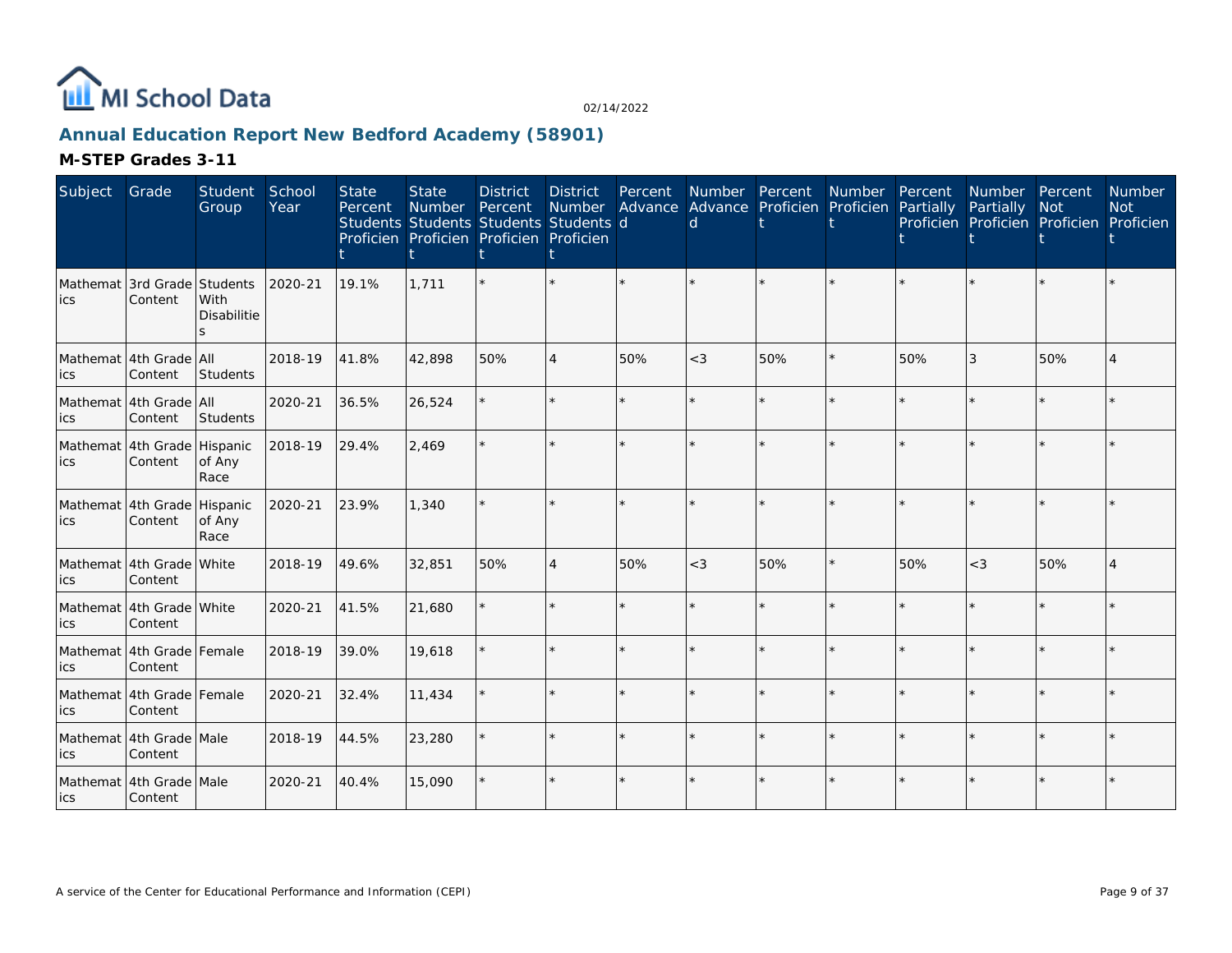

# **Annual Education Report New Bedford Academy (58901)**

| Subject | Grade                                          | Student<br>Group                     | School<br>Year | <b>State</b><br>Percent | <b>State</b><br>Number<br>Students Students Students Students d<br>Proficien Proficien Proficien Proficien | <b>District</b><br>Percent | <b>District</b><br>Number | Percent | Number Percent<br>d | Advance Advance Proficien Proficien | Number  | Percent<br>Partially | Number Percent<br>Partially<br>Proficien Proficien Proficien Proficien | Not     | Number<br><b>Not</b> |
|---------|------------------------------------------------|--------------------------------------|----------------|-------------------------|------------------------------------------------------------------------------------------------------------|----------------------------|---------------------------|---------|---------------------|-------------------------------------|---------|----------------------|------------------------------------------------------------------------|---------|----------------------|
| lics    | Mathemat 4th Grade Economic<br>Content         | ally<br>Disadvant<br>aged            | 2018-19        | 27.0%                   | 15,316                                                                                                     |                            | $\star$                   |         |                     |                                     |         |                      |                                                                        |         |                      |
| lics    | Mathemat 4th Grade Economic 2020-21<br>Content | ally<br>Disadvant<br>aged            |                | 20.7%                   | 7.547                                                                                                      |                            | $\star$                   |         |                     | $\star$                             |         |                      | $\star$                                                                | $\star$ |                      |
| lics    | Mathemat 4th Grade Students<br>Content         | With<br><b>Disabilitie</b><br>$\leq$ | 2018-19        | 16.0%                   | 1,955                                                                                                      |                            | $\star$                   |         |                     | $\star$                             |         |                      | $\star$                                                                | $\star$ |                      |
| lics    | Mathemat 5th Grade All<br>Content              | Students                             | 2018-19        | 34.8%                   | 36,649                                                                                                     | 50%                        | 3                         | 50%     | $<$ 3               | 50%                                 | $\star$ | 50%                  | $<\!3$                                                                 | 50%     | 5                    |
| lics    | Mathemat 5th Grade All<br>Content              | Students                             | 2020-21        | 29.6%                   | 21,274                                                                                                     |                            | $\star$                   |         |                     | $\star$                             | ÷.      |                      | $\star$                                                                | ÷       |                      |
| lics    | Mathemat 5th Grade Black or<br>Content         | African<br>American                  | 2018-19        | 10.7%                   | 1,998                                                                                                      |                            | $\star$                   | $\star$ |                     | $\star$                             | $\star$ |                      | ÷.                                                                     | $\star$ |                      |
| lics    | Mathemat 5th Grade Two or<br>Content           | More<br>Races                        | 2018-19        | 30.7%                   | 1,473                                                                                                      |                            |                           |         |                     |                                     |         |                      |                                                                        |         |                      |
| ics     | Mathemat 5th Grade<br>Content                  | Two or<br>More<br>Races              | 2020-21        | 24.7%                   | 846                                                                                                        |                            | $\star$                   |         |                     | $\star$                             |         |                      | $\star$                                                                |         |                      |
| lics    | Mathemat 5th Grade White<br>Content            |                                      | 2018-19        | 41.6%                   | 28,567                                                                                                     |                            | ÷.                        |         |                     | ÷.                                  | ÷.      |                      | ÷.                                                                     | ÷.      |                      |
| lics    | Mathemat 5th Grade White<br>Content            |                                      | 2020-21        | 33.8%                   | 17,393                                                                                                     |                            | $\star$                   |         |                     | $\star$                             |         |                      | $\star$                                                                |         |                      |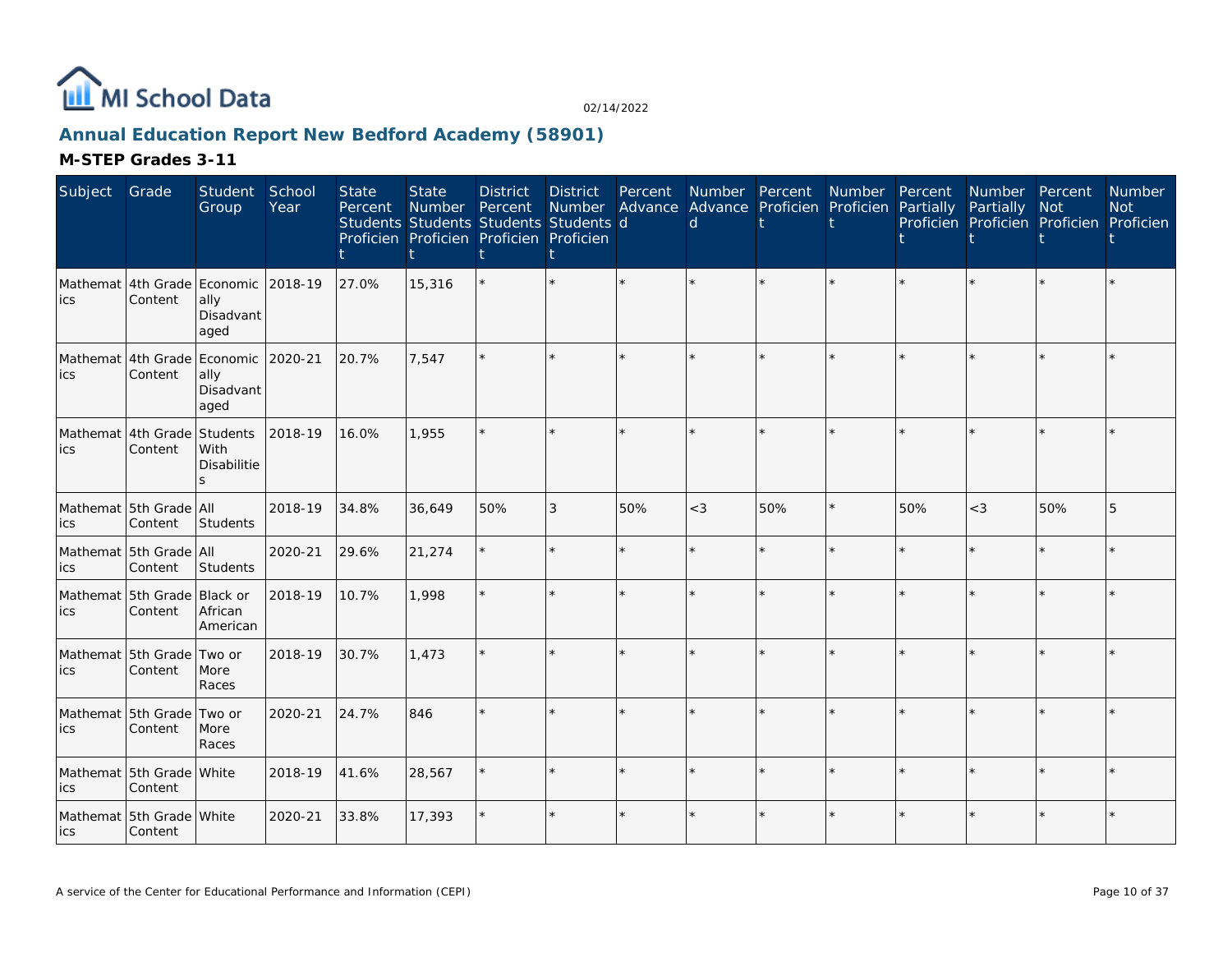

# **Annual Education Report New Bedford Academy (58901)**

### **M-STEP Grades 3-11**

| Subject | Grade                                  | Student<br>Group                                | School<br>Year | <b>State</b><br>Percent | <b>State</b><br>Number<br>Students Students Students Students d<br>Proficien Proficien Proficien Proficien | <b>District</b><br>Percent | <b>District</b> | Percent | d | Number Advance Advance Proficien Proficien Partially |         |     | Number Percent Number Percent Number Percent<br>Partially Not<br>Proficien Proficien Proficien Proficien |         | Number<br><b>Not</b> |
|---------|----------------------------------------|-------------------------------------------------|----------------|-------------------------|------------------------------------------------------------------------------------------------------------|----------------------------|-----------------|---------|---|------------------------------------------------------|---------|-----|----------------------------------------------------------------------------------------------------------|---------|----------------------|
| ics     | Mathemat 5th Grade Female<br>Content   |                                                 | 2018-19        | 31.7%                   | 16,346                                                                                                     |                            |                 |         |   |                                                      |         |     |                                                                                                          |         |                      |
| ics     | Mathemat 5th Grade Female<br>Content   |                                                 | 2020-21        | 25.2%                   | 8,880                                                                                                      |                            |                 |         |   |                                                      | ÷.      |     |                                                                                                          |         |                      |
| ics     | Mathemat 5th Grade Male<br>Content     |                                                 | 2018-19        | 37.8%                   | 20,303                                                                                                     |                            |                 |         |   |                                                      | ÷       |     |                                                                                                          | ÷       |                      |
| ics     | Mathemat 5th Grade Male<br>Content     |                                                 | 2020-21        | 33.8%                   | 12,394                                                                                                     |                            |                 | ÷.      |   |                                                      | ÷       |     |                                                                                                          | ÷       |                      |
| ics     | Mathemat 5th Grade Economic<br>Content | ally<br>Disadvant<br>aged                       | 2018-19        | 20.2%                   | 11,502                                                                                                     |                            |                 |         |   |                                                      |         |     |                                                                                                          |         |                      |
| ics     | Mathemat 55th Grade<br>Content         | Economic<br>ally<br>Disadvant<br>aged           | 2020-21        | 15.5%                   | 5,557                                                                                                      |                            |                 |         |   |                                                      |         |     |                                                                                                          |         |                      |
| ics     | Mathemat 5th Grade<br>Content          | Students<br>With<br>Disabilitie<br>$\mathbf{z}$ | 2018-19        | 10.3%                   | 1,300                                                                                                      |                            |                 |         |   |                                                      |         |     |                                                                                                          |         |                      |
| ics     | Mathemat 5th Grade<br>Content          | Students<br>With<br>Disabilitie                 | 2020-21        | 8.4%                    | 728                                                                                                        |                            |                 |         |   |                                                      |         |     |                                                                                                          |         |                      |
| ics     | Mathemat 6th Grade All<br>Content      | Students                                        | 2018-19        | 35.1%                   | 38,321                                                                                                     | 50%                        | $\overline{4}$  | 50%     |   | 50%                                                  | $<$ 3   | 50% | 6                                                                                                        | 50%     | 3                    |
| ics     | Mathemat 6th Grade All<br>Content      | Students                                        | 2020-21        | 28.6%                   | 20,103                                                                                                     |                            |                 |         |   |                                                      | $\star$ |     |                                                                                                          | $\star$ |                      |
| lics    | Mathemat 6th Grade Asian<br>Content    |                                                 | 2018-19        | 68.3%                   | 2,539                                                                                                      |                            |                 |         |   |                                                      |         |     |                                                                                                          |         |                      |

A service of the Center for Educational Performance and Information (CEPI)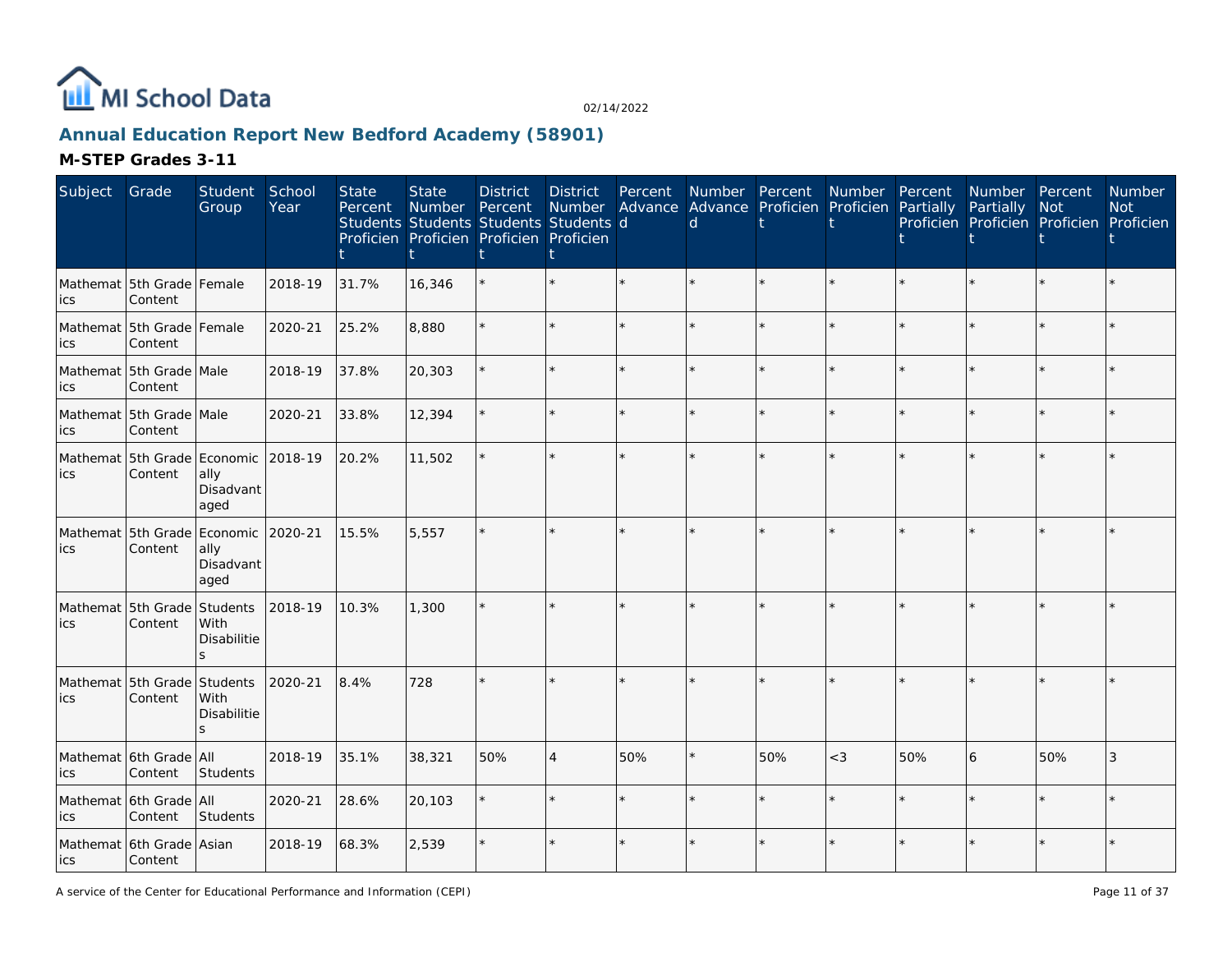

# **Annual Education Report New Bedford Academy (58901)**

| Subject                             | Grade                                  | Student<br>Group                    | School<br>Year | <b>State</b><br>Percent | <b>State</b><br>Number Percent<br>Students Students Students Students d<br>Proficien Proficien Proficien Proficien | <b>District</b> | <b>District</b><br>Number Advance Advance Proficien Proficien Partially | Percent | d |     | Number Percent Number Percent |     | Number Percent<br>Partially Not | Proficien Proficien Proficien Proficien | Number<br><b>Not</b> |
|-------------------------------------|----------------------------------------|-------------------------------------|----------------|-------------------------|--------------------------------------------------------------------------------------------------------------------|-----------------|-------------------------------------------------------------------------|---------|---|-----|-------------------------------|-----|---------------------------------|-----------------------------------------|----------------------|
| ics                                 | Mathemat 6th Grade Hispanic<br>Content | of Any<br>Race                      | 2018-19        | 22.3%                   | 2,028                                                                                                              |                 |                                                                         |         |   |     |                               |     |                                 |                                         |                      |
| Mathemat 6th Grade Hispanic<br>lics | Content                                | of Any<br>Race                      | 2020-21        | 16.1%                   | 864                                                                                                                |                 |                                                                         |         |   |     |                               |     |                                 |                                         |                      |
| lics                                | Mathemat 6th Grade White<br>Content    |                                     | 2018-19        | 42.1%                   | 30,300                                                                                                             | 50%             | $\overline{4}$                                                          | 50%     |   | 50% | $<$ 3                         | 50% |                                 | 50%                                     | $\overline{2}$       |
| ics                                 | Mathemat 6th Grade White<br>Content    |                                     | 2020-21        | 32.4%                   | 16,474                                                                                                             |                 |                                                                         | ÷.      |   |     | $\star$                       |     |                                 | ÷.                                      |                      |
| ics                                 | Mathemat 6th Grade Female<br>Content   |                                     | 2018-19        | 33.4%                   | 17,856                                                                                                             |                 |                                                                         |         |   |     |                               |     |                                 |                                         |                      |
| ics                                 | Mathemat 6th Grade Female<br>Content   |                                     | 2020-21        | 26.0%                   | 8,929                                                                                                              |                 |                                                                         | $\star$ |   |     | $\star$                       |     |                                 |                                         |                      |
| <b>ics</b>                          | Mathemat 6th Grade Male<br>Content     |                                     | 2018-19        | 36.7%                   | 20,465                                                                                                             |                 |                                                                         |         |   |     | ÷                             |     |                                 |                                         |                      |
| ics                                 | Mathemat 6th Grade Male<br>Content     |                                     | 2020-21        | 31.2%                   | 11,174                                                                                                             |                 |                                                                         | $\star$ |   |     | $\star$                       |     |                                 | ÷                                       |                      |
| ics                                 | Mathemat 6th Grade Economic<br>Content | ally<br>Disadvant<br>aged           | 2018-19        | 20.1%                   | 11,622                                                                                                             |                 |                                                                         |         |   |     |                               |     |                                 |                                         |                      |
| Mathemat 6th Grade Economic<br>lics | Content                                | ally<br>Disadvant<br>aged           | 2020-21        | 14.3%                   | 4,846                                                                                                              |                 |                                                                         |         |   |     |                               |     |                                 |                                         |                      |
| Mathemat 6th Grade Students<br>lics | Content                                | With<br>Disabilitie<br>$\mathsf{s}$ | 2018-19        | 8.3%                    | 1,028                                                                                                              |                 |                                                                         | ÷       |   |     |                               |     |                                 |                                         |                      |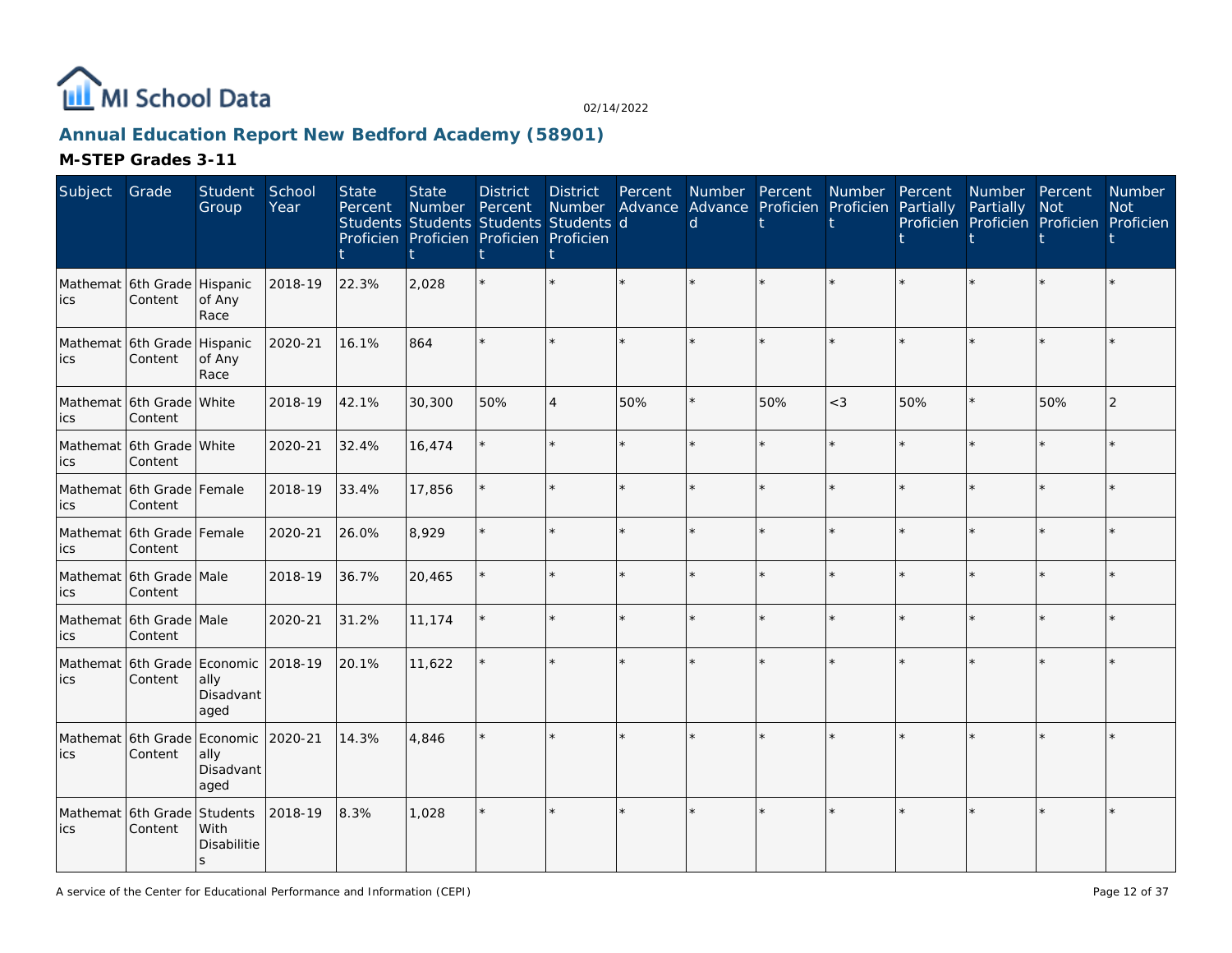

# **Annual Education Report New Bedford Academy (58901)**

| Subject    | Grade                                  | Student<br>Group    | School<br>Year | <b>State</b><br>Percent | <b>State</b><br>Number Percent<br>Students Students Students Students d<br>Proficien Proficien Proficien Proficien | <b>District</b> | <b>District</b><br>Number | Percent | Number Percent Number Percent<br>Advance Advance Proficien Proficien Partially<br>d |     |         |     | Number Percent<br>Partially<br>Proficien Proficien Proficien Proficien | <b>Not</b> | Number<br><b>Not</b> |
|------------|----------------------------------------|---------------------|----------------|-------------------------|--------------------------------------------------------------------------------------------------------------------|-----------------|---------------------------|---------|-------------------------------------------------------------------------------------|-----|---------|-----|------------------------------------------------------------------------|------------|----------------------|
| ics        | Mathemat 6th Grade Students<br>Content | With<br>Disabilitie | 2020-21        | 6.0%                    | 481                                                                                                                |                 |                           |         |                                                                                     |     |         |     |                                                                        |            |                      |
| ics        | Mathemat 7th Grade All<br>Content      | Students            | 2018-19        | 35.7%                   | 38,988                                                                                                             | 50%             | 3                         | 50%     | $<$ 3                                                                               | 50% | $<$ 3   | 50% |                                                                        | 50%        |                      |
| lics       | Mathemat 7th Grade All<br>Content      | Students            | 2020-21        | 32.3%                   | 22,803                                                                                                             |                 |                           | ¥.      |                                                                                     |     | $\star$ |     |                                                                        |            |                      |
| <b>ics</b> | Mathemat 7th Grade Asian<br>Content    |                     | 2018-19        | 67.8%                   | 2,524                                                                                                              |                 |                           | ÷.      |                                                                                     |     | ÷.      |     |                                                                        | ÷.         |                      |
| lics       | Mathemat 7th Grade Hispanic<br>Content | of Any<br>Race      | 2018-19        | 23.5%                   | 2,087                                                                                                              |                 |                           | $\star$ |                                                                                     |     | $\star$ |     |                                                                        |            |                      |
| lics       | Mathemat 7th Grade Hispanic<br>Content | of Any<br>Race      | 2020-21        | 20.5%                   | 1,104                                                                                                              |                 |                           |         |                                                                                     |     |         |     |                                                                        |            |                      |
| ics        | Mathemat 7th Grade Two or<br>Content   | More<br>Races       | 2020-21        | 25.7%                   | 777                                                                                                                |                 |                           |         |                                                                                     |     |         |     |                                                                        |            |                      |
| lics       | Mathemat 7th Grade White<br>Content    |                     | 2018-19        | 42.5%                   | 30,741                                                                                                             |                 |                           |         |                                                                                     |     |         |     |                                                                        |            |                      |
| ics        | Mathemat 7th Grade White<br>Content    |                     | 2020-21        | 36.2%                   | 18,627                                                                                                             |                 |                           |         |                                                                                     |     | ÷       |     |                                                                        |            |                      |
| lics       | Mathemat 7th Grade Female<br>Content   |                     | 2018-19        | 34.2%                   | 18,415                                                                                                             |                 |                           |         |                                                                                     |     |         |     |                                                                        |            |                      |
| ics        | Mathemat 7th Grade Female<br>Content   |                     | 2020-21        | 29.1%                   | 10,012                                                                                                             |                 |                           |         |                                                                                     |     |         |     |                                                                        |            |                      |
| ics        | Mathemat 7th Grade Male<br>Content     |                     | 2018-19        | 37.2%                   | 20,573                                                                                                             |                 |                           |         |                                                                                     |     |         |     |                                                                        |            |                      |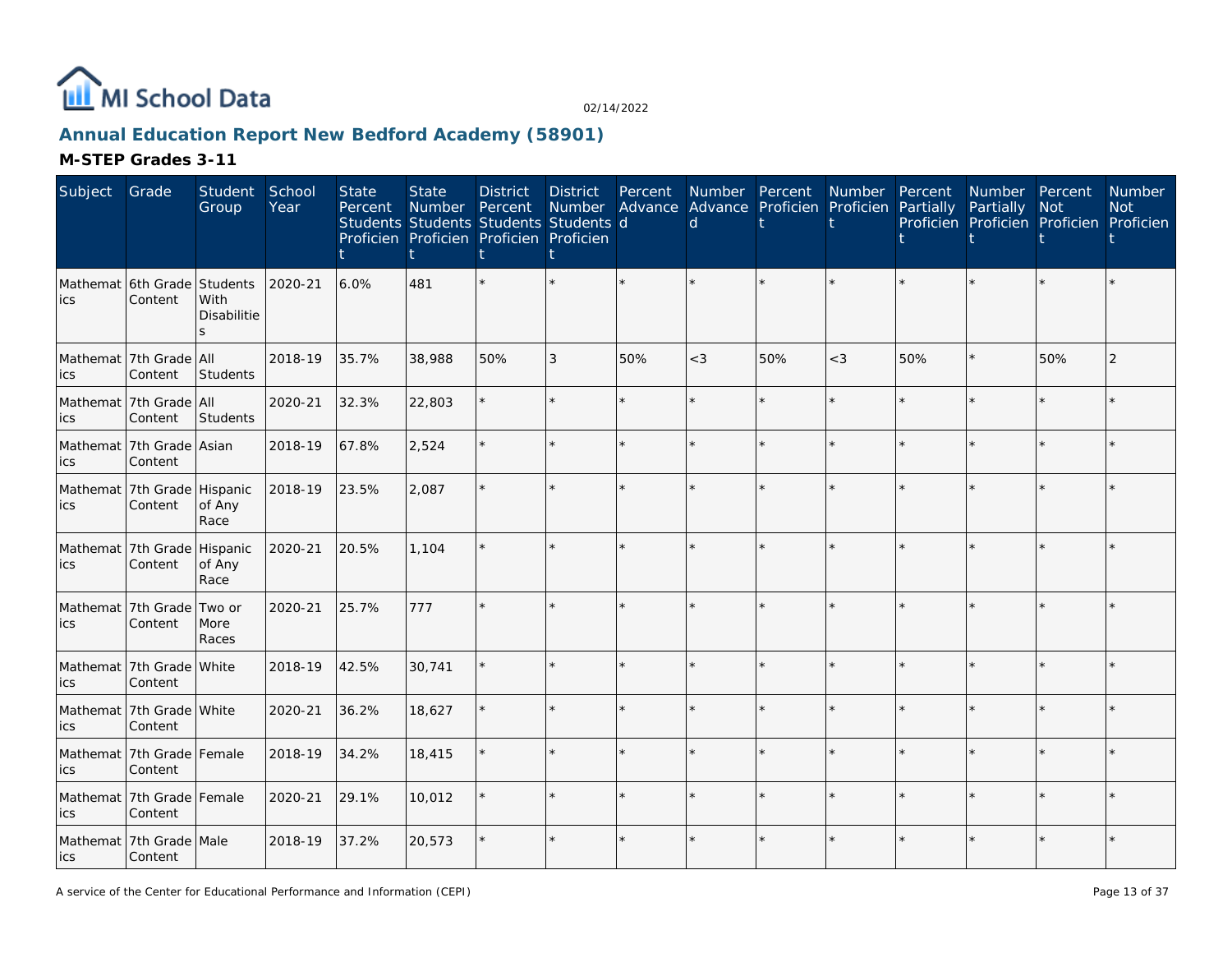

# **Annual Education Report New Bedford Academy (58901)**

| Subject | Grade                                          | Student<br>Group                                 | School<br>Year | <b>State</b><br>Percent | <b>State</b><br>Number<br>Students Students Students Students d<br>Proficien Proficien Proficien Proficien | <b>District</b><br>Percent | <b>District</b><br>Number | Percent<br>Advance | Number Percent<br><sub>d</sub> | Advance Proficien Proficien | Number  | Percent<br>Partially | Number Percent<br>Partially | Not<br>Proficien Proficien Proficien Proficien | Number<br><b>Not</b> |
|---------|------------------------------------------------|--------------------------------------------------|----------------|-------------------------|------------------------------------------------------------------------------------------------------------|----------------------------|---------------------------|--------------------|--------------------------------|-----------------------------|---------|----------------------|-----------------------------|------------------------------------------------|----------------------|
| ics     | Mathemat 7th Grade Male<br>Content             |                                                  | 2020-21        | 35.4%                   | 12,791                                                                                                     |                            |                           |                    |                                |                             |         |                      |                             |                                                |                      |
| lics    | Mathemat 7th Grade Economic 2018-19<br>Content | ally<br>Disadvant<br>aged                        |                | 20.3%                   | 11,374                                                                                                     |                            |                           |                    |                                |                             |         |                      |                             |                                                |                      |
| lics    | Mathemat 7th Grade Economic<br>Content         | ally<br>Disadvant<br>aged                        | 2020-21        | 17.1%                   | 5,603                                                                                                      |                            |                           |                    |                                |                             | $\star$ |                      | $\star$                     | $\star$                                        |                      |
| ics     | Mathemat 7th Grade<br>Content                  | Students<br>With<br>Disabilitie<br>ς             | 2018-19        | 7.9%                    | 938                                                                                                        |                            |                           |                    |                                |                             |         |                      |                             |                                                |                      |
| lics    | Mathemat 7th Grade<br>Content                  | Students<br>With<br>Disabilitie<br>$\mathcal{S}$ | 2020-21        | 6.2%                    | 487                                                                                                        |                            |                           |                    |                                |                             |         |                      |                             |                                                |                      |
| Science | 5th Grade All<br>Content                       | Students                                         | 2020-21        | 28.5%                   | 20,119                                                                                                     |                            |                           | $\star$            |                                | ÷.                          | $\star$ |                      | $\star$                     | $\star$                                        |                      |
| Science | 5th Grade Two or<br>Content                    | More<br>Races                                    | 2020-21        | 25.5%                   | 858                                                                                                        |                            |                           |                    |                                |                             |         |                      |                             | $\star$                                        |                      |
| Science | 5th Grade White<br>Content                     |                                                  | 2020-21        | 32.5%                   | 16,483                                                                                                     |                            |                           | $\Phi$             |                                | ÷.                          | $\star$ |                      | $\star$                     | $\star$                                        |                      |
| Science | 5th Grade Female<br>Content                    |                                                  | 2020-21        | 27.5%                   | 9,500                                                                                                      |                            |                           |                    |                                |                             |         |                      | ÷.                          | ÷                                              |                      |
| Science | 5th Grade Male<br>Content                      |                                                  | 2020-21        | 29.6%                   | 10,619                                                                                                     |                            |                           |                    |                                |                             |         |                      | $\star$                     |                                                |                      |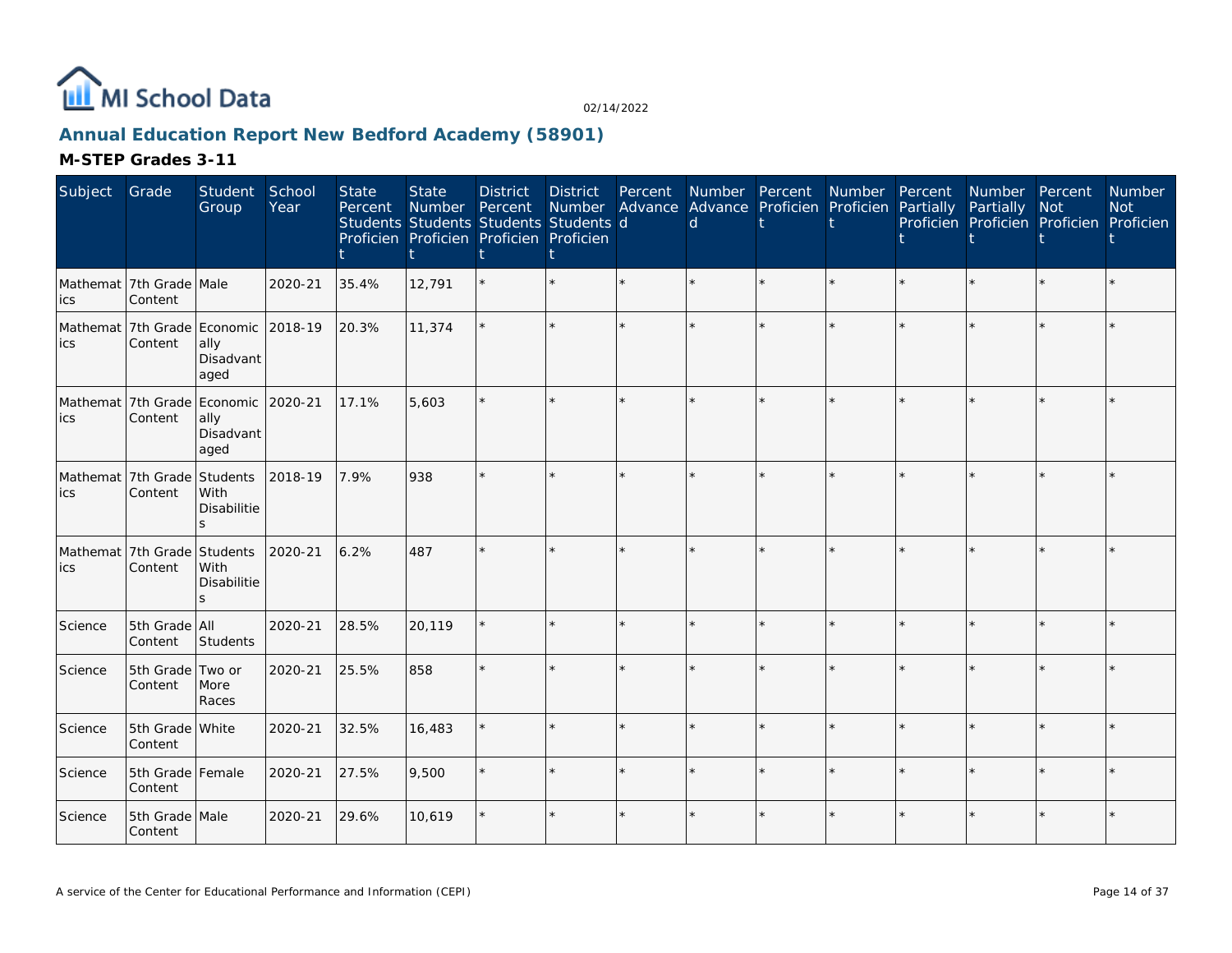

# **Annual Education Report New Bedford Academy (58901)**

| Subject                  | Grade                         | Student<br>Group                                        | School<br>Year | <b>State</b><br>Percent | <b>State</b><br>Number | <b>District</b><br>Percent<br>Students Students Students Students d<br>Proficien Proficien Proficien Proficien | <b>District</b> | Percent | <sub>d</sub> | Number Percent Number<br>Number Advance Advance Proficien Proficien Partially |         | Percent | Number Percent<br>Partially Not | Proficien Proficien Proficien Proficien | Number<br><b>Not</b> |
|--------------------------|-------------------------------|---------------------------------------------------------|----------------|-------------------------|------------------------|----------------------------------------------------------------------------------------------------------------|-----------------|---------|--------------|-------------------------------------------------------------------------------|---------|---------|---------------------------------|-----------------------------------------|----------------------|
| Science                  | Content                       | 5th Grade Economic<br>ally<br>Disadvant<br>aged         | 2020-21        | 16.5%                   | 5.761                  |                                                                                                                |                 |         |              |                                                                               |         |         |                                 |                                         |                      |
| Science                  | 5th Grade Students<br>Content | With<br>Disabilitie<br>$\mathbf{S}$                     | 2020-21        | 8.8%                    | 748                    |                                                                                                                |                 | $\star$ |              | ÷.                                                                            | ÷.      |         |                                 | ÷.                                      |                      |
| Science                  | 8th Grade All<br>Content      | Students                                                | 2020-21        | 22.6%                   | 16,269                 |                                                                                                                |                 |         |              | ÷.                                                                            | $\star$ |         |                                 | ÷                                       |                      |
| Science                  | 8th Grade Hispanic<br>Content | of Any<br>Race                                          | 2020-21        | 13.3%                   | 720                    |                                                                                                                |                 |         |              | $\star$                                                                       | $\star$ |         |                                 | $\star$                                 |                      |
| Science                  | 8th Grade White<br>Content    |                                                         | 2020-21        | 25.3%                   | 13,357                 |                                                                                                                |                 |         |              | $\star$                                                                       | $\star$ |         |                                 | $\star$                                 |                      |
| Science                  | 8th Grade Female<br>Content   |                                                         | 2020-21        | 21.4%                   | 7,489                  |                                                                                                                |                 |         |              | $\star$                                                                       | ÷.      |         |                                 | $\star$                                 |                      |
| Science                  | 8th Grade Male<br>Content     |                                                         | 2020-21        | 23.7%                   | 8,780                  |                                                                                                                |                 | ÷       |              | $\star$                                                                       | ÷.      |         | $\star$                         | $\star$                                 |                      |
| Science                  | Content                       | 8th Grade Economic 2020-21<br>ally<br>Disadvant<br>aged |                | 12.2%                   | 3,942                  |                                                                                                                |                 |         |              | $\star$                                                                       | ÷.      |         |                                 | ÷.                                      |                      |
| Social<br>Studies        | 5th Grade All<br>Content      | Students                                                | 2018-19        | 17.4%                   | 18,265                 | 50%                                                                                                            | $<$ 3           | 50%     | $<$ 3        | 50%                                                                           | $<$ 3   |         |                                 | $\star$                                 | $\overline{2}$       |
| Social<br><b>Studies</b> | 5th Grade All<br>Content      | Students                                                | 2020-21        | 15.6%                   | 11,119                 |                                                                                                                |                 | $\star$ |              | $\star$                                                                       | ÷.      |         |                                 | $\star$                                 |                      |
| Social<br>Studies        | 5th Grade Black or<br>Content | African<br>American                                     | 2018-19        | 4.4%                    | 812                    |                                                                                                                |                 |         |              | $\star$                                                                       | ÷.      |         | $\star$                         |                                         |                      |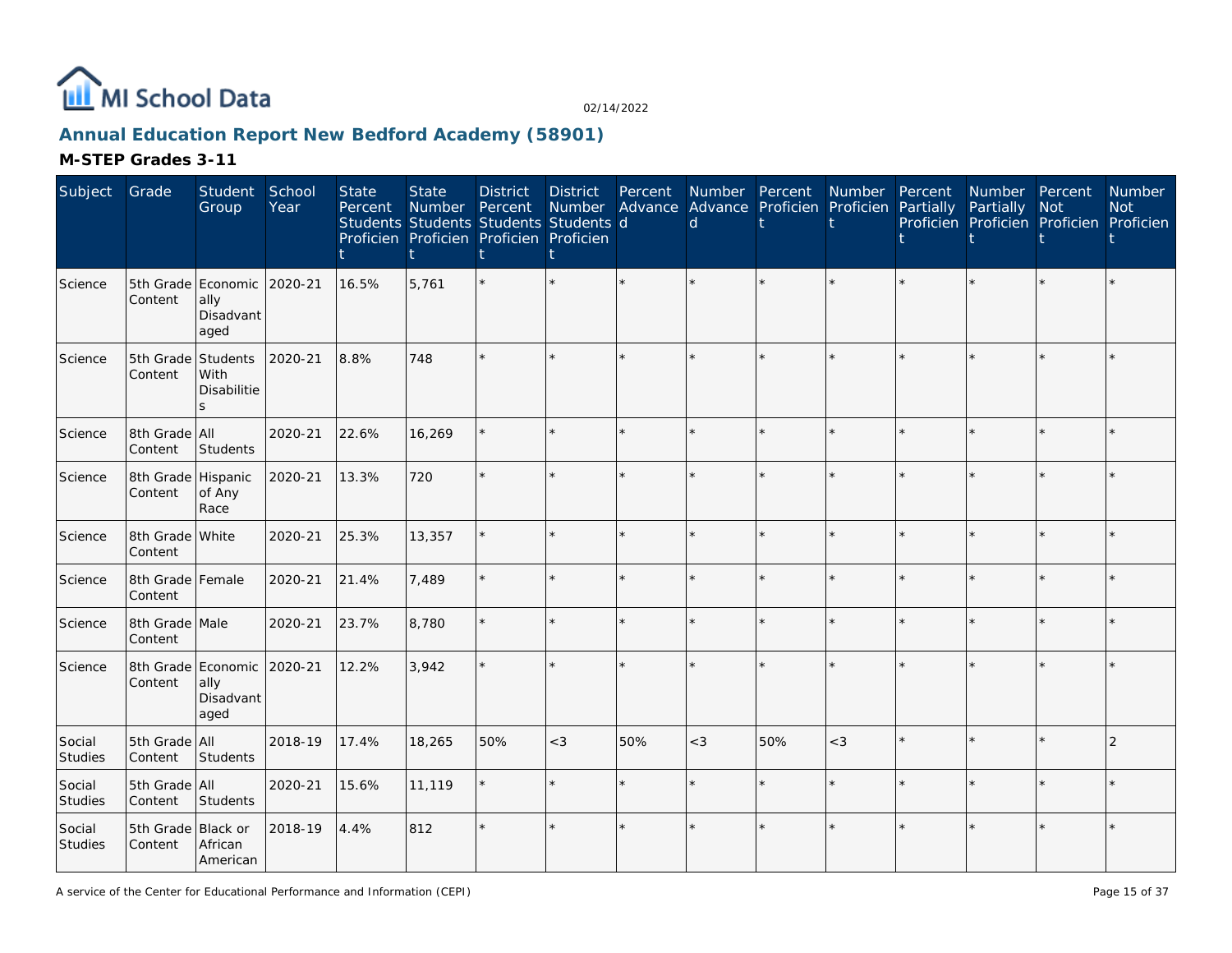

# **Annual Education Report New Bedford Academy (58901)**

| Subject                  | Grade                         | Student<br>Group                                        | School<br>Year | <b>State</b><br>Percent | <b>State</b><br>Number | <b>District</b><br>Percent<br>Students Students Students Students d<br>Proficien Proficien Proficien Proficien | <b>District</b> | Percent | d       | Number Percent Number<br>Number Advance Advance Proficien Proficien |         | Percent<br>Partially | Number Percent<br>Partially | Not<br>Proficien Proficien Proficien Proficien | Number<br><b>Not</b> |
|--------------------------|-------------------------------|---------------------------------------------------------|----------------|-------------------------|------------------------|----------------------------------------------------------------------------------------------------------------|-----------------|---------|---------|---------------------------------------------------------------------|---------|----------------------|-----------------------------|------------------------------------------------|----------------------|
| Social<br>Studies        | 5th Grade Two or<br>Content   | More<br>Races                                           | 2018-19        | 14.6%                   | 698                    |                                                                                                                |                 | $\star$ |         |                                                                     | $\star$ |                      |                             | $\star$                                        |                      |
| Social<br>Studies        | 5th Grade Two or<br>Content   | More<br>Races                                           | 2020-21        | 13.6%                   | 462                    |                                                                                                                | $\star$         | ÷.      |         | $\star$                                                             | $\star$ |                      | $\star$                     | $\star$                                        |                      |
| Social<br>Studies        | 5th Grade White<br>Content    |                                                         | 2018-19        | 21.5%                   | 14,719                 |                                                                                                                | $\star$         | $\star$ |         | $\star$                                                             | $\star$ |                      | $\star$                     | $\star$                                        |                      |
| Social<br>Studies        | 5th Grade White<br>Content    |                                                         | 2020-21        | 18.0%                   | 9,158                  |                                                                                                                | $\star$         | $\star$ | $\star$ | $\star$                                                             | $\star$ |                      | $\star$                     | $\star$                                        |                      |
| Social<br>Studies        | 5th Grade Female<br>Content   |                                                         | 2018-19        | 15.3%                   | 7,868                  |                                                                                                                | $\star$         | ÷.      |         | $\star$                                                             | $\star$ |                      | $\star$                     | $\star$                                        |                      |
| Social<br>Studies        | 5th Grade Female<br>Content   |                                                         | 2020-21        | 13.4%                   | 4,686                  |                                                                                                                | $\star$         | $\star$ |         | $\star$                                                             | $\star$ |                      | $\star$                     | $\star$                                        |                      |
| Social<br><b>Studies</b> | 5th Grade Male<br>Content     |                                                         | 2018-19        | 19.4%                   | 10,397                 |                                                                                                                | $\star$         | $\star$ |         | $\star$                                                             | $\star$ |                      | $\star$                     | $\star$                                        |                      |
| Social<br>Studies        | 5th Grade Male<br>Content     |                                                         | 2020-21        | 17.8%                   | 6,433                  |                                                                                                                | $\star$         | $\star$ |         | $\star$                                                             | $\star$ |                      | $\star$                     | $\star$                                        |                      |
| Social<br>Studies        | Content                       | 5th Grade Economic 2018-19<br>ally<br>Disadvant<br>aged |                | 8.1%                    | 4,614                  |                                                                                                                | $\star$         | ÷.      |         | $\star$                                                             | ÷.      |                      | $\star$                     | ÷.                                             |                      |
| Social<br>Studies        | Content                       | 5th Grade Economic 2020-21<br>ally<br>Disadvant<br>aged |                | 7.0%                    | 2,478                  |                                                                                                                | ÷.              |         |         | ÷.                                                                  | ÷.      |                      | ÷.                          |                                                |                      |
| Social<br>Studies        | 5th Grade Students<br>Content | With<br>Disabilitie<br>S                                | 2018-19        | 5.0%                    | 632                    |                                                                                                                | $\star$         | $\star$ |         | $\star$                                                             | ÷.      |                      | $\star$                     | $\star$                                        |                      |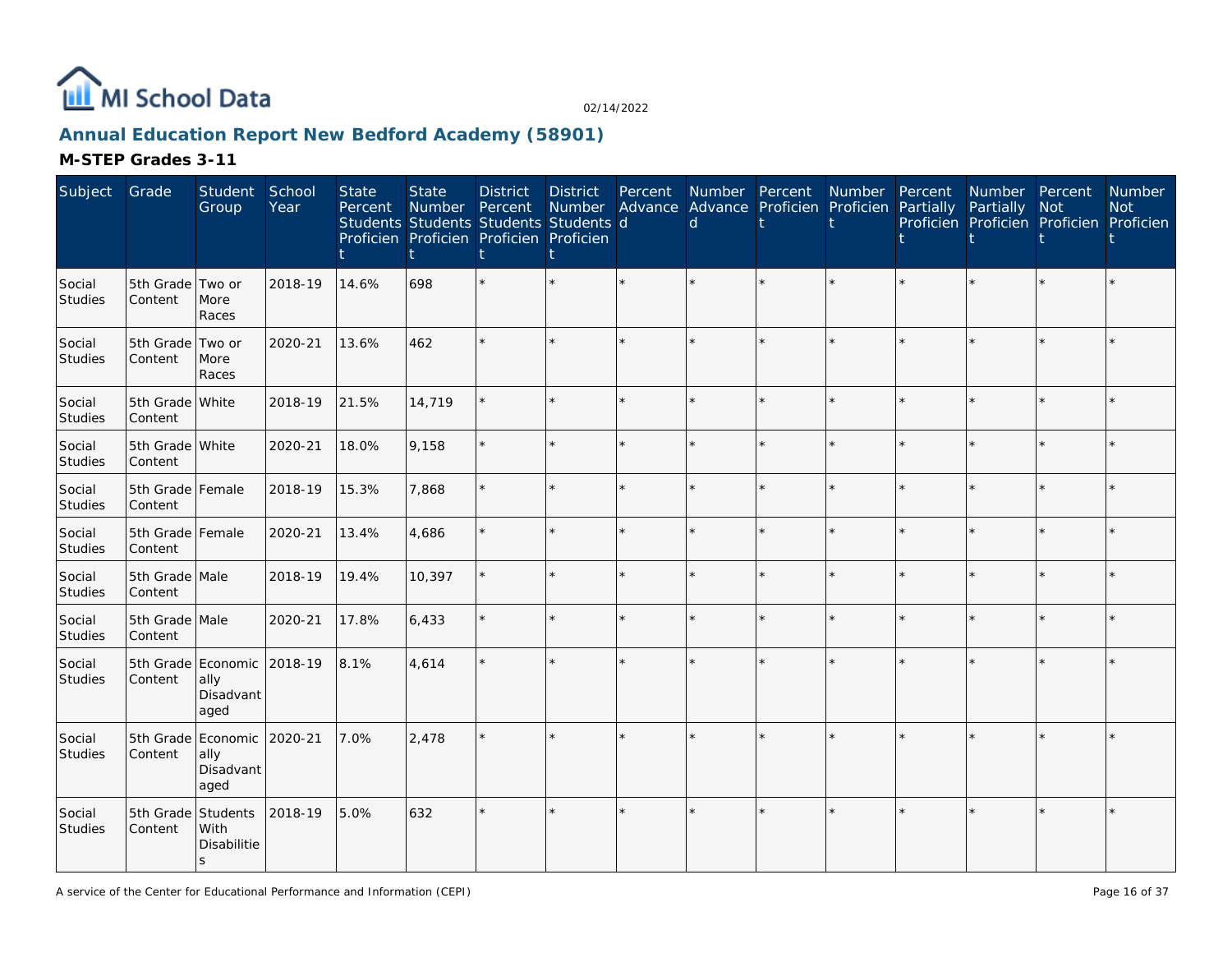

# **Annual Education Report New Bedford Academy (58901)**

| Subject           | Grade                         | Student<br>Group                | School<br>Year | <b>State</b><br>Percent | <b>State</b><br>Number Percent | <b>District</b><br>Students Students Students Students d<br>Proficien Proficien Proficien Proficien | <b>District</b> | Percent | Number Advance Advance Proficien Proficien<br>d | Number Percent Number |         | Percent<br>Partially | Number Percent<br>Partially<br>Proficien Proficien Proficien Proficien | <b>Not</b> | Number<br><b>Not</b> |
|-------------------|-------------------------------|---------------------------------|----------------|-------------------------|--------------------------------|-----------------------------------------------------------------------------------------------------|-----------------|---------|-------------------------------------------------|-----------------------|---------|----------------------|------------------------------------------------------------------------|------------|----------------------|
| Social<br>Studies | 5th Grade<br>Content          | Students<br>With<br>Disabilitie | 2020-21        | 4.2%                    | 357                            |                                                                                                     | $\star$         |         |                                                 |                       |         |                      |                                                                        |            |                      |
| Social<br>Studies | 8th Grade All<br>Content      | Students                        | 2018-19        | 28.0%                   | 30,225                         |                                                                                                     | $\star$         | $\star$ |                                                 | $\star$               | $\star$ |                      |                                                                        | $\star$    |                      |
| Social<br>Studies | 8th Grade All<br>Content      | Students                        | 2020-21        | 25.9%                   | 18,848                         |                                                                                                     | $\star$         | $\star$ | $\star$                                         | $\star$               | $\star$ |                      |                                                                        | $\star$    |                      |
| Social<br>Studies | 8th Grade Hispanic<br>Content | of Any<br>Race                  | 2020-21        | 15.7%                   | 856                            |                                                                                                     | $\star$         |         |                                                 | $\star$               | ÷.      |                      |                                                                        | ÷.         |                      |
| Social<br>Studies | 8th Grade White<br>Content    |                                 | 2018-19        | 33.6%                   | 24,258                         |                                                                                                     | $\star$         | $\star$ |                                                 | $\star$               | $\star$ |                      |                                                                        | $\star$    |                      |
| Social<br>Studies | 8th Grade White<br>Content    |                                 | 2020-21        | 29.1%                   | 15,531                         |                                                                                                     | $\star$         | $\star$ |                                                 | $\star$               | $\star$ |                      |                                                                        | $\star$    |                      |
| Social<br>Studies | 8th Grade Female<br>Content   |                                 | 2018-19        | 25.4%                   | 13,449                         |                                                                                                     | $\star$         | ÷.      |                                                 | $\star$               | ÷.      |                      |                                                                        | ÷.         |                      |
| Social<br>Studies | 8th Grade Female<br>Content   |                                 | 2020-21        | 22.5%                   | 7,965                          |                                                                                                     | $\star$         | ÷.      |                                                 | $\star$               | ÷.      |                      |                                                                        | ÷.         |                      |
| Social<br>Studies | 8th Grade Male<br>Content     |                                 | 2018-19        | 30.6%                   | 16,776                         |                                                                                                     | ÷.              |         |                                                 | $\star$               |         |                      |                                                                        |            |                      |
| Social<br>Studies | 8th Grade Male<br>Content     |                                 | 2020-21        | 29.1%                   | 10,883                         |                                                                                                     | ÷.              | $\star$ |                                                 | $\star$               | $\star$ |                      |                                                                        | $\star$    |                      |
| Social<br>Studies | 8th Grade Economic<br>Content | ally<br>Disadvant<br>aged       | 2018-19        | 14.7%                   | 7,829                          |                                                                                                     | $\star$         |         |                                                 | $\star$               |         |                      |                                                                        |            |                      |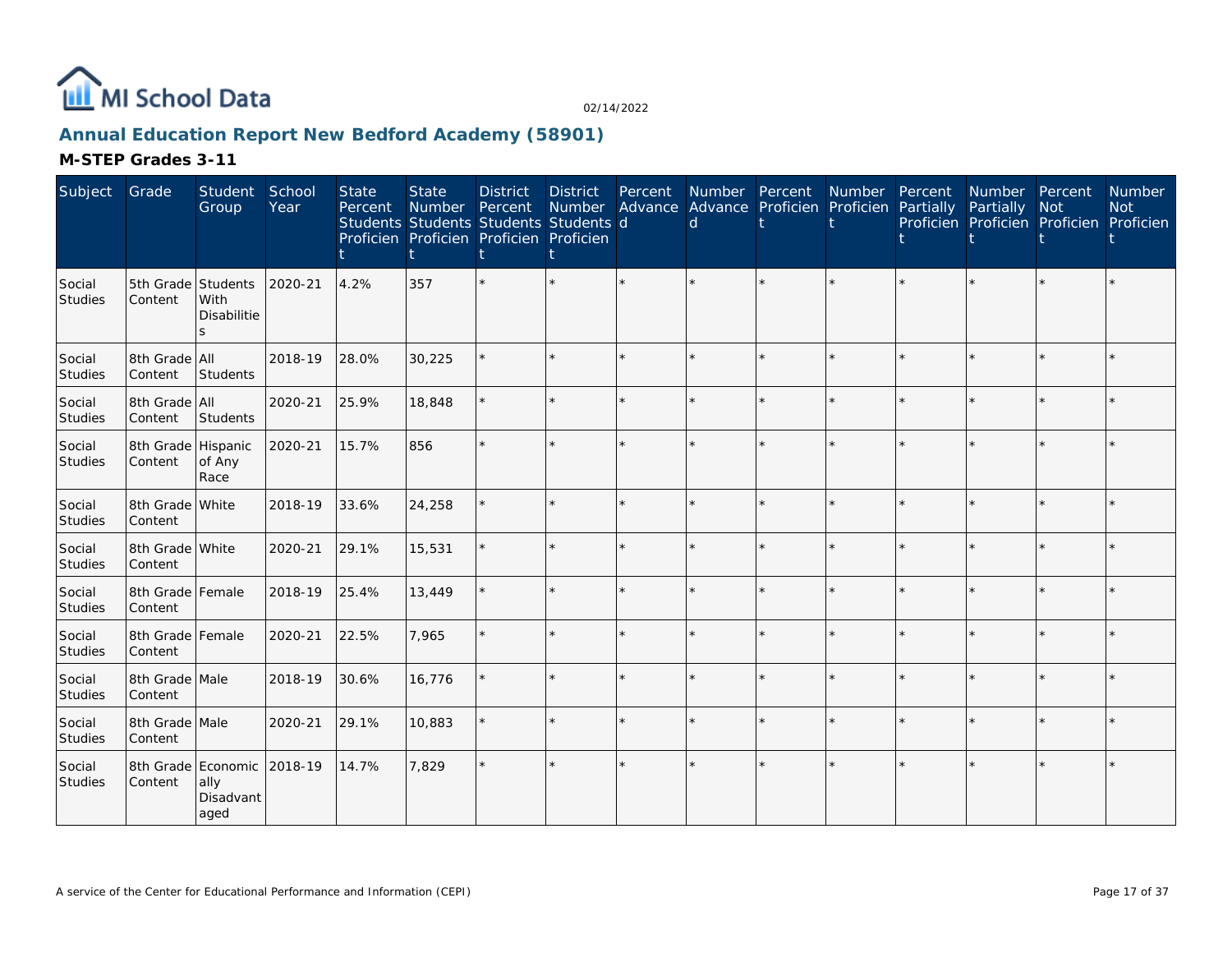

# **Annual Education Report New Bedford Academy (58901)**

| Subject                  | Grade          | Student<br>Group                                         | School<br>Year | <b>State</b><br>Percent | State<br>Number | <b>District</b><br>Students Students Students Students d<br>Proficien Proficien Proficien Proficien | District | <sub>d</sub> | Percent Number Percent Number Percent Number Percent<br>Percent Number Advance Advance Proficien Proficien Partially Partially Not | Proficien Proficien Proficien Proficien | <b>Number</b><br>Not |
|--------------------------|----------------|----------------------------------------------------------|----------------|-------------------------|-----------------|-----------------------------------------------------------------------------------------------------|----------|--------------|------------------------------------------------------------------------------------------------------------------------------------|-----------------------------------------|----------------------|
| Social<br><b>Studies</b> | <b>Content</b> | 8th Grade Economic 2020-21<br>lally<br>Disadvant<br>aged |                | 13.7%                   | 4.479           |                                                                                                     |          |              |                                                                                                                                    |                                         |                      |
| Social<br>Studies        | <b>Content</b> | 8th Grade Students<br>With<br>Disabilitie                | 2018-19        | 17.0%                   | 829             |                                                                                                     |          |              |                                                                                                                                    |                                         |                      |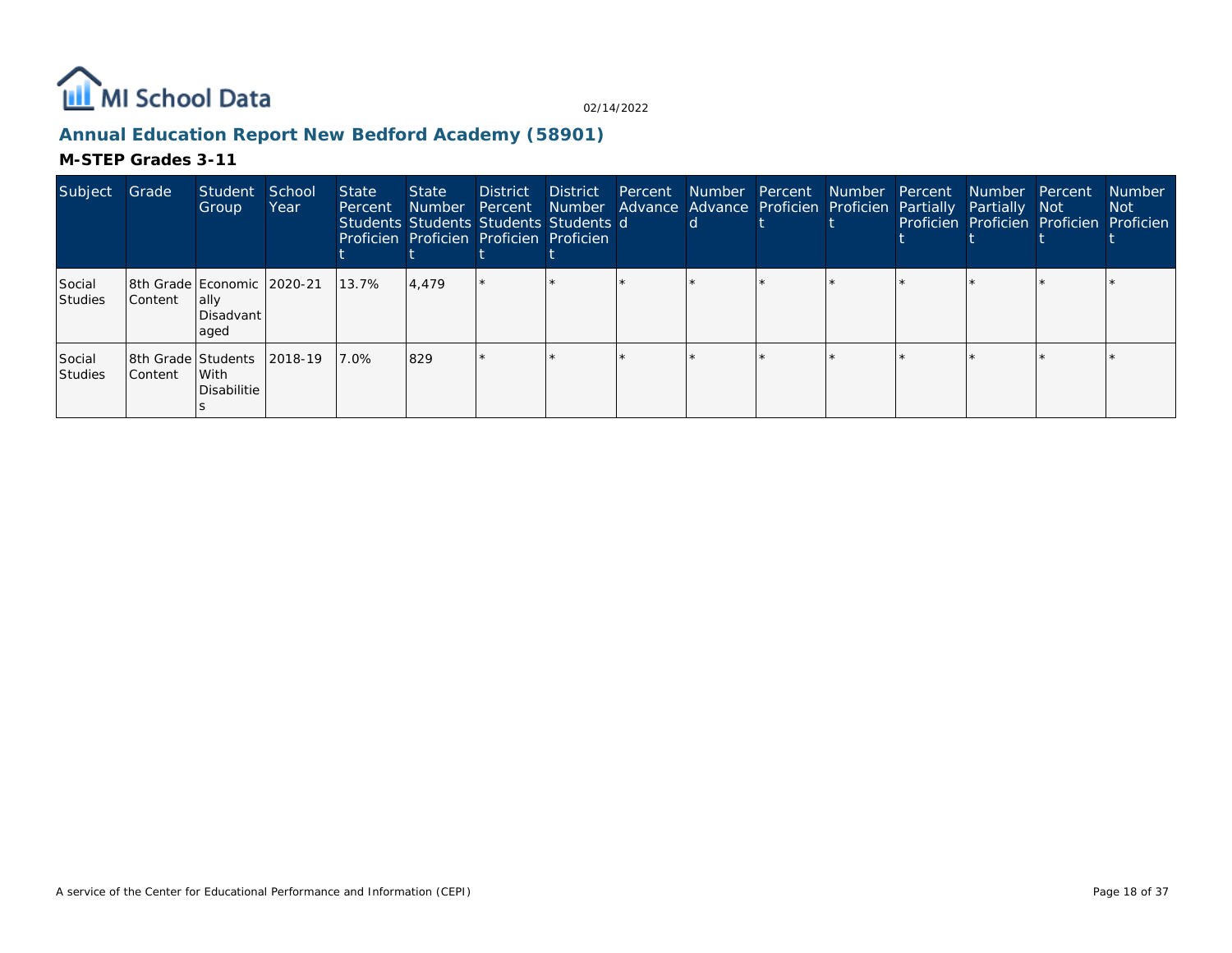

# **Annual Education Report New Bedford Academy (58901)**

**PSAT**

| Subject           | Grade                         | Student<br>Group                                | School<br>Year | <b>State</b><br>Percent | <b>State</b><br><b>Number</b><br>Students Students Students Students d<br>Proficien Proficien Proficien Proficien | <b>District</b><br>Percent | <b>District</b><br>Number | Percent | d       | Number Percent<br>Advance Advance Proficien Proficien | Number  | Percent<br>Partially | Number<br>Partially | Percent<br><b>Not</b><br>Proficien Proficien Proficien Proficien | <b>Number</b><br><b>Not</b> |
|-------------------|-------------------------------|-------------------------------------------------|----------------|-------------------------|-------------------------------------------------------------------------------------------------------------------|----------------------------|---------------------------|---------|---------|-------------------------------------------------------|---------|----------------------|---------------------|------------------------------------------------------------------|-----------------------------|
| English<br>(EBRW) | 8th Grade All<br>Content      | Students                                        | 2018-19        | 61.9%                   | 66,575                                                                                                            |                            |                           | $\star$ | $\star$ | $\star$                                               | $\star$ | $\star$              | $\star$             | $\star$                                                          |                             |
| English<br>(EBRW) | 8th Grade All<br>Content      | Students                                        | 2020-21        | 63.6%                   | 49,572                                                                                                            | 80.0%                      | 8                         | 60.0%   |         | 20.0%                                                 | $<$ 3   | 10.0%                | $<\!3$              | 10.0%                                                            |                             |
| English<br>(EBRW) | 8th Grade Hispanic<br>Content | of Any<br>Race                                  | 2020-21        | 51.6%                   | 3,236                                                                                                             |                            |                           |         |         |                                                       | $\star$ |                      | $\star$             | $\star$                                                          |                             |
| English<br>(EBRW) | 8th Grade White<br>Content    |                                                 | 2018-19        | 69.2%                   | 49,851                                                                                                            |                            |                           | ÷       |         |                                                       | ÷       |                      | ×.                  | $\star$                                                          |                             |
| English<br>(EBRW) | 8th Grade White<br>Content    |                                                 | 2020-21        | 68.6%                   | 38,380                                                                                                            |                            |                           |         |         |                                                       | $\star$ |                      | $\star$             | $\star$                                                          |                             |
| English<br>(EBRW) | 8th Grade Female<br>Content   |                                                 | 2018-19        | 68.3%                   | 36,099                                                                                                            |                            |                           | $\star$ |         |                                                       | $\star$ |                      | $\star$             | $\star$                                                          |                             |
| English<br>(EBRW) | 8th Grade Female<br>Content   |                                                 | 2020-21        | 68.5%                   | 26,232                                                                                                            |                            |                           | $\Phi$  |         |                                                       | $\star$ |                      | ×.                  | $\star$                                                          |                             |
| English<br>(EBRW) | 8th Grade Male<br>Content     |                                                 | 2018-19        | 55.8%                   | 30,476                                                                                                            |                            |                           | $\star$ |         |                                                       | $\star$ |                      | $\star$             | $\star$                                                          |                             |
| English<br>(EBRW) | 8th Grade Male<br>Content     |                                                 | 2020-21        | 58.9%                   | 23,340                                                                                                            |                            |                           |         |         |                                                       | $\star$ |                      |                     | $\star$                                                          |                             |
| English<br>(EBRW) | Content                       | 8th Grade Economic<br>ally<br>Disadvant<br>aged | 2018-19        | 46.7%                   | 24,818                                                                                                            |                            |                           |         |         |                                                       |         |                      |                     | $\star$                                                          |                             |
| English<br>(EBRW) | 8th Grade<br>Content          | Economic<br>ally<br>Disadvant<br>aged           | 2020-21        | 48.7%                   | 17,095                                                                                                            |                            |                           |         |         |                                                       | $\star$ |                      | ×.                  | $\star$                                                          |                             |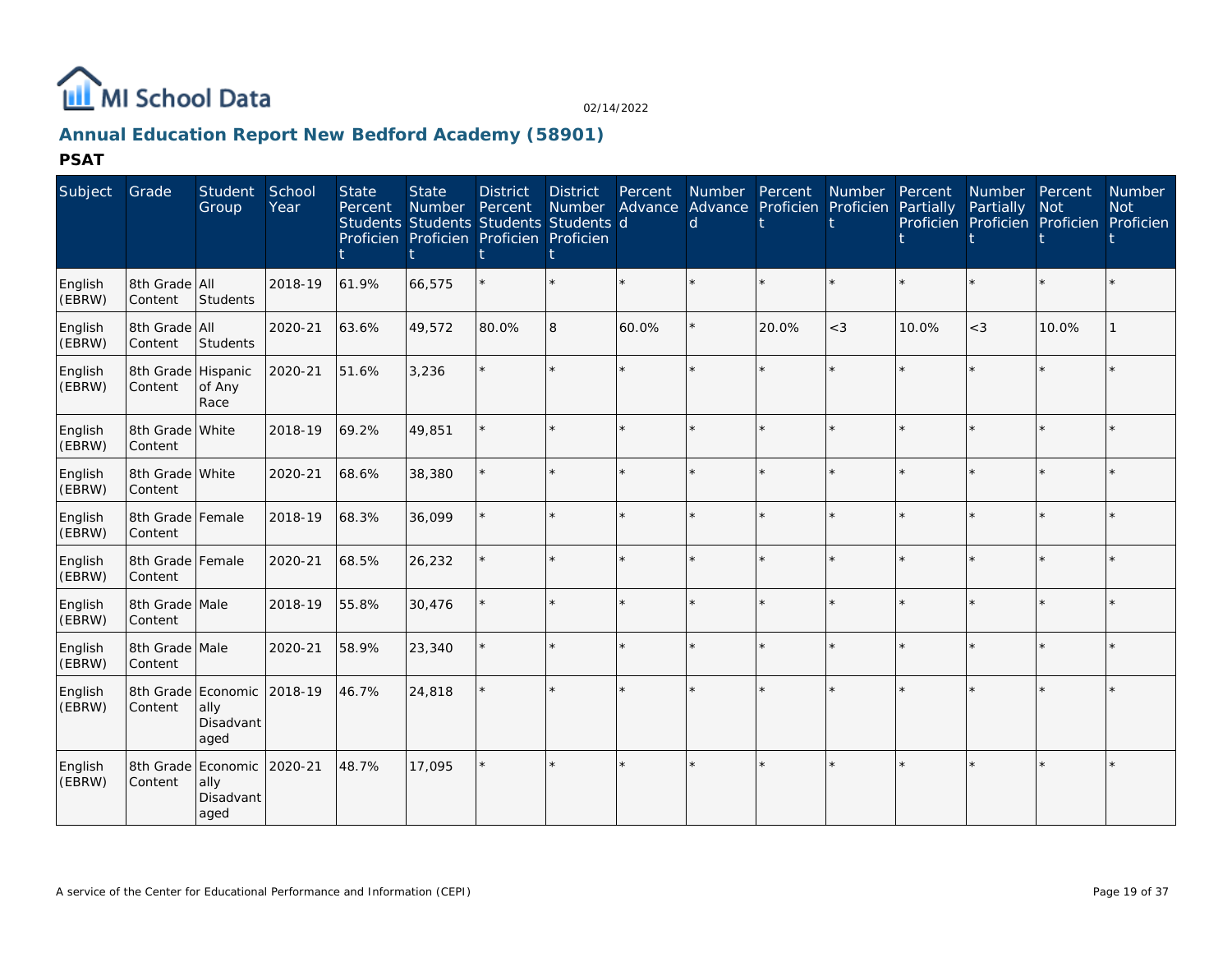

# **Annual Education Report New Bedford Academy (58901)**

**PSAT**

| Subject           | Grade                                  | <b>Student</b><br>Group                                          | School<br>Year | <b>State</b><br>Percent | <b>State</b><br>Number | <b>District</b><br>Percent<br>Students Students Students Students d<br>Proficien Proficien Proficien Proficien | District<br>Number |         | d     | Percent Number Percent Number<br>Advance Advance Proficien Proficien Partially |         | Percent | Number Percent<br>Partially<br>Proficien Proficien Proficien Proficien | <b>Not</b> | <b>Number</b><br><b>Not</b> |
|-------------------|----------------------------------------|------------------------------------------------------------------|----------------|-------------------------|------------------------|----------------------------------------------------------------------------------------------------------------|--------------------|---------|-------|--------------------------------------------------------------------------------|---------|---------|------------------------------------------------------------------------|------------|-----------------------------|
| English<br>(EBRW) | 8th Grade Students<br>Content          | With<br><b>Disabilitie</b><br>S                                  | 2018-19        | 14.1%                   | 1,652                  |                                                                                                                |                    | $\star$ |       | $\star$                                                                        | $\star$ |         |                                                                        | $\star$    |                             |
| ics               | Mathemat 8th Grade All<br>Content      | Students                                                         | 2018-19        | 41.4%                   | 44,565                 |                                                                                                                |                    | $\star$ |       | $\star$                                                                        | $\star$ |         |                                                                        | $\star$    |                             |
| ics               | Mathemat 8th Grade All<br>Content      | Students                                                         | 2020-21        | 36.0%                   | 28,035                 | 30.0%                                                                                                          | 3                  | 10.0%   | $<$ 3 | 20.0%                                                                          | $<$ 3   | 50.0%   | $\star$                                                                | 20.0%      |                             |
| ics               | Mathemat 8th Grade Hispanic<br>Content | of Any<br>Race                                                   | 2020-21        | 22.6%                   | 1,419                  |                                                                                                                |                    | $\star$ |       | $\star$                                                                        | $\star$ |         |                                                                        | $\star$    |                             |
| ics               | Mathemat 8th Grade White<br>Content    |                                                                  | 2018-19        | 48.9%                   | 35,213                 |                                                                                                                |                    | $\star$ |       | $\star$                                                                        | ÷.      |         | $\star$                                                                | $\star$    |                             |
| ics               | Mathemat 8th Grade White<br>Content    |                                                                  | 2020-21        | 40.0%                   | 22,403                 |                                                                                                                |                    |         |       | $\star$                                                                        | $\star$ |         | $\star$                                                                | $\star$    |                             |
| ics               | Mathemat 8th Grade Female<br>Content   |                                                                  | 2018-19        | 42.2%                   | 22,339                 |                                                                                                                |                    | $\star$ |       | $\star$                                                                        | $\star$ |         | $\star$                                                                | $\star$    |                             |
| ics               | Mathemat 8th Grade Female<br>Content   |                                                                  | 2020-21        | 34.8%                   | 13,347                 |                                                                                                                |                    | $\star$ |       | $\star$                                                                        | ÷.      |         |                                                                        | $\star$    |                             |
| ics               | Mathemat 8th Grade Male<br>Content     |                                                                  | 2018-19        | 40.6%                   | 22,226                 |                                                                                                                |                    | $\star$ |       | $\star$                                                                        | $\star$ |         |                                                                        | $\star$    |                             |
| ics               | Mathemat 8th Grade Male<br>Content     |                                                                  | 2020-21        | 37.1%                   | 14,688                 |                                                                                                                |                    | $\star$ |       | $\star$                                                                        | $\star$ |         |                                                                        | $\star$    |                             |
| ics               | Content                                | Mathemat 8th Grade Economic 2018-19<br>ally<br>Disadvant<br>aged |                | 24.5%                   | 13,048                 |                                                                                                                |                    |         |       | ÷.                                                                             |         |         |                                                                        |            |                             |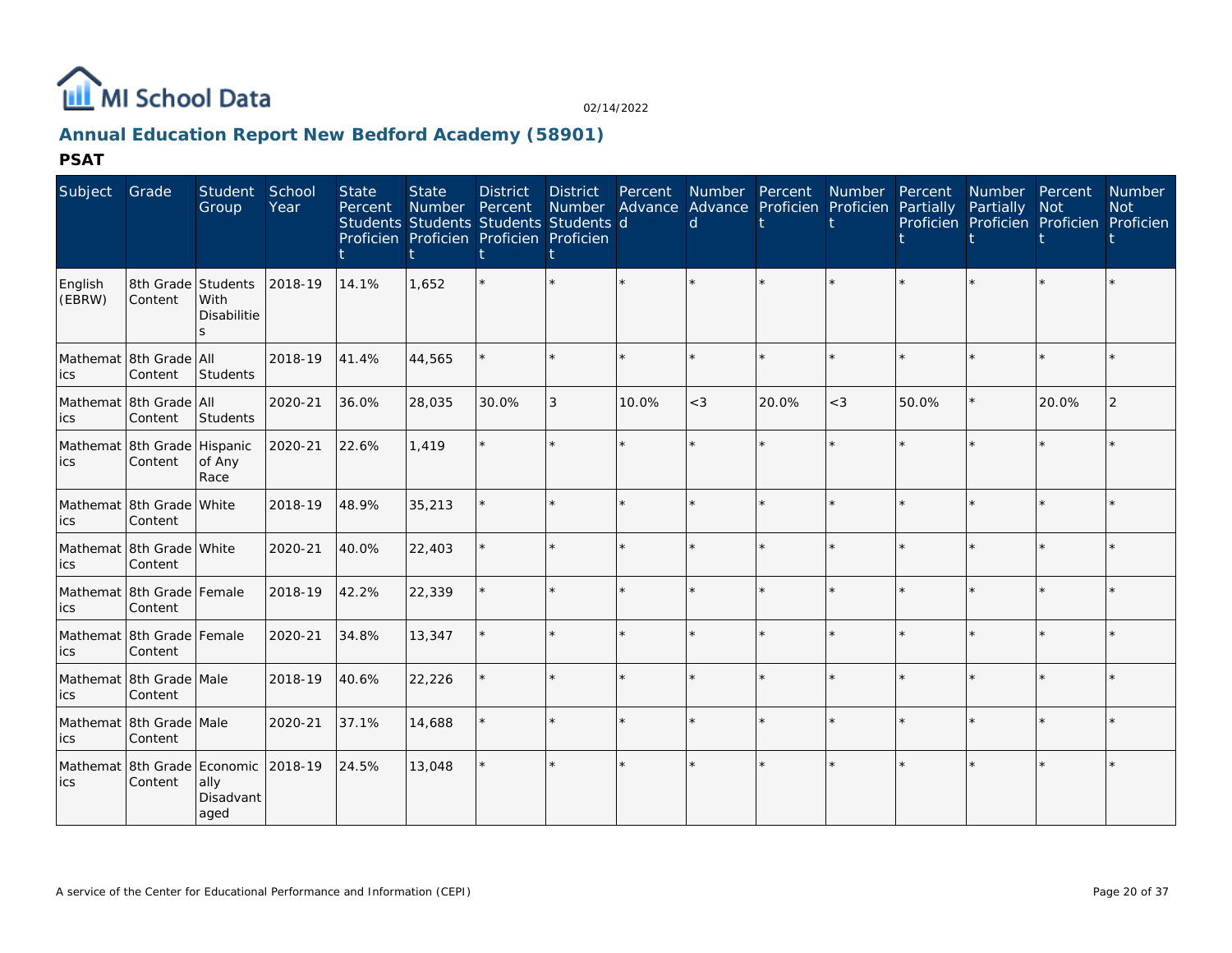

# **Annual Education Report New Bedford Academy (58901)**

#### **PSAT**

| Subject                             | Grade          | Student<br>Group                                                  | School<br>Year | State<br>Percent | State<br>Number Percent<br>Students Students Students Students d<br>Proficien Proficien Proficien Proficien | <b>District</b> | District |  | Percent Number Percent Number Percent<br>Number Advance Advance Proficien Proficien Partially |  | Number Percent<br><b>Partially Not</b> | Proficien Proficien Proficien Proficien | <b>Number</b><br>Not : |
|-------------------------------------|----------------|-------------------------------------------------------------------|----------------|------------------|-------------------------------------------------------------------------------------------------------------|-----------------|----------|--|-----------------------------------------------------------------------------------------------|--|----------------------------------------|-----------------------------------------|------------------------|
| lics                                | Content        | Mathemat 8th Grade Economic 2020-21<br>lally<br>Disadvant<br>aqed |                | 20.2%            | 7,087                                                                                                       |                 |          |  |                                                                                               |  |                                        |                                         |                        |
| Mathemat 8th Grade Students<br>lics | <b>Content</b> | With<br>Disabilitie                                               | 2018-19        | 16.9%            | 804                                                                                                         |                 |          |  |                                                                                               |  |                                        |                                         |                        |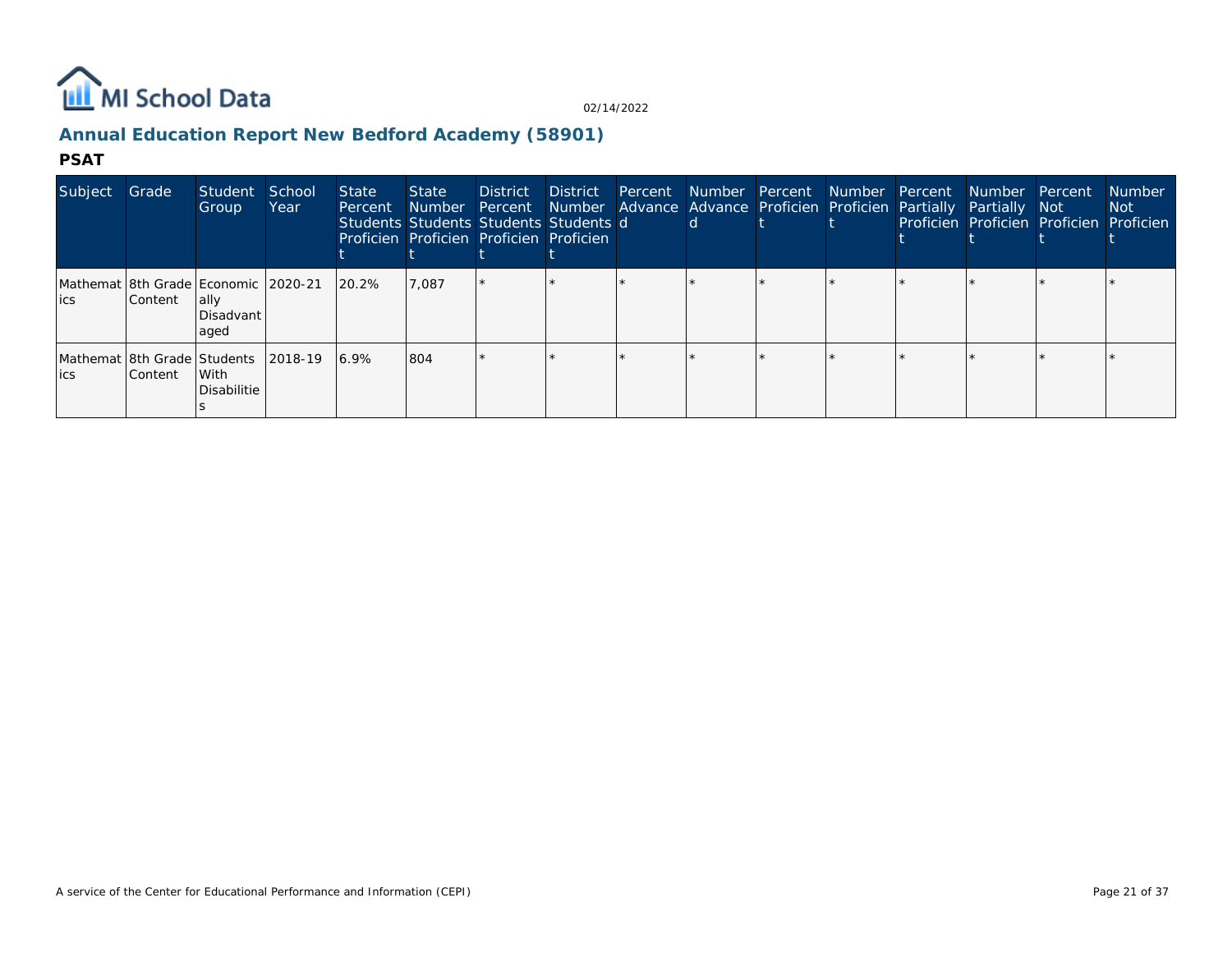

# **Annual Education Report New Bedford Academy (58901)**

### **SAT**

| Location<br>Name   | School Year | Subject | <b>Student</b><br>Group | Mean SAT<br>Score | Benchmark | Met or<br>Exceeded | % Met or<br>Exceeded | Did Not Meet  % Did Not | <b>Meet</b> | Mumber<br>Assessed |
|--------------------|-------------|---------|-------------------------|-------------------|-----------|--------------------|----------------------|-------------------------|-------------|--------------------|
| No Dota to Dianlau |             |         |                         |                   |           |                    |                      |                         |             |                    |

No Data to Display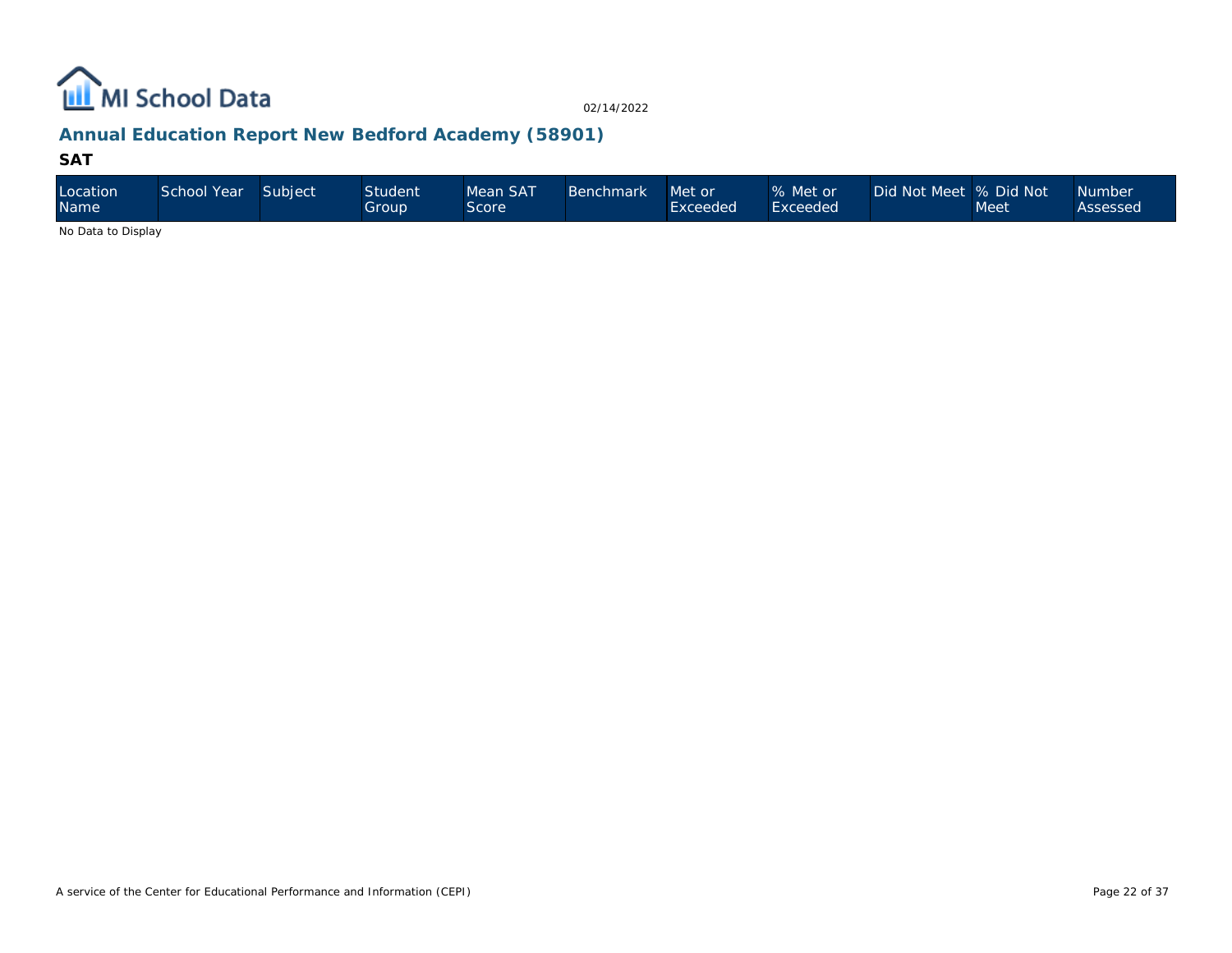

# **Annual Education Report New Bedford Academy (58901)**

**MI-Access Participation**

| Subject | Grade' | Student Group | School Year | State Percent<br><b>Students</b><br>Proficient | District Percent Percent<br><b>Students</b><br>Proficient | Surpassed | Percent Attained Percent | <b>Emerging</b> |
|---------|--------|---------------|-------------|------------------------------------------------|-----------------------------------------------------------|-----------|--------------------------|-----------------|
|---------|--------|---------------|-------------|------------------------------------------------|-----------------------------------------------------------|-----------|--------------------------|-----------------|

No Data to Display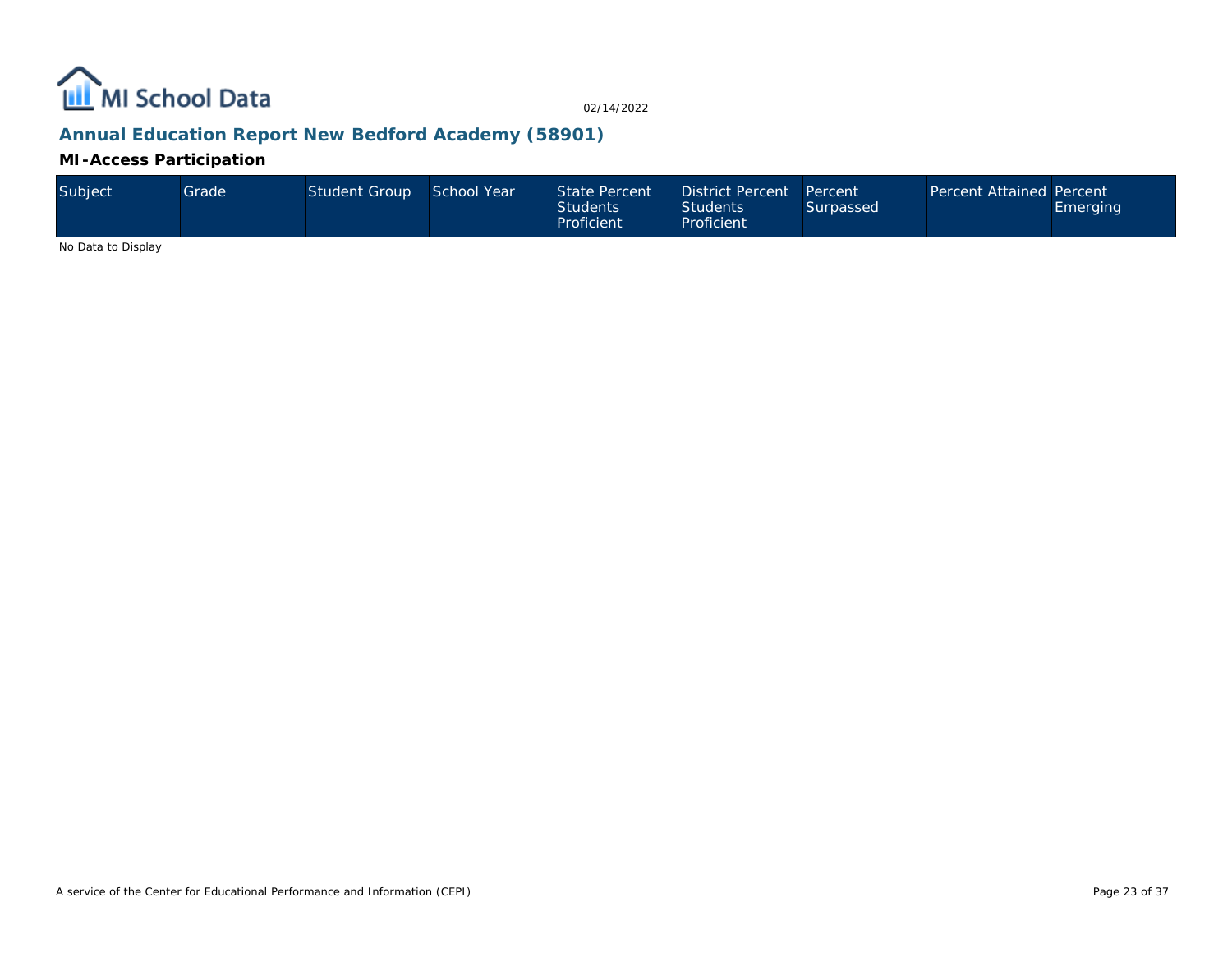

### **Annual Education Report New Bedford Academy (58901)**

| Subject    | Grade                    | Student<br>Group                        | School<br>Year | Number<br>Tested -<br>M-STEP,<br>SAT or MI- Access<br><b>Access</b> | Number<br>Tested -<br>Any MI- | Percent<br>Tested -<br>Any MI-<br>Access | Number<br>Tested -<br>Functional<br>Independe<br>nce | Percent<br>Tested -<br>Functional<br>Independe<br>nce | Number<br>Tested -<br>Supported<br>Independe<br>nce | Percent<br>Tested -<br>Supported<br>Independe n<br>nce | Number<br>Tested -<br>Participatio Participatio | Percent<br>Tested -<br>n |
|------------|--------------------------|-----------------------------------------|----------------|---------------------------------------------------------------------|-------------------------------|------------------------------------------|------------------------------------------------------|-------------------------------------------------------|-----------------------------------------------------|--------------------------------------------------------|-------------------------------------------------|--------------------------|
| <b>ELA</b> | All Grades<br>(Combined) | All Students                            | 2020-21        | 39                                                                  | < 10                          |                                          |                                                      | $\star$                                               | ÷                                                   |                                                        | $\star$                                         | $\star$                  |
| <b>ELA</b> | All Grades<br>(Combined) | Hispanic of<br>Any Race                 | 2020-21        | < 10                                                                |                               |                                          |                                                      |                                                       | $\star$                                             | $\star$                                                |                                                 | $\star$                  |
| ELA        | All Grades<br>(Combined) | Two or More 2020-21<br>Races            |                | < 10                                                                |                               |                                          |                                                      |                                                       | ÷                                                   | $\star$                                                |                                                 | $\star$                  |
| ELA        | All Grades<br>(Combined) | White                                   | 2020-21        | 28                                                                  | < 10                          |                                          |                                                      |                                                       |                                                     |                                                        |                                                 | $\star$                  |
| <b>ELA</b> | All Grades<br>(Combined) | Female                                  | 2020-21        | 17                                                                  | < 10                          |                                          |                                                      |                                                       |                                                     |                                                        |                                                 | $\star$                  |
| <b>ELA</b> | All Grades<br>(Combined) | Male                                    | 2020-21        | 22                                                                  | $<10$                         |                                          |                                                      |                                                       |                                                     |                                                        |                                                 | $\star$                  |
| <b>ELA</b> | All Grades<br>(Combined) | Economicall<br>y<br>Disadvantag<br>ed   | 2020-21        | 23                                                                  | < 10                          |                                          |                                                      |                                                       |                                                     |                                                        |                                                 | $\star$                  |
| ELA        | All Grades<br>(Combined) | Not<br>Economicall<br>Disadvantag<br>ed | 2020-21        | 16                                                                  | < 10                          |                                          |                                                      |                                                       |                                                     |                                                        |                                                 | $\star$                  |
| <b>ELA</b> | All Grades<br>(Combined) | Not English<br>Learners                 | 2020-21        | 39                                                                  | $<10$                         | $\star$                                  |                                                      |                                                       |                                                     |                                                        |                                                 | $\star$                  |
| <b>ELA</b> | All Grades<br>(Combined) | Not Migrant                             | 2020-21        | 39                                                                  | < 10                          |                                          |                                                      |                                                       |                                                     |                                                        |                                                 | $\star$                  |
| <b>ELA</b> | All Grades<br>(Combined) | Students<br>With<br><b>Disabilities</b> | 2020-21        | < 10                                                                |                               | $\star$                                  |                                                      |                                                       |                                                     |                                                        |                                                 | $\star$                  |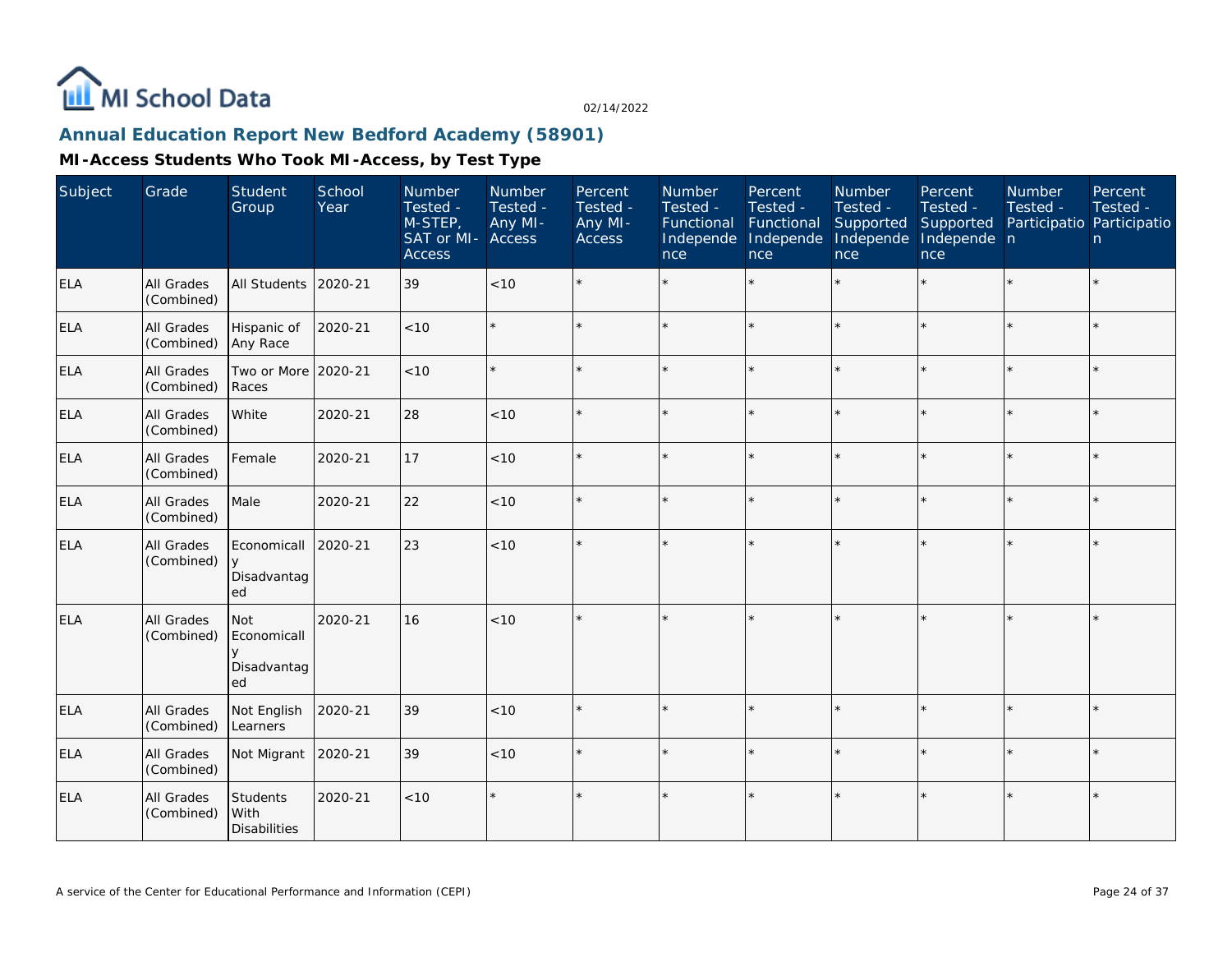

# **Annual Education Report New Bedford Academy (58901)**

| Subject                | Grade                           | Student<br>Group                           | School<br>Year | Number<br>Tested -<br>M-STEP,<br>SAT or MI- Access<br><b>Access</b> | Number<br>Tested -<br>Any MI- | Percent<br>Tested -<br>Any MI-<br><b>Access</b> | Number<br>Tested -<br>Functional Functional<br>Independe<br>nce | Percent<br>Tested -<br>Independe<br>nce | Number<br>Tested -<br>Supported<br>Independe<br>nce | Percent<br>Tested -<br>Supported<br>Independe n<br>nce | Number<br>Tested -<br>Participatio Participatio | Percent<br>Tested -<br>n |
|------------------------|---------------------------------|--------------------------------------------|----------------|---------------------------------------------------------------------|-------------------------------|-------------------------------------------------|-----------------------------------------------------------------|-----------------------------------------|-----------------------------------------------------|--------------------------------------------------------|-------------------------------------------------|--------------------------|
| <b>ELA</b>             | All Grades<br>(Combined)        | Students<br>Without<br><b>Disabilities</b> | 2020-21        | 31                                                                  | < 10                          |                                                 |                                                                 |                                         | ÷.                                                  |                                                        |                                                 | $\star$                  |
| <b>ELA</b>             | All Grades<br>(Combined)        | Not<br>Homeless                            | 2020-21        | 39                                                                  | < 10                          |                                                 |                                                                 |                                         |                                                     |                                                        |                                                 | $\star$                  |
| <b>ELA</b>             | <b>All Grades</b><br>(Combined) | Not Foster<br>l Care                       | 2020-21        | 39                                                                  | < 10                          |                                                 |                                                                 |                                         | $\star$                                             |                                                        |                                                 | $\star$                  |
| <b>ELA</b>             | All Grades<br>(Combined)        | Not Military<br>Connected                  | 2020-21        | 39                                                                  | < 10                          |                                                 |                                                                 |                                         |                                                     |                                                        |                                                 | $\star$                  |
| Mathematics All Grades | (Combined)                      | All Students                               | 2020-21        | 39                                                                  | < 10                          |                                                 |                                                                 |                                         |                                                     |                                                        |                                                 | $\star$                  |
| Mathematics All Grades | (Combined)                      | Hispanic of<br>Any Race                    | 2020-21        | < 10                                                                |                               |                                                 |                                                                 |                                         |                                                     |                                                        |                                                 | $\star$                  |
| Mathematics All Grades | (Combined)                      | Two or More<br>Races                       | 2020-21        | < 10                                                                |                               | $\Phi$                                          |                                                                 | ÷                                       | $\star$                                             |                                                        | $\star$                                         | $\star$                  |
| Mathematics All Grades | (Combined)                      | White                                      | 2020-21        | 28                                                                  | < 10                          |                                                 |                                                                 |                                         |                                                     | ×.                                                     |                                                 | $\star$                  |
| Mathematics All Grades | (Combined)                      | Female                                     | 2020-21        | 17                                                                  | < 10                          |                                                 |                                                                 |                                         |                                                     |                                                        |                                                 | $\star$                  |
| Mathematics All Grades | (Combined)                      | Male                                       | 2020-21        | 22                                                                  | < 10                          | $\star$                                         |                                                                 |                                         | $\star$                                             |                                                        |                                                 | $\star$                  |
| Mathematics All Grades | (Combined)                      | Economicall<br>Disadvantag<br>ed           | 2020-21        | 23                                                                  | < 10                          |                                                 |                                                                 |                                         |                                                     |                                                        |                                                 | $\star$                  |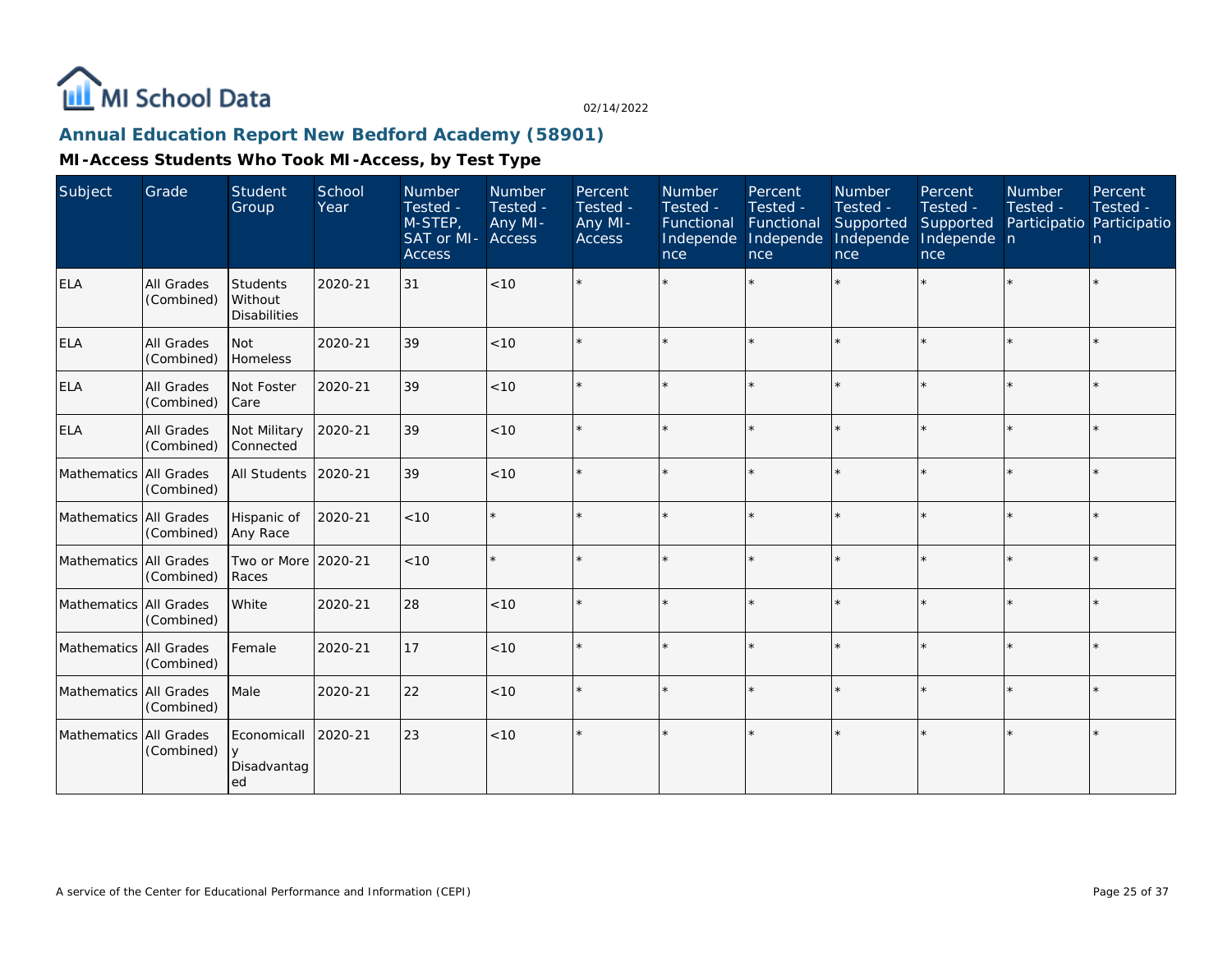

# **Annual Education Report New Bedford Academy (58901)**

| Subject                  | Grade                    | Student<br>Group                               | School<br>Year | Number<br>Tested -<br>$M-STEP$<br>SAT or MI-<br>Access | Number<br>Tested -<br>Any MI-<br>Access | Percent<br>Tested -<br>Any MI-<br>Access | Number<br>Tested -<br>Functional<br>Independe<br>nce | Percent<br>Tested -<br>Functional<br>Independe<br>nce | Number<br>Tested -<br>Supported<br>Independe<br>nce | Percent<br>Tested -<br>Supported<br>Independe n<br>nce | Number<br>Tested -<br>Participatio Participatio | Percent<br>Tested -<br>$\mathsf{n}$ |
|--------------------------|--------------------------|------------------------------------------------|----------------|--------------------------------------------------------|-----------------------------------------|------------------------------------------|------------------------------------------------------|-------------------------------------------------------|-----------------------------------------------------|--------------------------------------------------------|-------------------------------------------------|-------------------------------------|
| Mathematics All Grades   | (Combined)               | <b>Not</b><br>Economicall<br>Disadvantag<br>ed | 2020-21        | 16                                                     | <10                                     |                                          |                                                      |                                                       |                                                     |                                                        |                                                 | $\star$                             |
| Mathematics All Grades   | (Combined)               | Not English<br>Learners                        | 2020-21        | 39                                                     | < 10                                    |                                          |                                                      |                                                       |                                                     |                                                        |                                                 | $\star$                             |
| Mathematics All Grades   | (Combined)               | Not Migrant                                    | 2020-21        | 39                                                     | $<10$                                   |                                          |                                                      |                                                       |                                                     |                                                        |                                                 | $\star$                             |
| Mathematics All Grades   | (Combined)               | Students<br>l With<br><b>Disabilities</b>      | 2020-21        | < 10                                                   | $\star$                                 |                                          |                                                      |                                                       |                                                     |                                                        |                                                 | $\star$                             |
| Mathematics   All Grades | (Combined)               | Students<br>Without<br><b>Disabilities</b>     | 2020-21        | 31                                                     | < 10                                    |                                          |                                                      |                                                       |                                                     |                                                        |                                                 | $\star$                             |
| Mathematics All Grades   | (Combined)               | <b>Not</b><br>Homeless                         | 2020-21        | 39                                                     | < 10                                    |                                          |                                                      |                                                       |                                                     |                                                        |                                                 | $\star$                             |
| Mathematics All Grades   | (Combined)               | Not Foster<br><b>Care</b>                      | 2020-21        | 39                                                     | $<10$                                   |                                          |                                                      |                                                       |                                                     |                                                        |                                                 | $\star$                             |
| Mathematics All Grades   | (Combined)               | Not Military<br>Connected                      | 2020-21        | 39                                                     | < 10                                    |                                          |                                                      |                                                       |                                                     |                                                        |                                                 | $\star$                             |
| Science                  | All Grades<br>(Combined) | All Students                                   | 2020-21        | 15                                                     | < 10                                    |                                          |                                                      |                                                       |                                                     |                                                        | ×.                                              | $\star$                             |
| Science                  | All Grades<br>(Combined) | Hispanic of<br>Any Race                        | 2020-21        | < 10                                                   | $\star$                                 |                                          |                                                      |                                                       |                                                     |                                                        |                                                 | $\star$                             |
| Science                  | All Grades<br>(Combined) | Two or More 2020-21<br>Races                   |                | < 10                                                   |                                         |                                          |                                                      |                                                       |                                                     |                                                        |                                                 | $\star$                             |
| Science                  | All Grades<br>(Combined) | White                                          | 2020-21        | 11                                                     | < 10                                    |                                          |                                                      |                                                       |                                                     |                                                        |                                                 | $\star$                             |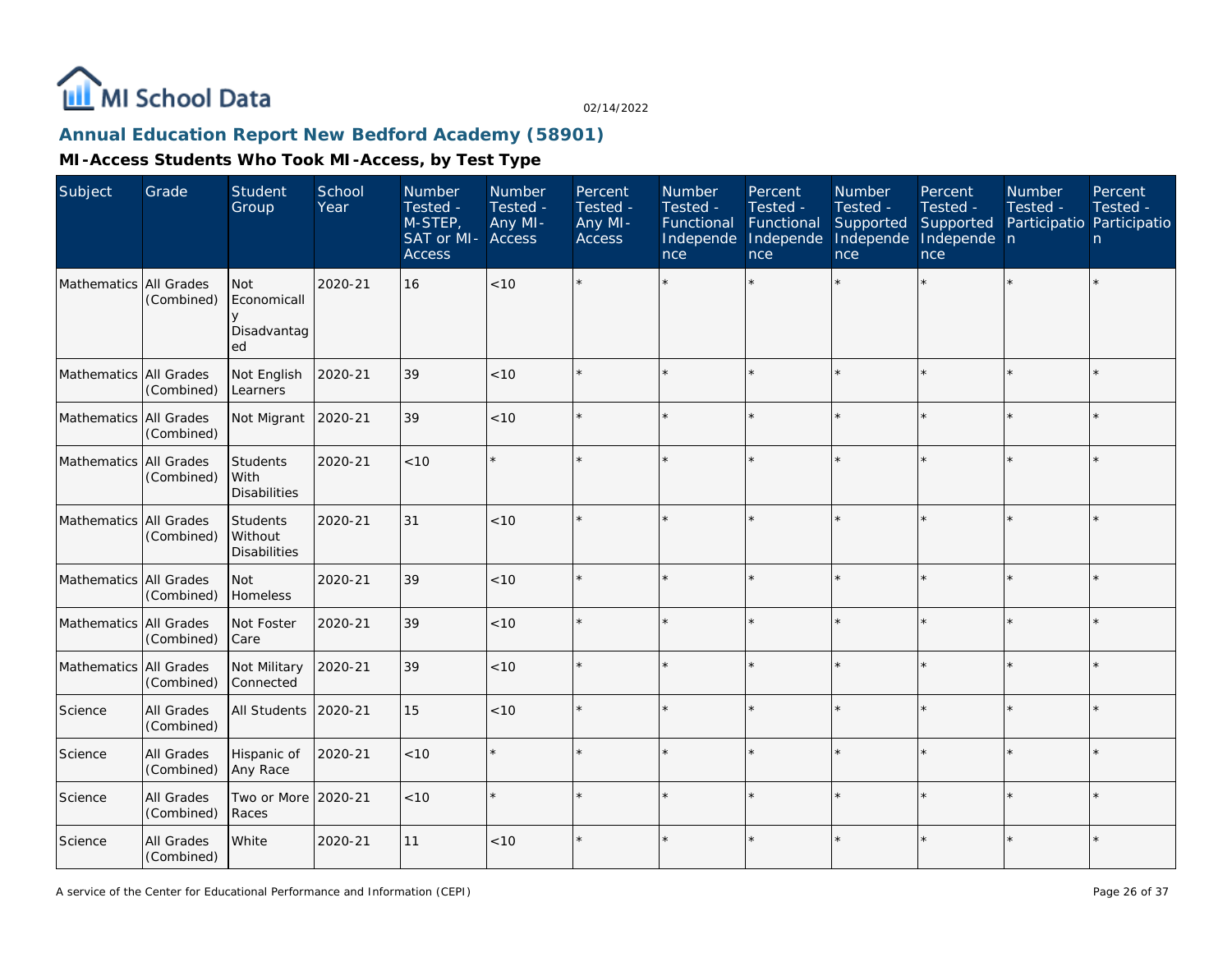

# **Annual Education Report New Bedford Academy (58901)**

| Subject | Grade                    | Student<br>Group                           | School<br>Year | Number<br>Tested -<br>M-STEP,<br>SAT or MI-<br><b>Access</b> | Number<br>Tested -<br>Any MI-<br>Access | Percent<br>Tested -<br>Any MI-<br>Access | Number<br>Tested -<br>Functional<br>Independe<br>nce | Percent<br>Tested -<br>Functional<br>Independe<br>nce | Number<br>Tested -<br>Supported<br>Independe<br>nce | Percent<br>Tested -<br>Supported<br>Independe n<br>nce | Number<br>Tested -<br>Participatio Participatio | Percent<br>Tested -<br>n |
|---------|--------------------------|--------------------------------------------|----------------|--------------------------------------------------------------|-----------------------------------------|------------------------------------------|------------------------------------------------------|-------------------------------------------------------|-----------------------------------------------------|--------------------------------------------------------|-------------------------------------------------|--------------------------|
| Science | All Grades<br>(Combined) | Female                                     | 2020-21        | <10                                                          |                                         |                                          |                                                      |                                                       |                                                     |                                                        |                                                 | $\star$                  |
| Science | All Grades<br>(Combined) | Male                                       | 2020-21        | < 10                                                         |                                         |                                          |                                                      |                                                       |                                                     | $\star$                                                | $\star$                                         | $\star$                  |
| Science | All Grades<br>(Combined) | Economicall<br>y<br>Disadvantag<br>ed      | 2020-21        | < 10                                                         |                                         |                                          |                                                      |                                                       |                                                     | ×.                                                     | $\star$                                         | $\star$                  |
| Science | All Grades<br>(Combined) | l Not<br>Economicall<br>Disadvantag<br>ed  | 2020-21        | < 10                                                         |                                         |                                          |                                                      |                                                       |                                                     |                                                        |                                                 | $\star$                  |
| Science | All Grades<br>(Combined) | Not English<br>Learners                    | 2020-21        | 15                                                           | <10                                     |                                          |                                                      |                                                       |                                                     |                                                        |                                                 | $\star$                  |
| Science | All Grades<br>(Combined) | Not Migrant                                | 2020-21        | 15                                                           | $<10$                                   |                                          |                                                      |                                                       |                                                     | $\star$                                                | $\star$                                         | $\star$                  |
| Science | All Grades<br>(Combined) | Students<br>l With<br><b>Disabilities</b>  | 2020-21        | < 10                                                         |                                         |                                          |                                                      |                                                       |                                                     |                                                        |                                                 | $\star$                  |
| Science | All Grades<br>(Combined) | Students<br>Without<br><b>Disabilities</b> | 2020-21        | 13                                                           | < 10                                    |                                          |                                                      |                                                       |                                                     |                                                        |                                                 | $\star$                  |
| Science | All Grades<br>(Combined) | Not<br>Homeless                            | 2020-21        | 15                                                           | < 10                                    |                                          |                                                      | $\ddot{\phantom{a}}$                                  |                                                     | $\star$                                                | ×                                               | $\star$                  |
| Science | All Grades<br>(Combined) | Not Foster<br>Care                         | 2020-21        | 15                                                           | < 10                                    |                                          |                                                      |                                                       |                                                     | $\star$                                                | $\star$                                         | k.                       |
| Science | All Grades<br>(Combined) | Not Military<br>Connected                  | 2020-21        | 15                                                           | < 10                                    | $\star$                                  |                                                      |                                                       |                                                     | $\star$                                                | $\star$                                         | $\star$                  |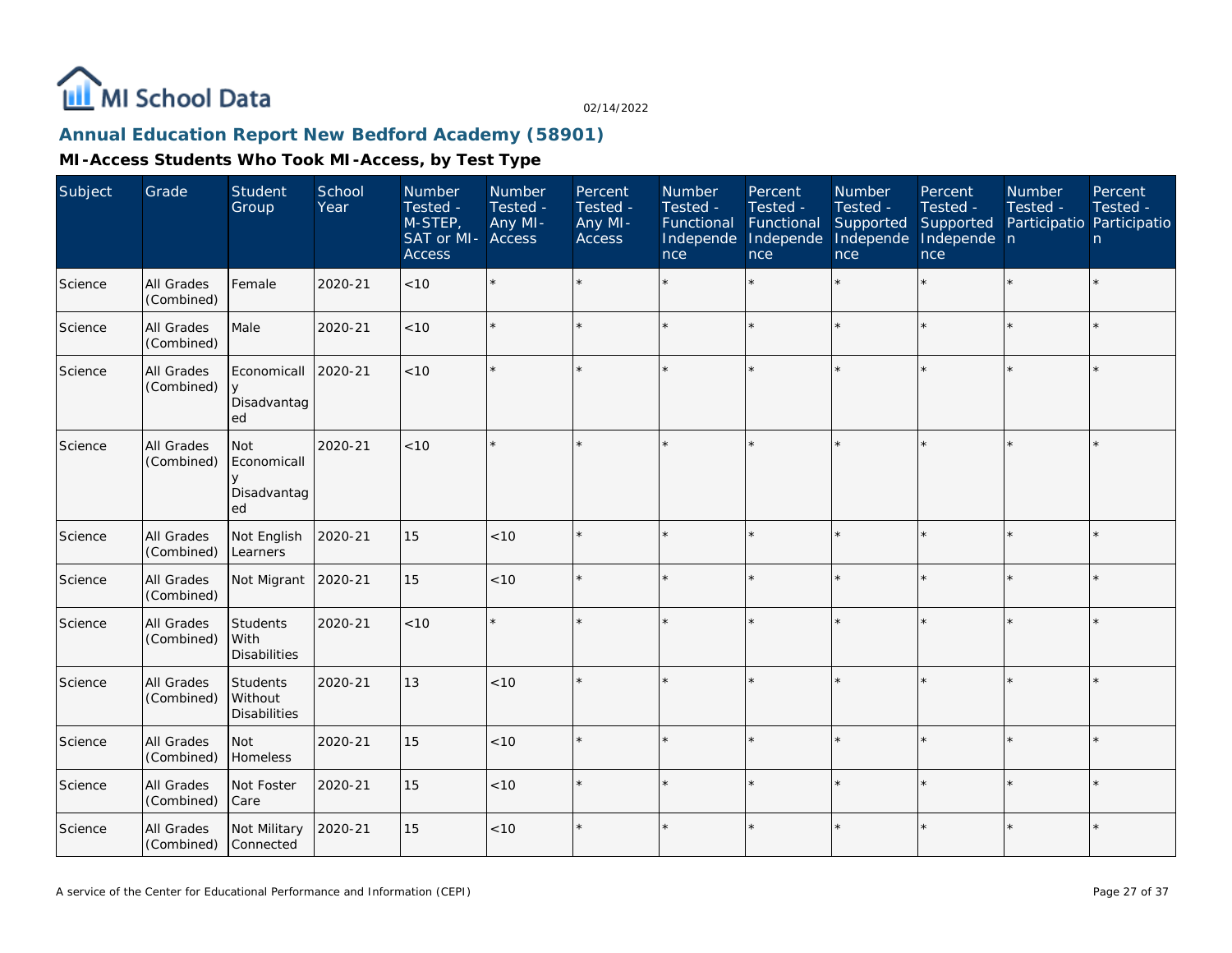

# **Annual Education Report New Bedford Academy (58901)**

| Subject                  | Grade                    | Student<br>Group                               | School<br>Year | Number<br>Tested -<br>M-STEP,<br>SAT or MI-<br><b>Access</b> | Number<br>Tested -<br>Any MI-<br><b>Access</b> | Percent<br>Tested -<br>Any MI-<br><b>Access</b> | Number<br>Tested -<br>Functional<br>Independe<br>nce | Percent<br>Tested -<br>Functional<br>Independe<br>nce | Number<br>Tested -<br>Supported<br>Independe<br>nce | Percent<br>Tested -<br>Supported<br>Independe n<br>nce | Number<br>Tested -<br>Participatio Participatio | Percent<br>Tested -<br>n |
|--------------------------|--------------------------|------------------------------------------------|----------------|--------------------------------------------------------------|------------------------------------------------|-------------------------------------------------|------------------------------------------------------|-------------------------------------------------------|-----------------------------------------------------|--------------------------------------------------------|-------------------------------------------------|--------------------------|
| Social<br><b>Studies</b> | All Grades<br>(Combined) | <b>All Students</b>                            | 2020-21        | 16                                                           | < 10                                           |                                                 |                                                      | $\star$                                               | ÷                                                   | $\star$                                                | $\star$                                         | $\star$                  |
| Social<br><b>Studies</b> | All Grades<br>(Combined) | Hispanic of<br>Any Race                        | 2020-21        | < 10                                                         | $\star$                                        |                                                 |                                                      | $\star$                                               |                                                     | $\star$                                                | $\star$                                         | $\star$                  |
| Social<br>Studies        | All Grades<br>(Combined) | Two or More 2020-21<br>Races                   |                | < 10                                                         | $\star$                                        |                                                 |                                                      | $\star$                                               | ÷,                                                  | ×.                                                     |                                                 | $\star$                  |
| Social<br>Studies        | All Grades<br>(Combined) | White                                          | 2020-21        | 12                                                           | < 10                                           |                                                 |                                                      | $\star$                                               |                                                     | $\star$                                                |                                                 | $\star$                  |
| Social<br>Studies        | All Grades<br>(Combined) | Female                                         | 2020-21        | $<10$                                                        | $\star$                                        |                                                 |                                                      | $\star$                                               |                                                     |                                                        |                                                 | $\star$                  |
| Social<br>Studies        | All Grades<br>(Combined) | Male                                           | 2020-21        | < 10                                                         | $\star$                                        |                                                 |                                                      |                                                       |                                                     | sk.                                                    |                                                 | $\star$                  |
| Social<br>Studies        | All Grades<br>(Combined) | Economicall<br>$\vee$<br>Disadvantag<br>ed     | 2020-21        | < 10                                                         | $\star$                                        |                                                 |                                                      | $\ddot{\phantom{0}}$                                  |                                                     | ×.                                                     |                                                 | $\star$                  |
| Social<br>Studies        | All Grades<br>(Combined) | <b>Not</b><br>Economicall<br>Disadvantag<br>ed | 2020-21        | < 10                                                         | $\star$                                        |                                                 |                                                      | $\ddot{\phantom{0}}$                                  |                                                     | $\star$                                                |                                                 | $\star$                  |
| Social<br>Studies        | All Grades<br>(Combined) | Not English<br>Learners                        | 2020-21        | 16                                                           | < 10                                           |                                                 |                                                      | $\star$                                               |                                                     | $\star$                                                |                                                 | $\star$                  |
| Social<br>Studies        | All Grades<br>(Combined) | Not Migrant                                    | 2020-21        | 16                                                           | < 10                                           |                                                 |                                                      |                                                       |                                                     | ×.                                                     |                                                 | $\star$                  |
| Social<br>Studies        | All Grades<br>(Combined) | Students<br>With<br><b>Disabilities</b>        | 2020-21        | < 10                                                         | $\star$                                        |                                                 |                                                      | $\star$                                               | ÷,                                                  | $\star$                                                |                                                 | $\star$                  |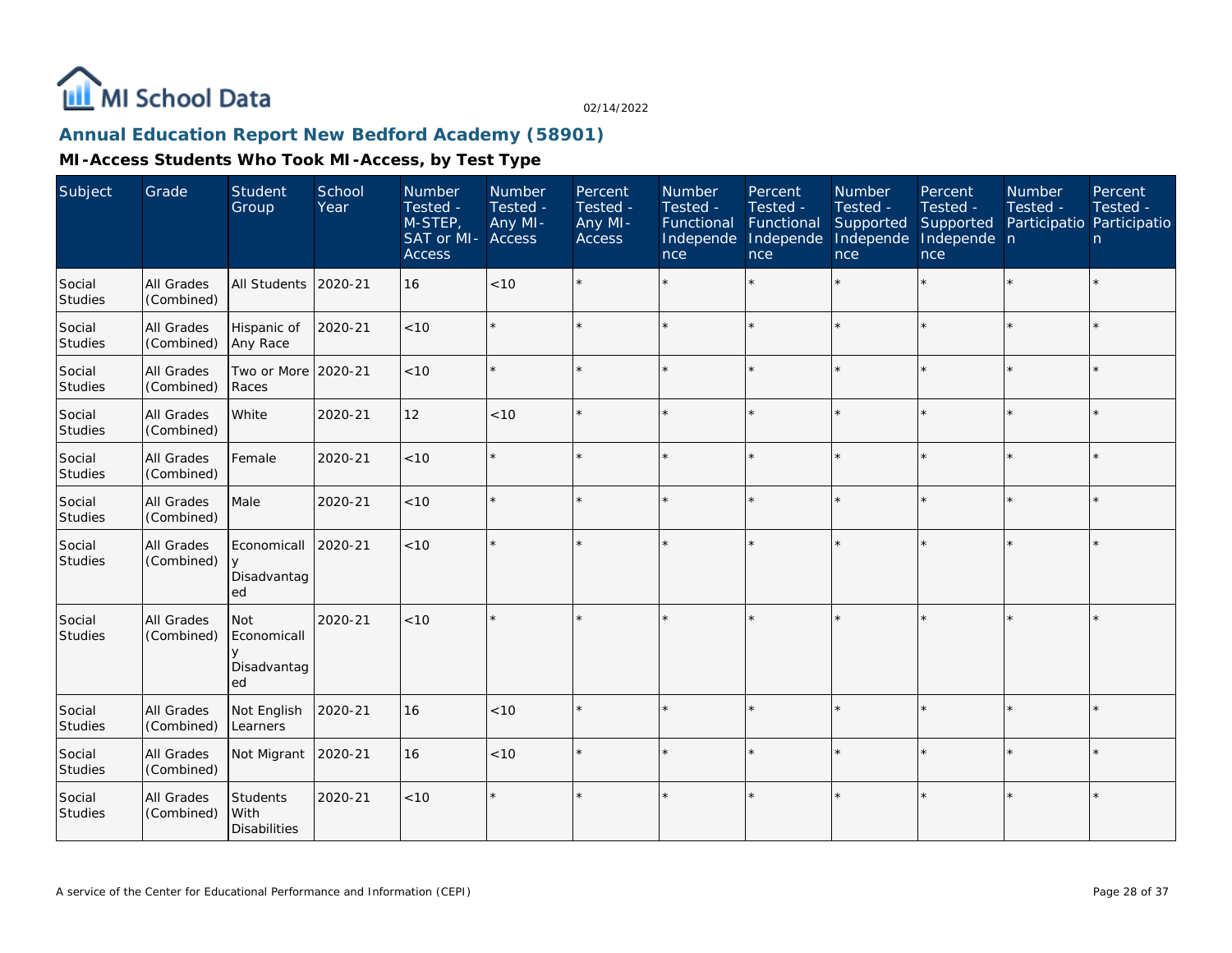

### **Annual Education Report New Bedford Academy (58901)**

| Subject           | Grade                    | Student<br>Group                        | School<br>Year | <b>Number</b><br>Tested -<br>M-STEP,<br><b>SAT or MI- Access</b><br>Access | <b>Number</b><br>Tested -<br>Any MI- | Percent<br>Tested -<br>Any MI-<br><b>Access</b> | <b>Number</b><br>Tested -<br>Functional<br>Independe<br>nce | Percent<br>Tested -<br>Functional<br>Independe<br>nce | <b>Number</b><br>Tested -<br>nce | Percent<br>Tested -<br>Supported Supported<br>Independe Independe n<br>nce | <b>Number</b><br>Tested -<br>Participatio Participatio | Percent<br>Tested - |
|-------------------|--------------------------|-----------------------------------------|----------------|----------------------------------------------------------------------------|--------------------------------------|-------------------------------------------------|-------------------------------------------------------------|-------------------------------------------------------|----------------------------------|----------------------------------------------------------------------------|--------------------------------------------------------|---------------------|
| Social<br>Studies | All Grades<br>(Combined) | l Students<br>Without<br>l Disabilities | 2020-21        | 14                                                                         | < 10                                 |                                                 |                                                             |                                                       |                                  |                                                                            |                                                        |                     |
| Social<br>Studies | All Grades<br>(Combined) | l Not<br><b>Homeless</b>                | 2020-21        | <b>16</b>                                                                  | <10                                  |                                                 |                                                             |                                                       |                                  |                                                                            |                                                        |                     |
| Social<br>Studies | All Grades<br>(Combined) | Not Foster<br>  Care                    | 2020-21        | <b>16</b>                                                                  | < 10                                 |                                                 |                                                             |                                                       |                                  |                                                                            |                                                        |                     |
| Social<br>Studies | All Grades<br>(Combined) | Not Military<br>Connected               | 2020-21        | <b>16</b>                                                                  | < 10                                 |                                                 |                                                             | $\star$                                               |                                  |                                                                            |                                                        |                     |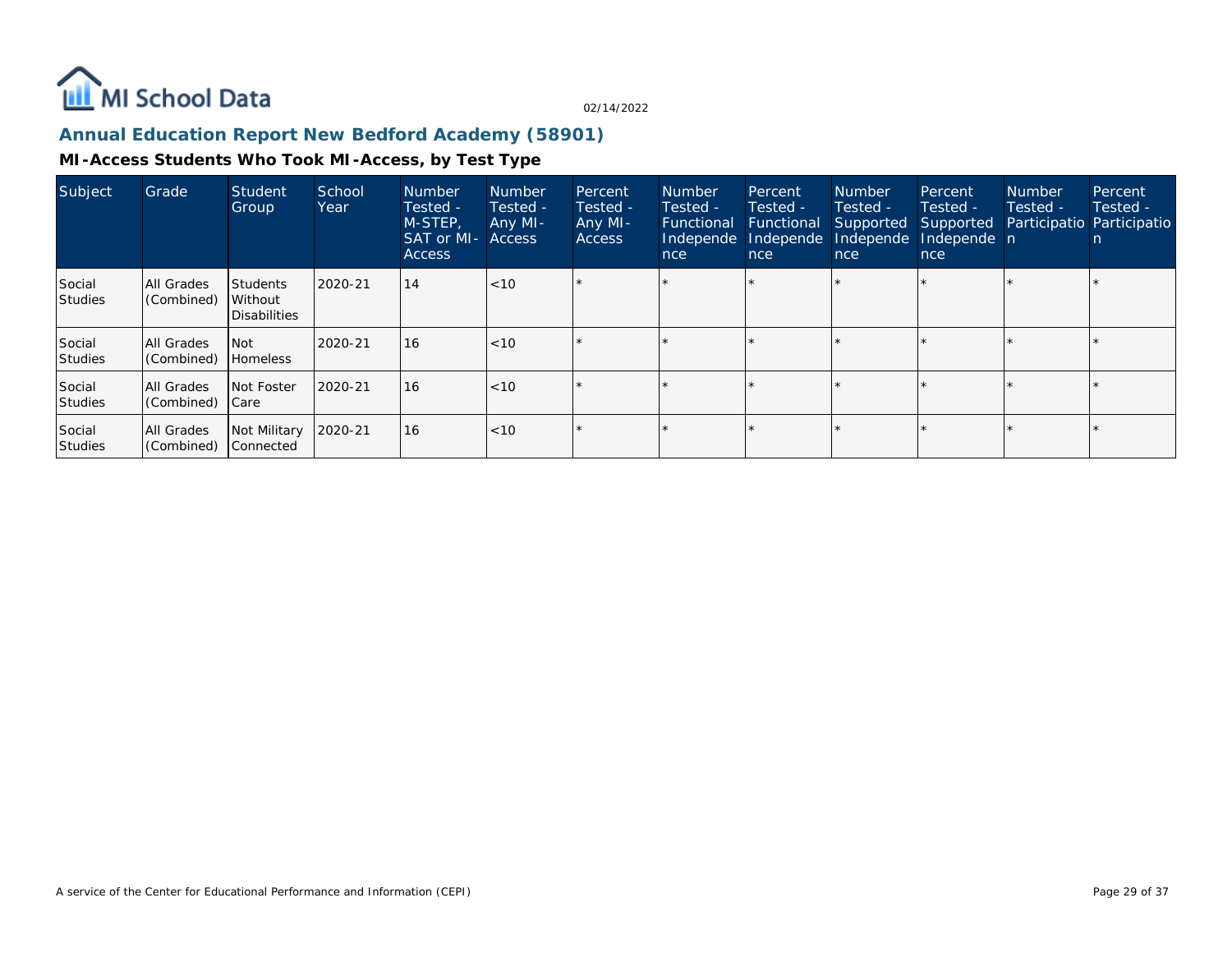

### **Annual Education Report New Bedford Academy (58901)**

**High School Graduation: Four-Year Adjusted Cohort Rate**

| Student Group | <b>Baseline Data</b> | Most Recent<br><b>Results</b> | Interim Objective Interim Objective Long-Term Target |  |
|---------------|----------------------|-------------------------------|------------------------------------------------------|--|
| .             |                      |                               |                                                      |  |

No Data to Display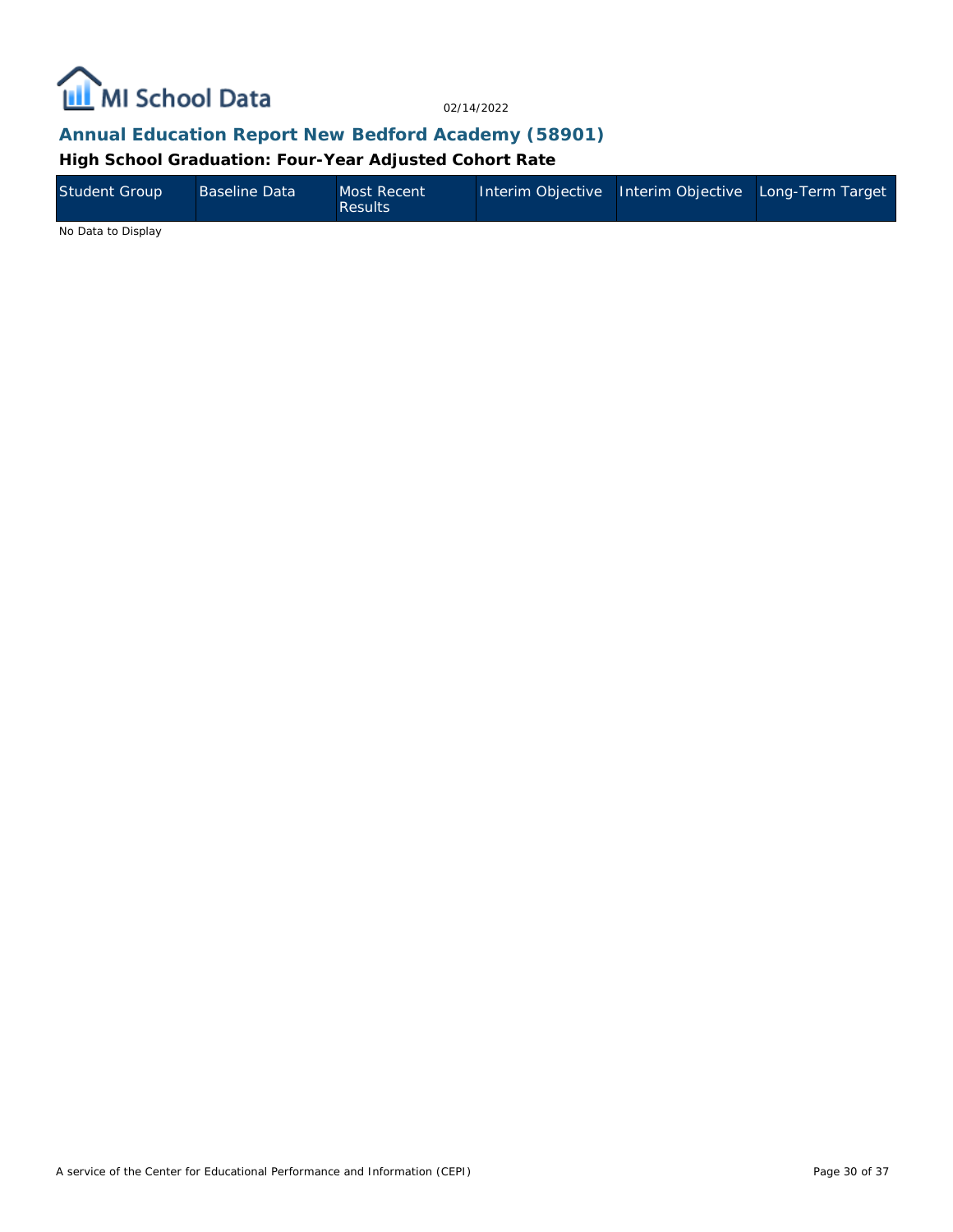

### **Annual Education Report New Bedford Academy (58901)**

### **Accountability Details Attendance Data**

| <b>Student Group</b> | Statewide | <b>District</b> |
|----------------------|-----------|-----------------|
| All Students         | 80.07%    | IN/A            |

*\* All data based on students enrolled for a full academic year.*

*\*\* More information regarding the Michigan School Index System can be found at the following link:*

#### **Inexperienced Teachers**

|                                   | <b>Total Number Number</b><br>of Staffing<br>Group | Inexperience | Percent<br>Inexperience | Count High-<br>Poverty<br><b>Schools</b> | Percent High-<br>Poverty<br><b>Schools</b> | Count Low-<br>Poverty<br><b>Schools</b> | Percent Low-<br>Poverty<br><b>Schools</b> |
|-----------------------------------|----------------------------------------------------|--------------|-------------------------|------------------------------------------|--------------------------------------------|-----------------------------------------|-------------------------------------------|
| New Bedford<br>Academy<br>(58901) | 6.00                                               | 2.00         | 33.3%                   | N/A                                      | N/A                                        | N/A                                     | N/A                                       |
| New Bedford<br>Academy<br>(08632) | 6.00                                               | 2.00         | 33.3%                   | IN/A                                     | N/A                                        | N/A                                     | N/A                                       |

#### **Inexperienced Principals and Other School Leaders**

|                                   | <b>Total Number Number</b><br>of Staffing<br>Group | Inexperience | Percent<br>Inexperience | Count High-<br>Poverty<br><b>Schools</b> | Percent High-<br>Poverty<br><b>Schools</b> | Count Low-<br>Poverty<br>Schools | Percent Low-<br>Poverty<br><b>Schools</b> |
|-----------------------------------|----------------------------------------------------|--------------|-------------------------|------------------------------------------|--------------------------------------------|----------------------------------|-------------------------------------------|
| New Bedford<br>Academy<br>(58901) | 3.00                                               | 1.00         | 33.3%                   | IN/A                                     | N/A                                        | N/A                              | IN/A                                      |
| New Bedford<br>Academy<br>(08632) | 1.00                                               | 0.00         | $0.0\%$                 | IN/A                                     | N/A                                        | N/A                              | IN/A                                      |

### **Teacher Emergency or Provisional Credentials**

|                                   | of Teachers | Total Number Number with Percent with<br>Emergency or Emergency or Poverty<br>Provisional<br><b>Credentials</b> | Provisional<br><b>Credentials</b> | Count High-<br><b>Schools</b> | Percent High-<br>Poverty<br>Schools | Count Low-<br>Poverty<br><b>Schools</b> | Percent Low-<br>Poverty<br><b>Schools</b> |
|-----------------------------------|-------------|-----------------------------------------------------------------------------------------------------------------|-----------------------------------|-------------------------------|-------------------------------------|-----------------------------------------|-------------------------------------------|
| New Bedford<br>Academy<br>(58901) | 6.00        | 0.00                                                                                                            | $0.0\%$                           | N/A                           | N/A                                 | N/A                                     | IN/A                                      |
| New Bedford<br>Academy<br>(08632) | 6.00        | 0.00                                                                                                            | $0.0\%$                           | N/A                           | N/A                                 | N/A                                     | IN/A                                      |

**Out-of-Field Teachers**

|                                   | Total Number Number of<br>of Teachers | Out-of-Field<br><b>Teachers</b> | Percent of<br>Out-of-Field<br>Teachers | Count High-<br>Poverty<br><b>Schools</b> | Percent High-<br>Poverty<br>Schools | Count Low-<br>Poverty<br><b>Schools</b> | Percent Low-<br>Poverty<br><b>Schools</b> |
|-----------------------------------|---------------------------------------|---------------------------------|----------------------------------------|------------------------------------------|-------------------------------------|-----------------------------------------|-------------------------------------------|
| New Bedford<br>Academy<br>(58901) | 6.00                                  | 1.00                            | $16.7\%$                               | IN/A                                     | N/A                                 | N/A                                     | N/A                                       |
| New Bedford<br>Academy<br>(08632) | 6.00                                  | 1.00                            | $16.7\%$                               | N/A                                      | N/A                                 | N/A                                     | N/A                                       |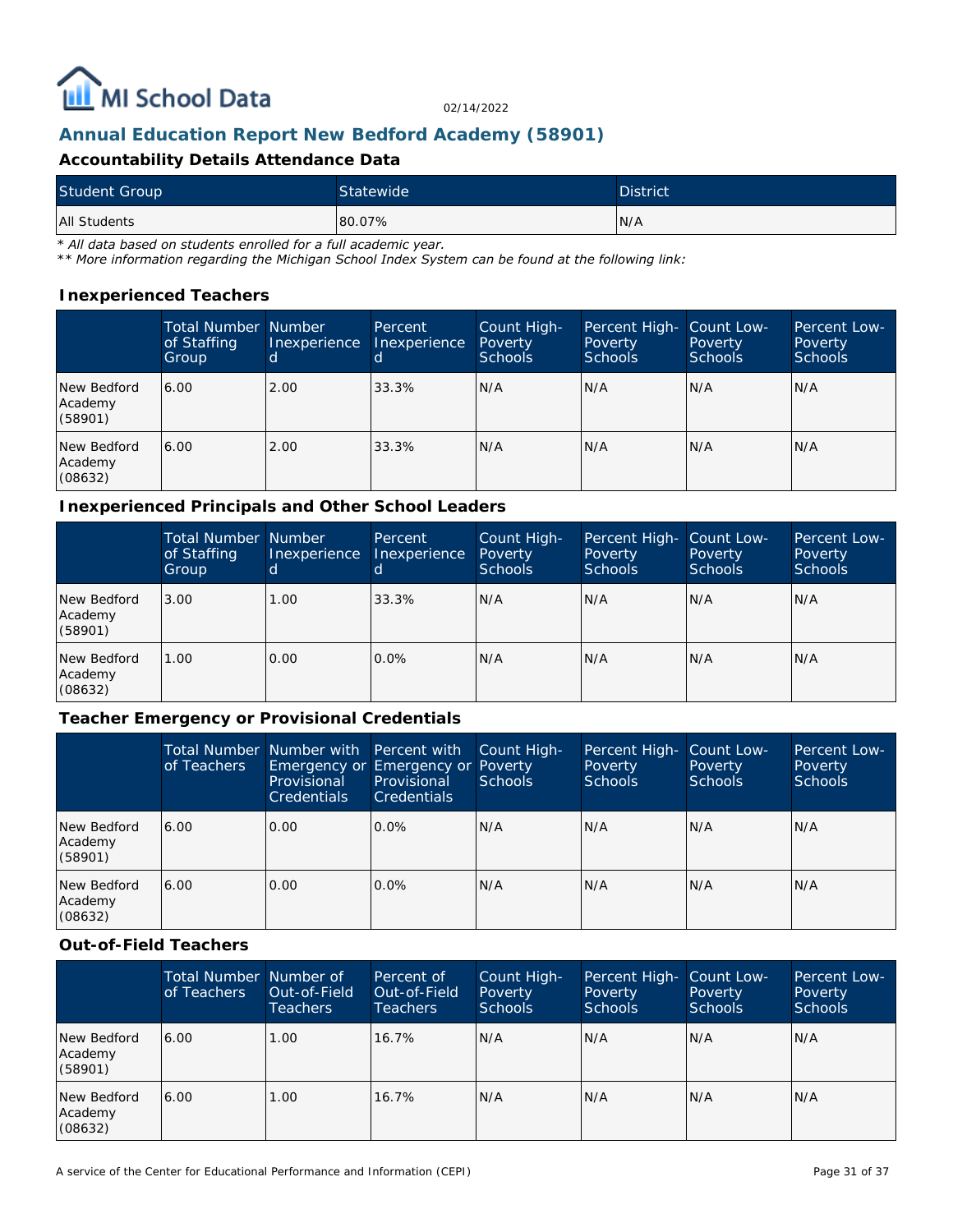

# **Annual Education Report New Bedford Academy (58901)**

### **NAEP Grade 4 Math**

|                                                 | Percent of<br><b>Students</b> | Percent below<br><b>Basic</b> | Percent Basic | Percent Proficient Percent Advanced |                |
|-------------------------------------------------|-------------------------------|-------------------------------|---------------|-------------------------------------|----------------|
| <b>All Students</b>                             | 100                           | 24                            | 41            | 29                                  | 7              |
| Male                                            | 51                            | 22                            | 40            | 30                                  | 8              |
| Female                                          | 49                            | 25                            | 42            | 28                                  | 5              |
| Eligible                                        | 51                            | 36                            | 44            | 18                                  | $\overline{2}$ |
| Not Eligible                                    | 49                            | 12                            | 37            | 40                                  | 11             |
| Info not available                              | $\ddagger$                    | $\ddagger$                    | $\ddagger$    | $\ddagger$                          | $\ddagger$     |
| White                                           | 65                            | 15                            | 41            | 36                                  | 8              |
| <b>Black or African</b><br>American             | 17                            | 51                            | 39            | 9                                   | 1              |
| Hispanic                                        | 9                             | 34                            | 45            | 17                                  | $\overline{4}$ |
| Asian                                           | 3                             | 9                             | 32            | 37                                  | 22             |
| American Indian or<br>Alaska Native             | $\ddagger$                    | $\ddagger$                    | $\ddagger$    | $\ddagger$                          | $\ddagger$     |
| Native Hawaiian or<br>Other Pacific<br>Islander | $\ddagger$                    | $\ddagger$                    | $\ddagger$    | $\ddagger$                          | $\ddagger$     |
| Two or More Races                               | 5                             | 29                            | 42            | 22                                  | 7              |
| <b>Students With</b><br><b>Disabilities</b>     | 11                            | 60                            | 29            | 10                                  |                |
| Students Without<br><b>Disabilities</b>         | 89                            | 19                            | 42            | 31                                  | $\overline{7}$ |
| English Language<br>Learners                    | 10                            | 37                            | 46            | 14                                  | $\overline{2}$ |
| Not English<br>Language Learners                | 90                            | 22                            | 40            | 31                                  | $\overline{7}$ |

*‡ Reporting Standards not met. Note: Observed differences are not necessarily statistically significant. Detail may not sum to total because of rounding. SOURCE: U.S. Department of Education. Institute for Education Sciences. National Center for Education Statistics. National Assessment of Educational Progress (NAEP) 2019 Mathematics Achievement.*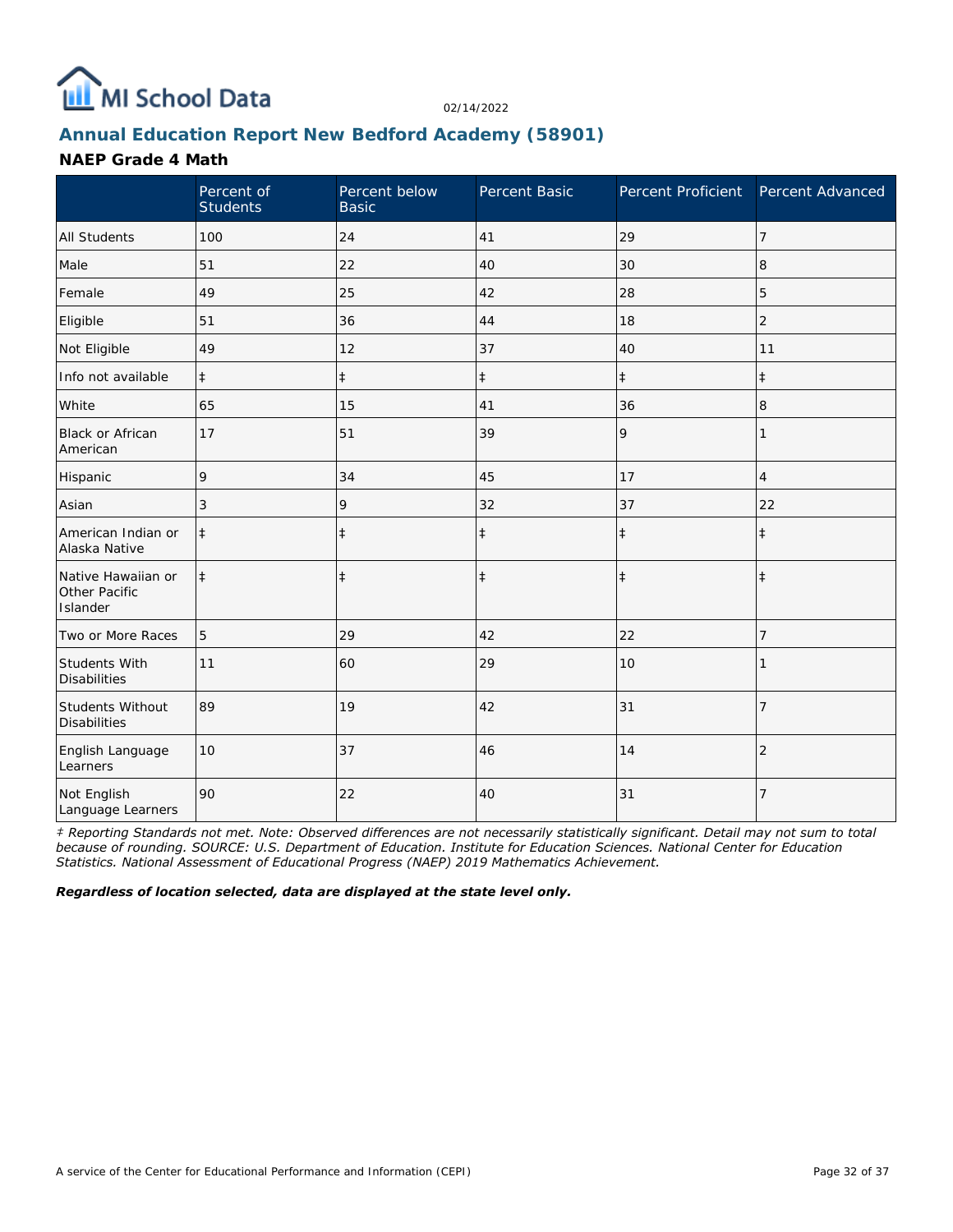

# **Annual Education Report New Bedford Academy (58901)**

### **NAEP Grade 8 Math**

|                                                 | Percent of<br><b>Students</b> | Percent below<br><b>Basic</b> | Percent Basic | Percent Proficient | Percent Advanced |
|-------------------------------------------------|-------------------------------|-------------------------------|---------------|--------------------|------------------|
| <b>All Students</b>                             | 32                            | 68                            | 31            | 9                  |                  |
| Male                                            | 51                            | 33                            | 67            | 31                 | 10               |
| Female                                          | 49                            | 31                            | 69            | 31                 | 7                |
| Eligible                                        | 4                             | 48                            | 52            | 16                 | 3                |
| Not Eligible                                    | 55                            | 19                            | 81            | 43                 | 13               |
| Info not available                              | $\ddagger$                    | $\ddagger$                    | $\ddagger$    | $\ddagger$         | $\ddagger$       |
| White                                           | 70                            | 25                            | 75            | 37                 | 11               |
| <b>Black or African</b><br>American             | 15                            | 64                            | 36            | 9                  | 1                |
| Hispanic                                        | 8                             | 41                            | 59            | 16                 | $\overline{2}$   |
| Asian                                           | 3                             | 14                            | 86            | 52                 | 21               |
| American Indian or<br>Alaska Native             | $\ddagger$                    | $\ddagger$                    | $\ddagger$    | $\ddagger$         | $\ddagger$       |
| Native Hawaiian or<br>Other Pacific<br>Islander | $\ddagger$                    | $\ddagger$                    | $\ddagger$    | $\ddagger$         | $\ddagger$       |
| Two or More Races                               | $\overline{4}$                | 39                            | 61            | 24                 | 4                |
| Students With<br><b>Disabilities</b>            | 10                            | 75                            | 25            | 5                  | $\Omega$         |
| Students Without<br><b>Disabilities</b>         | 90                            | 27                            | 73            | 34                 | 9                |
| English Language<br>Learners                    | 6                             | 60                            | 40            | 8                  |                  |
| Not English<br>Language Learners                | 94                            | 30                            | 70            | 32                 | 9                |

*‡ Reporting Standards not met. NOTE: Observed differences are not necessarily statistically significant. Detail may not sum to total because of rounding. SOURCE: U.S. Department of Education. Institute for Education Sciences. National Center for Education Statistics. National Assessment of Educational Progress (NAEP) 2019 Mathematics Achievement.*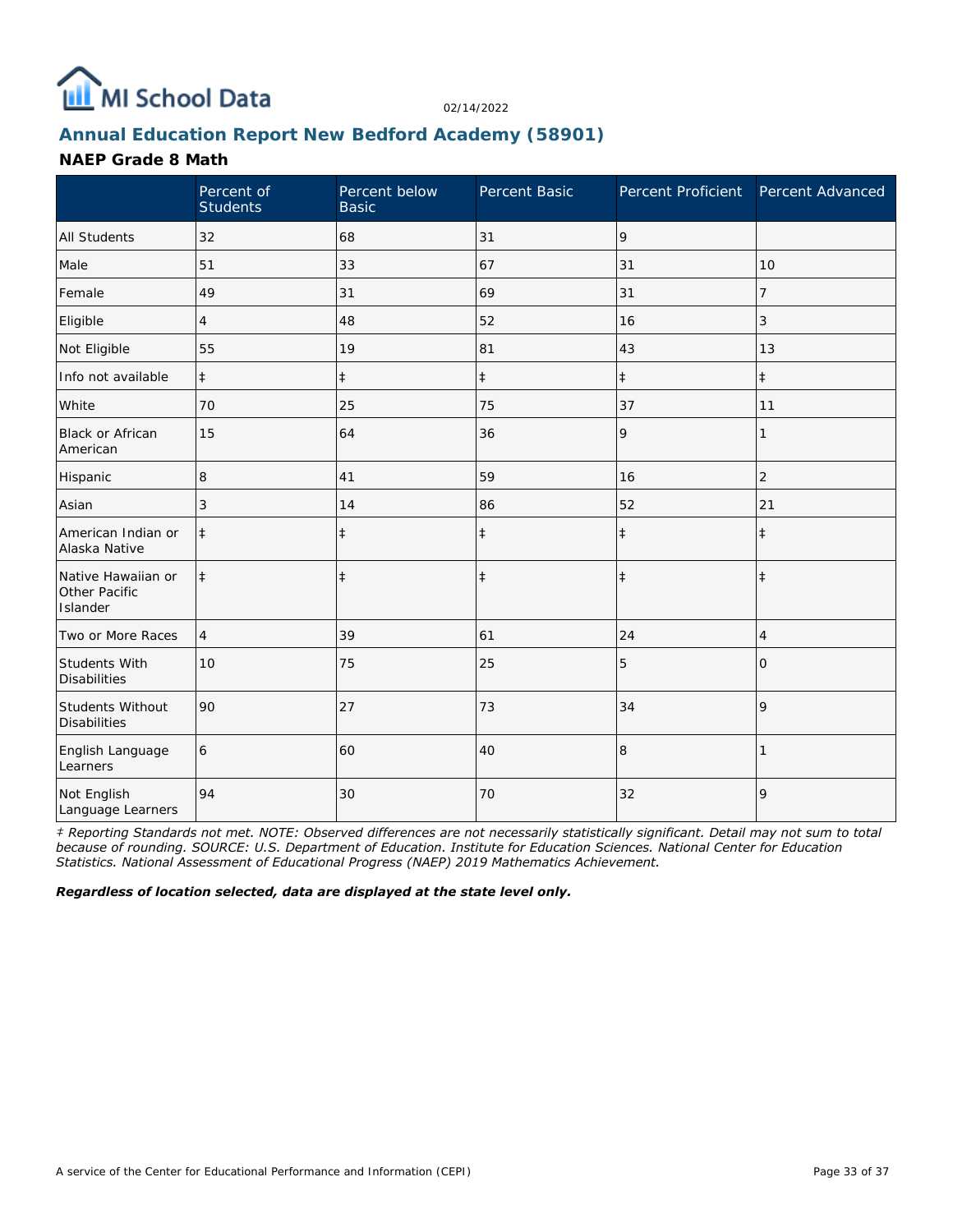

# **Annual Education Report New Bedford Academy (58901)**

### **NAEP Grade 4 Reading**

|                                                 | Percent of<br><b>Students</b> | Percent below<br><b>Basic</b> | Percent Basic | Percent Proficient Percent Advanced |                |
|-------------------------------------------------|-------------------------------|-------------------------------|---------------|-------------------------------------|----------------|
| <b>All Students</b>                             | 100                           | 36                            | 64            | 32                                  | $\overline{7}$ |
| Male                                            | 51                            | 40                            | 60            | 28                                  | 6              |
| Female                                          | 49                            | 32                            | 68            | 36                                  | 9              |
| Eligible                                        | 53                            | 49                            | 51            | 20                                  | 3              |
| Not Eligible                                    | 47                            | 21                            | 79            | 45                                  | 13             |
| Info not available                              | $\ddagger$                    | $\ddagger$                    | $\ddagger$    | $\ddagger$                          | $\ddagger$     |
| White                                           | 65                            | 29                            | 71            | 37                                  | 9              |
| Black or African<br>American                    | 18                            | 58                            | 42            | 15                                  | $\overline{2}$ |
| Hispanic                                        | 9                             | 50                            | 50            | 18                                  | 2              |
| Asian                                           | 3                             | 18                            | 82            | 44                                  | 15             |
| American Indian or<br>Alaska Native             | $\ddagger$                    | $\ddagger$                    | $\ddagger$    | $\ddagger$                          | $\ddagger$     |
| Native Hawaiian or<br>Other Pacific<br>Islander | $\ddagger$                    | $\ddagger$                    | $\ddagger$    | $\ddagger$                          | $\ddagger$     |
| Two or More Races                               | 5                             | 33                            | 67            | 35                                  | 8              |
| Students With<br><b>Disabilities</b>            | 10                            | 74                            | 26            | 10                                  |                |
| Students Without<br><b>Disabilities</b>         | 90                            | 31                            | 69            | 34                                  | 8              |
| English Language<br>Learner                     | 11                            | 57                            | 43            | 14                                  | 3              |
| Not English<br>Language Learner                 | 89                            | 33                            | 67            | 34                                  | 8              |

*# Rounds to zero*

*‡ Reporting Standards not met. NOTE: Observed differences are not necessarily statistically significant. Detail may not sum to total because of rounding. SOURCE: U.S. Department of Education, Institute of Education Sciences, National Center for Education Statistics, National Assessment of Educational Progress (NAEP), 2019 Reading Assessment.*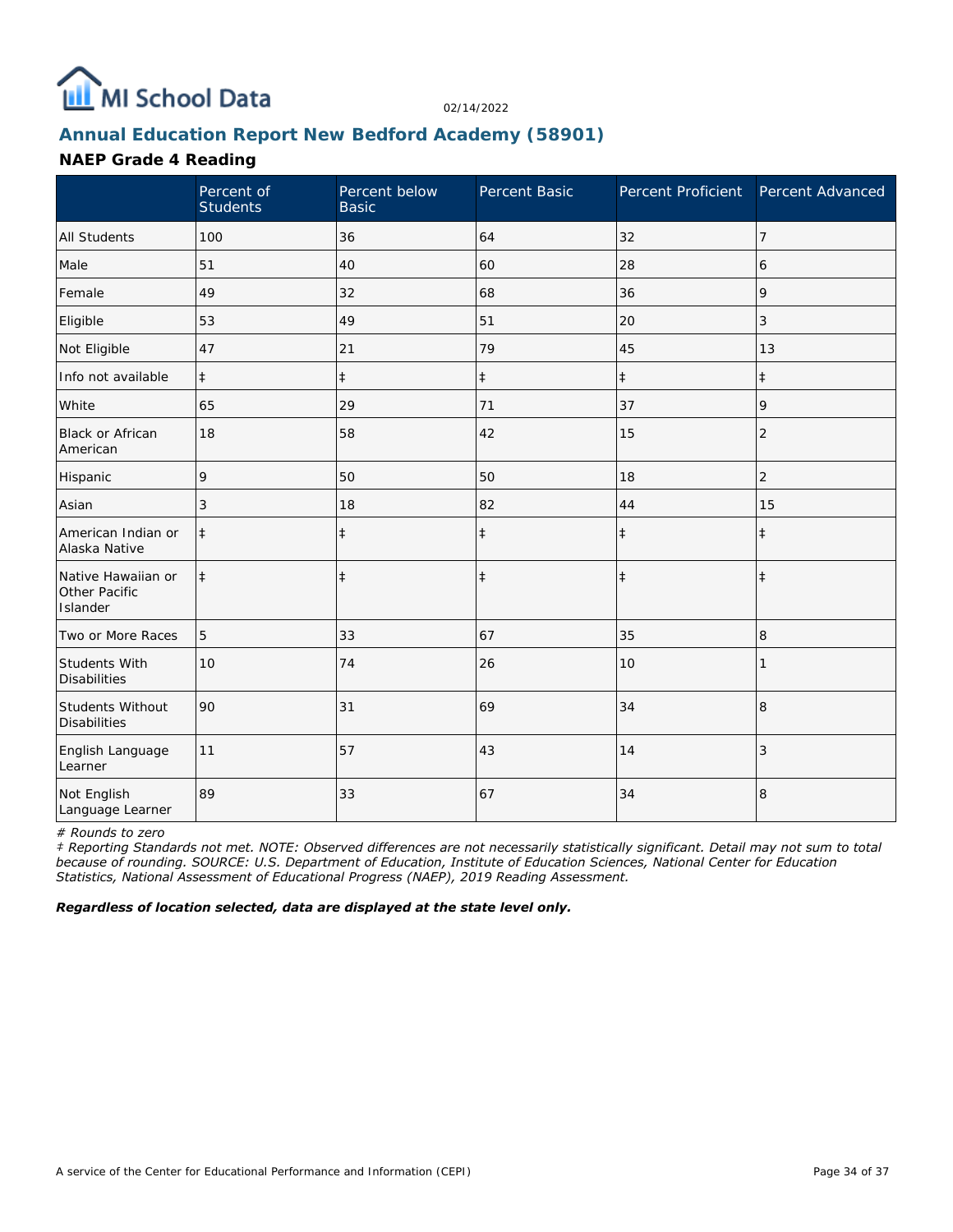

# **Annual Education Report New Bedford Academy (58901)**

### **NAEP Grade 8 Reading**

|                                                 | Percent of<br><b>Students</b> | Percent below<br><b>Basic</b> | Percent Basic | Percent Proficient Percent Advanced |                |
|-------------------------------------------------|-------------------------------|-------------------------------|---------------|-------------------------------------|----------------|
| <b>All Students</b>                             | 100                           | 27                            | 73            | 31                                  | $\mathfrak{Z}$ |
| Male                                            | 51                            | 32                            | 68            | 26                                  | 2              |
| Female                                          | 49                            | 21                            | 79            | 37                                  | 3              |
| Eligible                                        | 47                            | 39                            | 61            | 19                                  | 1              |
| Not Eligible                                    | 52                            | 15                            | 85            | 43                                  | 4              |
| Info not available                              | $\ddagger$                    | $\ddagger$                    | $\ddagger$    | $\ddagger$                          | $\ddagger$     |
| White                                           | 70                            | 22                            | 78            | 35                                  | 3              |
| <b>Black or Afican</b><br>American              | 15                            | 48                            | 52            | 12                                  | 0              |
| Hispanic                                        | 8                             | 36                            | 64            | 22                                  | 1              |
| Asian                                           | 3                             | 14                            | 86            | 56                                  | 6              |
| American Indian or<br>Alaska Native             | $\ddagger$                    | $\ddagger$                    | $\ddagger$    | $\ddagger$                          | $\ddagger$     |
| Native Hawaiian or<br>Other Pacific<br>Islander | $\ddagger$                    | $\ddagger$                    | $\ddagger$    | $\ddagger$                          | $\ddagger$     |
| Two or More Races                               | $\overline{4}$                | 23                            | 77            | 40                                  | 5              |
| Students With<br><b>Disabilities</b>            | 11                            | 71                            | 29            | 5                                   | $\Omega$       |
| Students Without<br><b>Disabilities</b>         | 89                            | 21                            | 79            | 35                                  | 3              |
| English Language<br>Learner                     | 6                             | 57                            | 43            | 6                                   | $\Omega$       |
| Not English<br>Language Learner                 | 94                            | 25                            | 75            | 33                                  | 3              |

*# Rounds to zero*

*‡ Reporting Standards not met. NOTE: Observed differences are not necessarily statistically significant. Detail may not sum to total because of rounding. SOURCE: U.S. Department of Education, Institute of Education Sciences, National Center for Education Statistics, National Assessment of Educational Progress (NAEP), 2019 Reading Assessment.*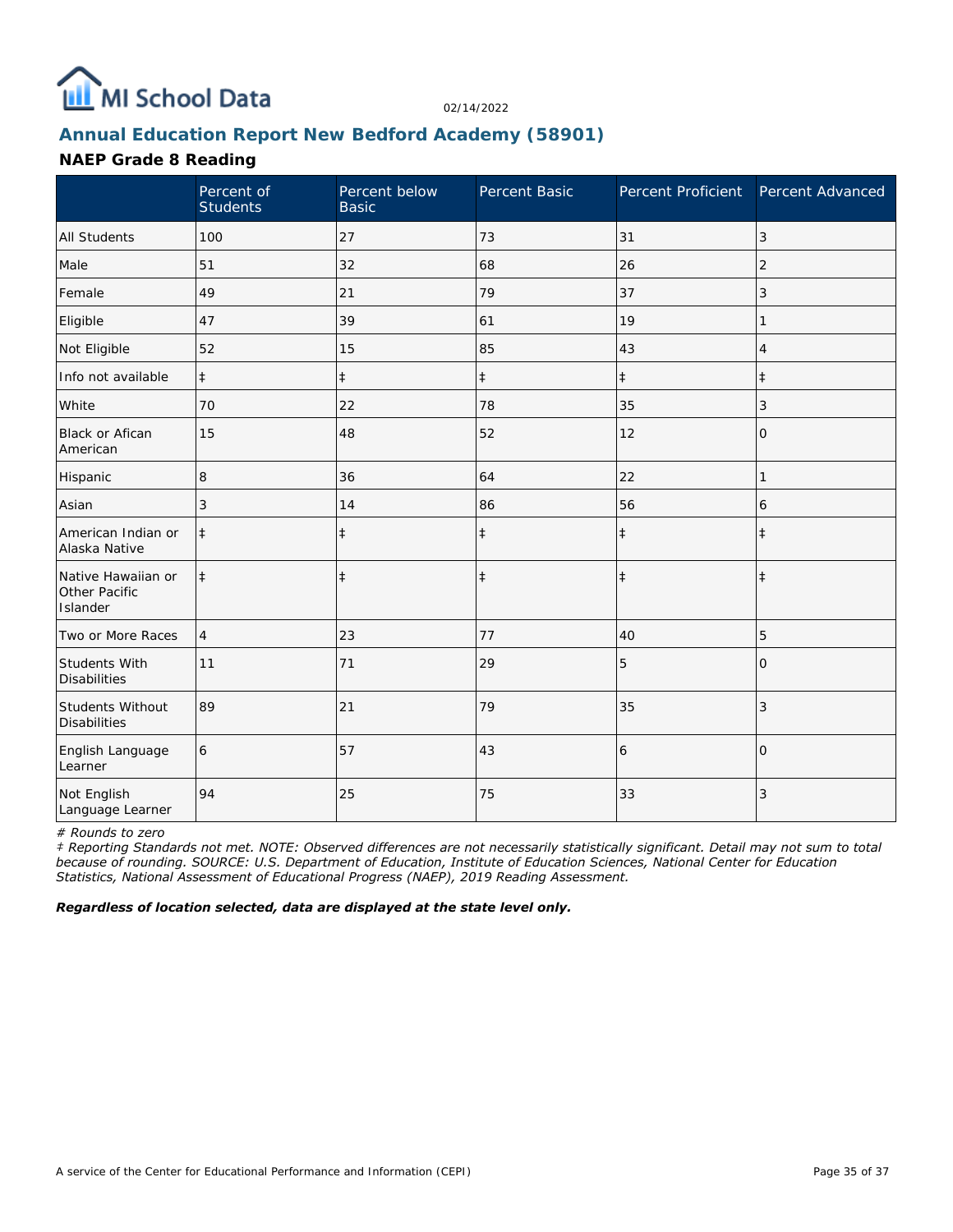

## **Annual Education Report New Bedford Academy (58901)**

### **NAEP Participation Data**

| Grade | Subject | Participation Rate Standard Error<br>for Students with<br><b>Disabilities</b> |      | Participation Rate Standard Error<br>for Limited English<br><b>Proficient Students</b> |      |
|-------|---------|-------------------------------------------------------------------------------|------|----------------------------------------------------------------------------------------|------|
| 4     | Math    | 86.9                                                                          | 2.25 | <u>l</u> 9                                                                             | 0.97 |
|       | Reading | 85.4                                                                          | 2.57 | 98                                                                                     | 1.04 |
| 18    | Math    | 81.9                                                                          | 2.48 | 95                                                                                     | 1.79 |
|       | Reading | 83.3                                                                          | 2.41 | 191                                                                                    | 3.97 |

*The National Assessment of Educational Progress (NAEP) is periodically administered by the U.S. Department of Education based on assessments administered to samples of students in each state. Federal regulations require the display of state level NAEP data on the Annual Education Report. These data represent the performance of the most recent sample of Michigan students on the NAEP.*